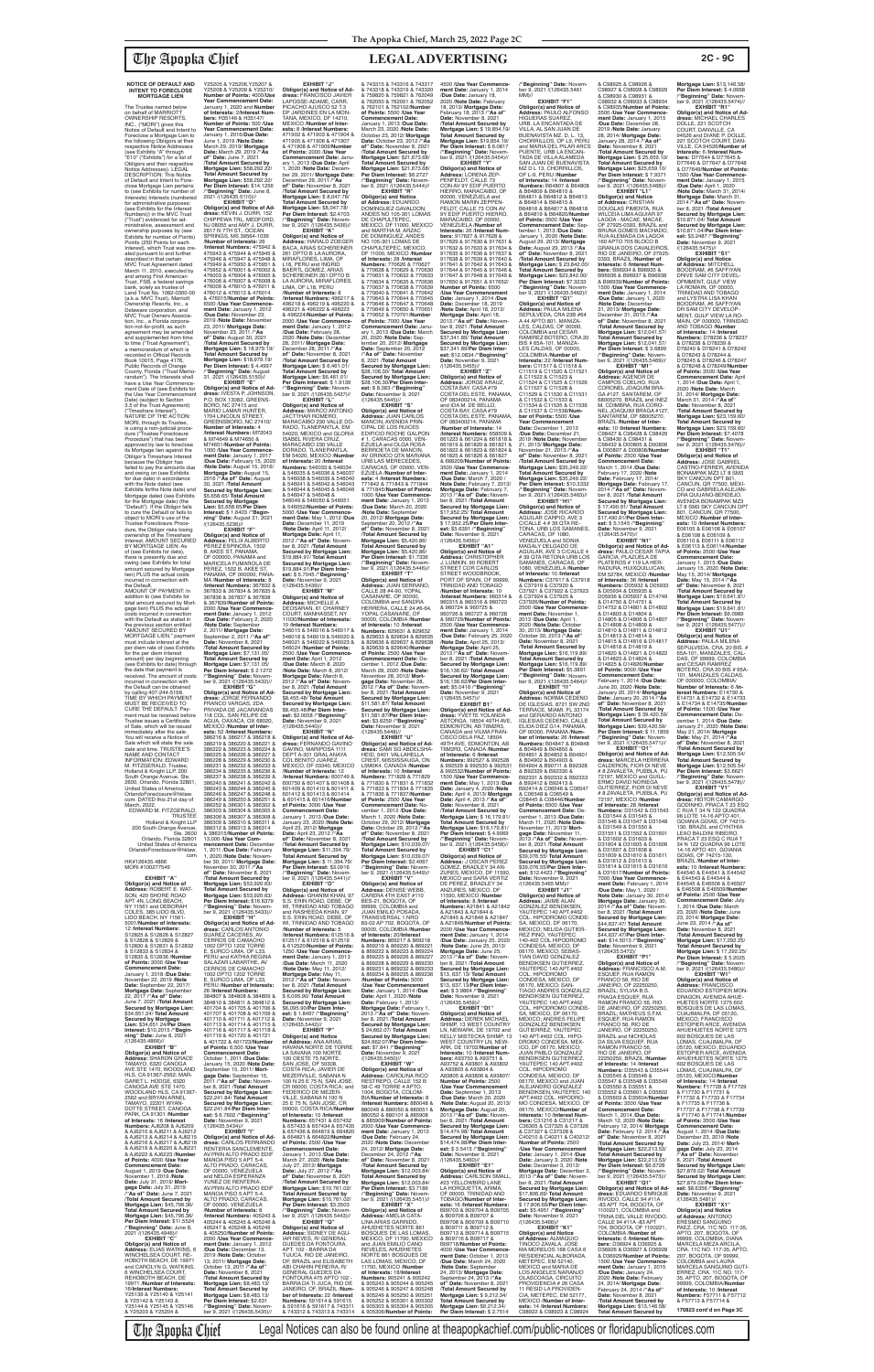F57715 & F57716 & F57717 & F57718 & F57719 & F57720/**Number of Points:** 2500 /**Use Year Com-mencement Date:** January 1, 2015 /**Due Date:** January 22, 2020 /**Note Date:** Sep-tember 22, 2014/ **Mortgage Date:** September 22, 2014 /**"As of" Date:** November 8, 2021 /**Total Amount Secured by Mortgage Lien:** \$19,586.59/ **Total Amount Secured by Mortgage Lien:** \$19,586.59/**Per Diem Inter-est:** \$ 5.7869 /**"Beginning" Date:** November 9, 2021 /(126435.5482)// **EXHIBIT "Y1"**

**Obligor(s) and Notice of Address:** L.C.M.& ASOCIADOS LTD A, A COLOMBIA CORPORA-TION, CARRERA 58 85-215, BARRANQUILLA, OF 00000, COLOMBIA and DAVID HERNAN MAESTRE CASTRO, AS INDIVIDUAL,<br>CASTRO, AS INDIVIDUAL, AS GUARANTOR AND AS PRESIDENT, CARRERA 58 85-215, BARRANQUILLA, OF 00000, COLOMBIA /**Number of Interests:** 5 /**Interest Numbers:** F81130 & F81131 & F81132 & F81133 & F81134/**Number of Points:** 1250 /**Use Year Commencement Date:** January 1, 2015 /**Due Date:** January 6, 2020 /**Note Date:** November 6, 2014/ **Mortgage Date:** November 6, 2014 /**"As of" Date:** November 8, 2021 /**Total Amount Secured by Mortgage Lien:** \$ 11,491.11/ **Total Amount Secured by Mortgage Lien:** \$11,491.11/**Per Diem Inter-est:** \$ 3.35 /**"Beginning" Date:** November 9, 2021 /(126435.5486)//

/(126435.5487)// **EXHIBIT "A2" Obligor(s) and Notice of<br><b>Address:** JOSE VICTOR<br>DA SILVA NETO, RUA<br>PEDRO VIRILLO, 477, INDAIATUBA SAO PAULO, OF 13339545, BRAZIL and NEIRE OLGA FURLAN<br>DA SILVA, RUA PEDRO<br>VIRILLO, 477, INDAIATUBA<br>SAO PAULO, OF 13339545, BRAZIL /**Number of Interests:** 10 /**Interest Numbers:** G25441 & G25442 & G25443 & G25444 & G25445 & G25446 & G25447 & G25448 & G25449 & G25450/**Number of Points:** 2500 /**Use Year Commencement Date:** December 1, 2014 /**Due Date:** March 24, 2020 /**Note Date:** November 24, 2014/ **Mortgage Date:** November 24, 2014 /**"As of" Date:** November 8, 2021 /**Total Amount Secured by Mortgage Lien:** \$18,432.61/ **Total Amount Secured by Mortgage Lien:** \$ 18,432.61/**Per Diem Inter-est:** \$ 5.5604 /**"Beginning" Date:** November 9, 2021 /(126435.5489)// **EXHIBIT "B2"**

**Obligor(s) and Notice of Address:** SAYID RAM-DEEN, 71 BRUNTON AVE. DIEGO MARTIN, OF 00000, TRINIDAD AND TOBAGO and SHAREEFAH RAM-DEEN, 71 BRUNTON AVE.,<br>DIEGO MARTIN, OF 00000 GO MARTIN, I TRINIDAD AND TOBAGO /**Number of Interests:** 10 /**Interest Numbers:** G40422 & G40423 & G40424 & G40425 & G40426 & G40427 & G40428 & G40429 & G40430 & G40431/**Number of Points:** 2500 /**Use Year Com-mencement Date:** January 1, 2015 /**Due Date:** April 1, 2020 /**Note Date:** Decembe 30, 2014/ **Mortgage Date:** December 30, 2014 /**"As of" Date:** November 8, 2021 /**Total Amount Secured by Mortgage Lien:** \$18,284.96/ **Total Amount Secured by Mortgage Lien:<br>\$ 18 284 96/Per Diem Inter-**\$ 18,284.96/**Per Diem Inter-est:** \$5.8462 /**"Beginning" Date:** November 9, 2021 /(126435.5490)// **EXHIBIT "C2" Obligor(s) and Notice<br><b>of Address:** PATRICIA<br>MONICA RUIZ DE CHAVEZ<br>RINCON GALLARDO, AV DE LAS FUENTES 49 B PISO 2 COL LOMAS DE TECAMACHALCO, NAU-CALPAN, EM 53950, MEXI-CO /**Number of Interests:** 4 /**Interest Numbers:** G66649 & G66650 & G66651 & G66652/**Number of Points:** 1000 /**Use Year Commencement Date:** January 1, 2015 /**Due Date:** February 3, 2020 /**Note Date:** December 3, 2014/ **Mortgage Date:** December 3, 2014 /**"As of" Date:** November 8, 2021 /**Total Amount Secured by Mortgage Lien:** \$9,333.42/ **Total Amount Secured by Mortgage Lien:** \$9,333.42/**Per Diem Interest:** \$2.7298 /"**Beginning"**<br>**Date:** November 9, 2021<br>/(126435.5491)// **EXHIBIT "D2" Obligor(s) and Notice of Address:** JUAN CARLOS ROMERO, HIPOLITO YRIGOYEN<br>832, CORRIENTES, OF 99999, ARGENTINA and DIANA IRENE GARRIDO, HIPOLITO YRIGOYEN 832, CORRIENTES, OF 99999, ARGENTINA /**Number of Interests:** 40 /**Interest Numbers:** G73709 & G73710 & G73711 & G73712 & G73713 & G73714 & G73715 & G73716 & G73717 & G73718 & G73719 & G73720 & G73721 & G73722 & G73723 & G73724 & G73725 & G73726 & G73727 & G73728 & G73729 & G73730 & G73731 & G73732 & G73733 & G73734 & G73735 & G73736 & G73737 & G73738 & G73739 & G73740 & G73741 & G73742 & G73743 & G73744 & G73745 & G73746 & G73747 & G73748/**Number of Points:** 10,000 /**Use Year Commencement Date:** January 1, 2015 /**Due Date:** January 23, 2020 /**Note Date:** December 23, 2014/ **Mortgage Date:** December 23, 2014 /**"As of" Date:** November 8, 2021 /**Total Amount Secured by Mortgage Lien:** \$80,062.87/ **Total Amount** 

**EXHIBIT "Z1" Obligor(s) and Notice of Address:** EDUARDO DOMINGUEZ GAVALDON, ANDES NO 105-301 LOMAS DE CHAPULTE-PEC, MEXICO, DF 11000, MEXICO /**Number of Interests:** 14 /**Interest Numbers:** F85236 & F85237 & F85238 & F85239 & F85240 & F85241 & F85242 & F85243 & F85244 & F85245 & F85246 & F85247 & F85248 & F85249/**Number of Points:** 3500 /**Use Year Commencement Date:** January 1, 2015 /**Due Date:** March 6, 2020 /**Note Date:** October 6, 2014/ **Mortgage Date:** October 6, 2014 /**"As of" Date:** November 8, 2021 /**Total Amount Secured by Mortgage Lien:** \$18,922.33/ **Total Amount Secured by Mortgage Lien:** \$ 18,922.33/**Per Diem Inter-est:** \$5.1806 /**"Beginning" Date:** November 9, 2021 DPTO B LA AURORA, G93203 & G93204 & G93205 & G93206 &

HEATHER CT. LAS VEGAS NV 89149 /**Number of Interests:** 6 /**Interest Numbers:** G38503 & G38504 & G38505 & G38506 & G38507 & G38508/**Number of Points:** 1500 /**Use Year Commencement Date:** De-cember 1, 2014 /**Due Date:** April 26, 2020 /**Note Date:** November 26, 2014/ **Mort-gage Date:** November 26, 2014 /**"As of" Date:** November 8, 2021 /**Total Amount Secured by Mortgage Lien:** \$ 13,677.42/ **Total Amount Secured by Mortgage Lien:** \$13,677.42/**Per Diem Interest:** \$ 4.1264 /**"Beginning" Date:** November 9, 2021<br>/(126435.5494)// **EXHIBIT "G2" Obligor(s) and Notice of Address:** HARALD HERMANN ZOEGER BACA, ARIAS SCHEREINER 261 MIRAFLORES, LIMA, OF 18, PERU and INGRID MARIA BAERTL GOMEZ, ARIAS SCHEREINER 261 DRTO B LA AURORA,<br>MIRAFLORES, LIMA, OF MIRAFLORES, LIMA, OF 18, PERU /**Number of In-terests:** 10 /**Interest Num-bers:** G93151 & G93152 & G93201 & G93202 & G93207 & G93208/**Number of Points:** 2500 /**Use Year Commencement Date:** January 1, 2016 /**Due Date:** February 22, 2020 /**Note Secured by Mortgage Lien:** \$73,491.99/**Per Diem Interest:** \$ 23.6869 /**"Beginning" Date:** November 9, 2021 /(126435.5499)// **EXHIBIT "L2" Obligor(s) and Notice<br><b>of Address:** JORGE<br>ENRIQUE RODRIGUEZ<br>ESCOBAR, CARRERA 18 #118-68 AP301, BOGOTA, OF 000000, COLOMBIA and DIANA VASQUEZ<br>SAMACA, CARRERA 18<br>#118-68 AP301, BOGOTA,<br>OF 000000, COLOMBIA /**Number of Interests:** 26 /**Interest Numbers:** H51143 & H51144 & H51145 & H51146 & H51147 & H51148 & H51149 & H51150 & H51151 & H51152 & H51201 & H51202 & H51203 & H51204 & H51205<br>& H51206 & H51207 & H51206 & H51207<br>& H51208 & H51209<br>& H51210 & H51211 &<br>H51212 & H51213 & H51214 & H51215 & H51216/**Number of Points:** 6500 /**Use Year Commencement Date:** March 1, 2015 /**Due Date:** December 20, 2019 /**Note Date:** February 20, 2015/ **Mortgage Date:** February 20, 2015 /''As of'' Date: November 8, 2021 /**Total Amount Secured by Mortgage Lien:** \$38,942.30/ **Total Amount Secured by Mortgage Lien:** \$38,942.30/**Per Diem Inter-est:** \$10.4944 /**"Beginning" Date:** November 9, 2021 /(126435.5501)// **EXHIBIT "M2"**

/(126435.5495)// **EXHIBIT "H2"**

**Secured by Mortgage Lien:** \$80,062.87/**Per Diem Inter-est:** \$26.5227 /**"Beginning" Date:** November 9, 2021 /(126435.5492)// **EXHIBIT "E2" Obligor(s) and Notice of Address:** GUILLERMO<br>HERRERA FAKHYE, CALLE MONTEROSA 270 ÓFIC<br>1104 SANTIAGO DE SUR 1104 SANTIAGO DE SUR-<br>CO, LIMA, OF L33, PERU<br>**/Number of Interests**: 4<br>**/Interest Numbers**: G79636<br>& G79637 & G79638 & G79639/**Number of Points:** 1000 /**Use Year Com-mencement Date:** January 1, 2016 /**Due Date:** February 12, 2020 /**Note Date:** February 12, 2015/ **Mortgage Date:** February 12, 2015 /**"As of" Date:** November 8, 2021 /**Total Amount Secured by Mortgage Lien:** \$10,367.37/ **Total Amount Secured by Mortgage Lien:** \$ 10,367.37/**Per Diem Inter-est:** \$3,224 /**"Beginning" Date:** November 9, 2021 /(126435.5493)// **EXHIBIT "F2" Obligor(s) and Notice of Address:** KENNETH<br>E. DUFFIE, 8301 FAWN HEATHER CT, LAS VEGAS, NV 89149 and DELITHA M. DUFFIE, 8301 FAWN 15 NO. 118-75 602 APT & H35047 & H35048 & H35049 & H35050 & H35051 & H35052 & H35101 & H35102 & H35103 & H35104 & H35105 & H35106 & H35107 & H35108 & H35432 & H35433 & H35434 & H35435 & H35436 & H35437 & H35438 & H35439 & H35440 & H35441 & H35442 & H35443 & H35444 & H35445 & H37907 & H37908 & H37909 & H37910

> **Obligor(s) and Notice of<br><b>Address**: MARTA ELENA<br>GUTIERREZ ANTOLINEZ,<br>CALLE 111 # 45 A - 70<br>TORRE 5 APTO 504, BO-<br>GOTA, OF 00000, COLOM-OF 00000, COLOMBIA<br>and ANA MARIA GOMEZ<br>GUTIERREZ, CALLE 111#<br>45 A - 70 TORRE 5 APTO I42009 & I42010 & I42011 & I42012 & I42013 & I42014 & I42015 & I42016/**Number of Points:** 3500 /**Use Year Commencement Date:** January 1, 2016 /**Due Date:** April 1, 2020 /**Note Date:** April 30, 2015/ **Mortgage Date:** April 30, 2015 /**"As of" Date:** November 8, 2021 /**Total Amount Secured by Mortgage Lien:** \$26,988.04/ **Total Amount Secured by Mortgage Lien:** \$26,988.04/ **Per Diem Interest:** \$9.1267 /**"Beginning" Date:** Novem-ber 9, 2021 /(126435.5508)// **EXHIBIT "T2" Obligor(s) and Notice of Address:** GUSTAVO A.

**Obligor(s) and Notice<br><b>of Address:** MARLYN P.<br>MAGBOO AS INDIVIDUAL, AS GUARANTOR AND AS TRUSTEE OF THE<br>MAGBOO FAMILY TRUST DATED MARCH 12, 1990,<br>300 3RD ST #805, SAN<br>FRANCISCO, CA 94107/ **Number of Interests:** 6 /**Interest Numbers:** G93422 & G93423 & G93424 & G93425 & G93426 & G93427/**Number of Points:** 1500 /**Use Year Commencement Date:** January 1, 2016 /**Due Date:** April 1, 2020 /**Note Date:** March 31, 2015/ **Mortgage Date:** March 31, 2015 /**"As of" Date:** November 8, 2021 /**Total Amount Secured by Mortgage Lien:** \$ 14,108.67/ **Total Amount Secured by Mortgage Lien:** \$ 14,108.67/**Per Diem Inter-est:** \$ 4.2527 /**"Beginning" Date:** November 9, 2021 /(126435.5496)// **EXHIBIT** "I2"<br>**EXHIBIT** "I2"<br>Obligor(s) and Notice of **Obligor(s) and Notice of Address:** JOSE IGNACIO LOZANO USCANGA, DIEGO FERNANDEZ DE CORDOVA #125 COL<br>LOMAS DE CHAPULTE-PEC, MEXICO, DF 11000, MEXICO and ELISA AGUI-LAR SOLORZANO, DIEGO FERNANDEZ DE COR-DOVA #125 COL LOMAS<br>DE CHAPULTEPEC, MEX-ICO, DF 11000, MEXICO<br>/**Number of Interests:** 40<br>/**Interest Numbers:** H04032<br>& H04033 & H04034 & H04035 & H04036 & H04037 & H04038 & H04039 & H04040<br>& H04041 & H04042<br>& H04043 & H04044<br>& H04045 & H04046 & H04047 & H04048 & H04049 & H04050 & H04051 & H04052 & H04101 & H04102 & H04103 & H04104 & H04105 & H04106 & H04107 & H04108 & H04109 & H04110 & H04111 & H04112 & H04113 & H04114 & H04115 & H04116 & H04117 & H04118 & H04119/**Number of Points:** 10,000 /**Use Year**  Commencement Date:<br>December 1, 2014 /Due<br>Date: March 2, 2020 /Note<br>Date: February 2, 2015/<br>Mortgage Date: February 2,<br>2015 /"As of" Date: Novem-<br>Der 8, 2021 /Total Amount **Secured by Mortgage Lien:** \$64,189.84/ **Total Amount Secured by Mortgage Lien:** \$64,189.84/**Per Diem Interest:** \$18.8727 /**"Beginning" Date:** November 9, 2021 /(126435.5497)// **EXHIBIT "J2" Obligor(s) and Notice of Address:** JAVIER MOLINA GARZA, CALLE DORADO 107 LOMA DE VALLE ESCONDIDO, ATIZAPAN<br>DE ZARAGOZA, DF 52930, MEXICO; SYLVIA CARO-LINA PARADA BONILLA, CALLE DORADO 107 LOMA DE VALLE ESCONDIDO, ATIZAPAN DE ZARAGOZA,<br>DE 52930, MEXICO and DF 52930, MEXICO and PAMELA AIDE MOLINA PARADA, CALLE DORADO 107 LOMA DE VALLE ESCONDIDO, ATIZAPAN DE ZARAGOZA, DF 52930,<br>MEXICO/**Number of**<br>**Interests:** 6 /I<mark>nterest Num-</mark> **bers:** H23349 & H23350 & H23351 & H23352 & H23401 & H23402/**Numbe of Points:** 1500 /**Use Year Commencement Date:** January 1, 2016 /**Due Date:** December 2, 2019 /**Note Date:** March 2, 2015/ **Mort**gage Date: March 2, 2015<br>"As of "Date: November<br>8, 2021 /Total Amount<br>Secured by Mortgage Lien:<br>\$15,142.46/Total Amount<br>Secured by Mortgage Lien:<br>St5,142.46/Per Diem Inter**est:** \$4.6342 /**"Beginning"**<br>**Date:** November 9, 2021<br>/(126435.5498)// **EXHIBIT "K2" Obligor(s) and Notice of Address:** EDGAR VELASCO, CARRERA<br>15 NO. 118-75 602 APT 602, BOGOTA, OF 00000, COLOMBIA and YOLANDA RAMIREZ, CARRERA 504, BOGOTA, OF 00000, COLOMBIA /**Number of Interests:** 26 /**Interest Num-bers:** H48208 & H48209 & H48210 & H48211 & H48928 & H48929 & H48930 & H48931 & H49923 & H49924 & H49925 & H49926 & H49927 & H49928 & H56806 & H56807 & H56808 & H56809 & H56810 & H56811 & H56812 & H56813 & H56814 & H56815 & H57240 & H57241/**Number of Points:** 6500 /**Use Year Commencement Date:** May 1, 2015 /**Due Date:** March 6, 2020 /**Note Date:** April 6, 2015/ **Mortgage Date:** April 6, 2015 /**"As of" Date:** November 8, 2021 /**Total Amount Secured by Mortgage Lien:** \$49,595.20/ **Total Amount Secured by Mortgage Lien:** \$49,595.20/**Per Diem Inter-est:** \$15.0265 /**"Beginning" Date:** November 9, 2021 /(126435.5502)// **EXHIBIT "N2" Obligor(s) and Notice of Address:** TRES ERRES S A, A COSTA RICA COR-PORATION, 500 METROS OESTE HOSPITAL MEXI LA ORUCA TALLER 3 R,<br>SAN JOSE. OF 99999. SAN JOSE, OF 99999,<br>COSTA RICA and ADRIAN<br>VALVERDE RETANA AS INDIVIDUAL, AS GUAR-ANTOR AND AS VICE PRESIDENT, 500 METROS OESTE HOSPITAL MEXI LA ORUCA TALLER 3 R, SAN JOSE, OF 99999, COSTA RICA /**Number of Interests:** 6 /**Interest Num-bers:** H57011 & H57012 & H57013 & H57014 & H57015 & H57016/**Number of Points:** 1500 /**Use Year Commencement Date:** January 1, 2016 /**Due Date:** March 21, 2020 /**Note Date:** May 21, 2015/ **Mortgage Date:** May 21, 2015 /**"As of" Date:** November 8, 2021 /**Total Amount Secured by Mortgage Lien:** \$ 14,491.69/ **Total Amount Secured by Mortgage Lien:** \$14,491.69/**Per Diem Inter-est:** \$ 4.6038 /**"Beginning" Date:** November 9, 2021 /(126435.5503)// **EXHIBIT "O2" Obligor(s) and Notice of<br><b>Address:** LIBIA CLEMEN-<br>TINA CARPENA ESCOBAR,<br>MZ E LOTE 4 URB EL GOLF, PIURA, OF 00000, PERU/**Number of Interests:** 14 /**Interest Numbers:** H59401 & H59402 & H59403 & H59404 & H59405 & H59406 & H59407 & H59408 & H59409 & H59410 &<br>H59411 & H59412 & H59411 & H59412 & H59413 & H59414/**Number of Points:** 3500 /**Use Year Commencement Date:** May 1, 2015 /**Due Date:** April 1, 2020 /**Note Date:** April 1, 2015/ **Mortgage Date:** April 1, 2015 /**"As of" Date:** November 8, 2021 /**Total Amount Secured by Mortgage Lien:** \$28,935.63/ **Total Amount Secured by Mortgage Lien: \$28,935.63/<br><b>Per Diem Interest: \$**9.3061<br>/**"Beginning" Date:** Novem-<br>ber 9, 2021 /(126435.5504)// **EXHIBIT "P2" Obligor(s) and Notice of Address:** MANUEL ENRIQUE PERAMAS SANCHEZ, CARR PANAMERICANA NORTE<br>S/N EX FUNDO IRIS, SUB LOTE 3 JLO, CHICLAYO-LAMBAYEQUE, OF 00000, PERU/**Number of Interests:** 26 /**Interest Numbers:** H58543 & H58544 & H58545 & H58546 & H58547 & H58548 & H58549 & H58550 & H58551 & H58702 & H61305 & H61306 & H61307 & H61308 & H61309 & H61310 & H61311 & H61312 & H61313 & H61314 & H61315 & H61316 & H61317 & H61318 & H61319 & H61320/**Number of Points:** 6500 /**Use Year**  /(126435.5510)// /(126435.5512)//

**Date:** January 22, 2015/ **Mortgage Date:** January 22, 2015 /**"As of" Date:** Novem-ber 8 2021 /**Total Amount Secured by Mortgage Lien:** \$22,097.90/ **Total Amount Secured by Mortgage Lien:** \$22,097.90/**Per Diem Inter-est:** \$ 6.9821 /**"Beginning" Date:** November 9, 2021 BIA; DANIEL HUMBERTO GOMEZ MARTINEZ, CALLE 111 # 45 A - 70 TORRE 5 APTO 504, BOGOTA, OF 00000, COLOMBIA; LAURA GOMEZ GUTIERREZ, CAL-LE 111 #45 A-70 TORRE 5 APTO 504, BOGOTA,

602, BOGOTA, OF 00000, COLOMBIA /**Number of Interests:** 40 /**Interest Numbers:** H35043 & H35044 & H35045 & H35046 & H37911 & H37912 & H37913 & H37914/**Number of Points:** 10,000 /**Use Year Commencement Date:** January 1, 2016 /**Due Date:** March 23, 2020 /**Note Date:** April 23, 2015/ **Mortgage Date:** April 23, 2015 /**"As of" Date:** November 8, 2021 /**Total Amount Secured by Mortgage Lien:** \$ 73,491.99/ **Total Amount Commencement Date:** April 1, 2015 /**Due Date:** January 18, 2020 /**Note Date:** March 18, 2015/ **Mortgage Date:** March 18, 2015 /**"As of" Date:** November 8, 2021 /**Total Amount Secured by Mortgage Lien:** \$55,902.50/ **Total Amount Secured by Mortgage Lien:** \$55,902.50/**Per Diem Inter-est:** \$17.5105 /**"Beginning" Date:** November 9, 2021 /(126435.5505)// **EXHIBIT "Q2" Obligor(s) and Notice of Address:** GUISEPPE CASSINO, 2250 NW 114TH AVE UNIT IP PTY 9110, MIAMI, FL 33192 and ROSA MARIA STABILE DE CASSINO, 2250 NW 114TH AVE UNIT IP PTY 9110, MI-AMI, FL 33192/**Number of Interests:** 6 /**Interest Numbers:** H73235 & H73236 & H73237 & H73238 & H73239 & H73240/**Numbe of Points:** 1500 /**Use Year Commencement Date:** January 1, 2016 /**Due Date:** March 24, 2020 /**Note Date:** June 24, 2015/ **Mortgage Date:** June 24, 2015 /**"As of" Date:** November 8,<br>2021 /**Total Amount Se-<br>cured by Mortgage Lien:<br>\$ 14,441.08/ Total Amount<br>Secured by Mortgage Lien:<br>\$14,441.08/Per Diem Interest:** \$ 4.5919 /**"Beginning" Date:** November 9, 2021 /(126435.5506)// **EXHIBIT "R2" Obligor(s) and Notice of**  Address: EDUARDO E.<br>RIVODO, CALLE 94 #11A<br>- 83 APTO 704, BOGOTA,<br>OF 1100221, COLOMBIA<br>and TRINA DEL VALLE<br>RIVODO, CALLE 94 #11A -<br>RIVODO, CALLE 94 #11A -<br>83 APTO 704, BOGOTA, OF 1100221, COLOMBIA /**Num-ber of Interests:** 8 /**Interest Numbers:** I22609 & I22610 & I22611 & I22612 & I22613 & I24820 & I24821 & I24822/ **Number of Points:** 2000 /**Use Year Commence-ment Date:** January 1, 2016 /**Due Date:** January 9, 2020 /**Note Date:** June 9, 2015/ **Mortgage Date:** June 9, 2015 /**"As of" Date:** Novem-ber 8, 2021 /**Total Amount Secured by Mortgage Lien:** \$18,560.07/ **Total Amount Secured by Mortgage Lien:** \$ 18,560.07/**Per Diem Interest:** \$5.7725 /**"Beginning"<br><b>Date:** November 9, 2021<br>/(126435.5507)//<br>**EXHIBIT "S2" Obligor(s) and Notice of Address:** KEVIN G. MARTIN, 3190 LUMBARD RD, CLINTON, NY 13323/ **Number of Interests:** 14 /**Interest Numbers:** I42003 & I42004 & I42005 & I42006 & I42007 & I42008 &

> ORTIZ PEREZ, DE VIVE-ROS EXOTICA 900 OESTE 50 NORTE, CONDOMINIO IMPERIAL # 5, ESCAZU, OF 33176, COSTA RICA<br>and ROXANA M. ORLICH and ROXANA M. ORLICH ESQUIVEL, DE VIVEROS EXOTICA 900 OESTE 50 NORTE, CONDOMINIO IMPERIAL # 5, ESCAZU, OF 33176, COSTA RICA /**Number of Interests:** 24 /**Interest Numbers:** I77725 & I77726 & I77727 & I77728 & I77729 & I77730 & I77731 & I77732 & I77733 & I77734 & I77735 & I77736 & I77737

& I77738 & I77739 & I77740 & I77741 & I77742 & I77743 & I77744 & I77745 & I77746 & I77747 & I77748/**Number of Points:** 6000 /**Use Year Commencement Date:** January 1, 2016 /**Due Date:** December 10, 2019 /**Note Date:** June 10, 2015/ **Mortgage Date:** June 10, 2015 /**"As of" Date:** November 8, 2021 /**Total Amount Secured by Mortgage Lien:** \$30,533.82/ **Total Amount Secured by Mortgage Lien:** \$30,533.82/**Per Diem Interest:** \$9.2968 /**"Beginning" Date:** November 9, 2021 **EXHIBIT "U2" Obligor(s) and Notice of Address:** GEORGE E. TAHAN, 902 SOUTH<br>EASTHILLS DRIVE, WEST COVINA, CA 91791 and LAYLA TAHAN, 902 SOUTH EASTHILLS DRIVE, WEST COVINA, CA 91791 /**Number of Interests:** 8 /**Interest Numbers:** I95745 & I95746 & I95747 & I95748 & I95749 & I95750 & I95751 & I95752/ **Number of Points:** 2000 /**Use Year Commencement Date:** July 1, 2015 /**Due Date:** March 12, 2020 /**Note Date:** June 12, 2015/ **Mortgage Date:** June 12, 2015 /**"As of" Date:** Novem-ber 8, 2021 /**Total Amount Secured by Mortgage Lien:** \$ 17,808.98/ **Total Amount Secured by Mortgage Lien:** \$17,808.98/**Per Diem Inter-est:** \$ 5.0474 /**"Beginning" Date:** November 9, 2021 **EXHIBIT "V2" Obligor(s) and Notice of Address:** JUDITH BERENICE DURAN, 1161 FAIRFIELD WAY, HEBER, CA 92249/**Number of Inter-ests:** 8 /**Interest Numbers:** J21940 & J21941 & J21942 & J21943 & J21944 & J21945 & J21946 & J21947/ **Number of Points:** 2000 /**Use Year Commencement Date:** September 1, 2015 /**Due Date:** March 11, 2020 / **Note Date:** August 11, 2015/ **Mortgage Date:** August 11, 2015 /**"As of" Date:** November 8, 2021 /**Total Amount Secured by Mortgage Lien:** \$ 18,359.45/ **Total Amount Secured by Mortgage Lien:** \$ 18,359.45/**Per Diem Interest:**  $$5.201$  / "**Beginning Date:** November 9, 2021<br>/(126435.5514)// **EXHIBIT "W2" Obligor(s) and Notice of Address:** JOSE ALEJAN-DRO CARREON, AVE. 20 DE NOVIEMBRE 3308,<br>NUEVO CASAS GRANDES, CH 31750, MEXICO and ANA MARIA BARRU-ETA ESCOTO, AVE. 20 DE NOVIEMBRE 3308, NUEVO CASAS GRANDES, CH 31750, MEXICO /**Number of Interests:** 6 /**Interest<br><b>Numbers:** J90038 & J90039<br>& J90040 & J90043/**Number**<br>J90042 & J90043/**Number of Points:** 1500 /**Use Year Commencement Date:** January 1, 2016 /**Due Date:** January 17, 2020 /**Note Date:** December 17, 2015/ **Mortgage Date:** December 17, 2015 /**"As of" Date:** November 8, 2021 /**Total Amount Secured by Mort-gage Lien:** \$ 17,482.14/ **Total Amount Secured by Mortgage Lien:** \$17,482.14/ **Per Diem Interest:** \$ 5.4525 /**"Beginning" Date:** Novem-ber 9, 2021 /(126435.5515)// **EXHIBIT "X2" Obligor(s) and Notice of Address:** RUBEN BAQUE-RO, VIA COMPAMENTO #10 PUEMBO, QUITO, OF 00000, ECUADOR and CARMEN DE BAQUERO, VIA COMPAMENTO #10 PUEMBO, QUITO, OF<br>00000, ECUADOR / Number 00000, ECUADOR /**Number of Interests:** 24 /**Interest Numbers:** J16807 & J16808 & J16809 & J16810 & J16811 & J16812 & J16813 & J16814 & J16815 & J16816 & J16817 & J16818 & J16819 & J16820 & J48642 & J48643 & J48644 & J48645 & J48646 & J48647 & J48648 & J48649 & J48650 & J48651/**Number of Points:** 6000 /**Use Year Commencement Date:** No-vember 1, 2015 /**Due Date:** January 23, 2020 /**Note Date:** October 23, 2015/ **Mortgage Date:** October 23, 2015 /**"As of" Date:** Novem-ber 8, 2021 /**Total Amount Secured by Mortgage Lien:** \$53,222.49/ **Total Amount Secured by Mortgage Lien:** \$53,222.49/**Per Diem Inter-est:** \$16.7864 /**"Beginning" Date:** November 9, 2021 /(126435.5516)// **EXHIBIT "Y2" Obligor(s) and Notice<br><b>of Address:** BELINDA E.<br>BLAND, 5527 PIERCY AVE, LAKEWOOD, CA 90712 KENNETH WAYNE MCGEE SR, 5527 PIERCY AVE,<br>LAKEWOOD, CA 90712 LAKEWOOD, CA 90712 /**Number of Interests:** 8 /**In-terest Numbers:** K09830 & K09831 & K09832 & K09833 & K09834 & K09835 & K09836 & K09837/**Number of Points:** 2000 /**Use Year Commencement Date:** October 1, 2015 /**Due Date:** March 22, 2020 /**Note Date:** September 22, 2015/ **Mort-gage Date:** September 22, 2015 /**"As of" Date:** November 8, 2021 /**Total Amount Secured by Mortgage Lien:** \$18,482.31/ **Total Amount Secured by Mortgage Lien:** \$18,482.31/**Per Diem Interest:** \$5.2594 /**"Beginning"**<br>**Date:** November 9, 2021<br>/(126435.5517)// **EXHIBIT "Z2" Obligor(s) and Notice of**<br>**Address:** IAN COLE 17 **Address:** IAN COLE, 17<br>TAYLOR STREET, PORT<br>OF SPAIN, OF 00000, TRIN-<br>IDAD AND TOBAGO and VICKI-ANN YVETTE COLE, 17 TAYLOR STREET, PORT OF SPAIN, OF 00000, TRINIDAD AND TOBAGO /**Number of Interests:** 6 /**Interest Numbers:** K13335 & K13336 & K13337 & K13338 & K13339 & K13340/**Number of Points:** 1500 /**Use Year Commencement Date:** January 1, 2016 /**Due Date:** March 27, 2020 /**Note Date:** October 27, 2015/ **Mortgage Date:** October 27, 2015 /**"As of" Date:** November 8, 2021 /**Total Amount Secured by Mortgage Lien:** \$15,585.48/ **Total Amount Secured by Mortgage Lien:** \$ 15,585.48/**Per Diem Interest:** \$ 4.9719 /**"Beginning" Date:** November 9, 2021 /(126435.5518)// **EXHIBIT "A3" Obligor(s) and Notice of Address:** RICARDO CHACON AVILA, SANTA BARABARA 45 CLUB DE GOLF LA HACIENDA, MEXICO CITY, DF 52559, MEXICO; MARIA DEL ROSARIO VAZQUEZ MAR-TINEZ, SANTA BARABARA 45 CLÚB DE GOLF LA<br>HACIENDA. MEXICO HACIENDA, MEXICO CITY, DF 52559, MEXICO ; RICARDO FRANCISCO CHACON VAZQUEZ, SANTA BARABARA 45 CLUB DE GOLF LA HACIENDA, MEXICO CITY, 52559, MEXICO and IS RAEL CHACON VAZQUEZ,<br>SANTA BARABARA 45 CLUB DE GOLF LA HACI-ENDA, MEXICO CITY, DF 52559, MEXICO /**Number of Interests:** 28 /**Interest Numbers:** I14846 & J68027 & J68028 & J68029 & J89112 & J89113 & J89114 & J89115 & J89116 & J89117 & J89118 & J89119 & J89120 & J89121 & J89122 & J89123 & K22047 & K22048 & K22049 & K22050 & K22051 & K22052 & K22101 & K22102 & K22103 & K22104 & K22105 & K22106/**Number of Points:** 7000 /**Use Year Commencement Date:** November 1, 2015 /**Due Date:** December 27, 2019 /**Note Date:** October 27, 2015/ **Mortgage Date:** October 27, 2015 /**"As of" Date:** Novem-ber 8, 2021 /**Total Amount Secured by Mortgage Lien:** \$63,212.16/ **Total Amount Secured by Mortgage Lien:** \$63,212.16/**Per Diem Inter-est:** \$19.7746 /**"Beginning" Date:** November 9, 2021 /(126435.5519)// **EXHIBIT "B3" Obligor(s) and Notice of Address:** CATALINA SIERRA, CALLE 9 A SUR #11-111 CONDOMINIO SAN GABRIEL CASA #<br>146. MEDELLIN. OF 00000. 146, MEDELLIN, OF 00000, COLOMBIA /**Number of Interests:** 4 /**Interest Num-bers:** K52932 & K52933 & K52934 & K52935/**Number of Points:** 1000 /**Use Year Commencement Date:** December 1, 2015 /**Due Date:** January 23, 2020 /**Note Date:** October 23, 2015/ **Mortgage Date:** October 23, 2015 /**"As of" Date:** Novem-ber 8, 2021 /**Total Amount Secured by Mortgage Lien:** \$ 10,616.75/ **Total Amount Secured by Mortgage Lien:** \$10,616.75/**Per Diem Interest:** \$3.1107 /**"Beginning" Date:** November 9, 2021 /(126435.5520)// **EXHIBIT "C3" Obligor(s) and Notice of Address:** ROSA MARIA SALAZAR, CALLE MARISCAL SUCRE #441 DEPTO. 601 MIRAFLORES,<br>LIMA, OF 15074, PERU;<br>MARIA FE SALAZAR<br>DE LA FUENTE, CALLE MARISCAL SUCRE #441 DEPTO. 601 MIRAFLORES, LIMA, OF 15074, PERU and LORENA SALAZAR<br>DE LA FUENTE, CALLE<br>MARISCAL SUCRE #441 DEPTO. 601 MIRAFLORES, LIMA, OF 15074, PERU/ **Number of Interests:** 6 /**In-terest Numbers:** K94928 & K94929 & K98204 & K98205 & K98206 & K98207/**Number of Points:** 1500 /**Use Year Commencement Date:** January 1, 2017 /**Due Date:** March 10, 2020 /**Note Date:** March 10, 2016/ **Mortgage Date:** March 10, 2016 /**"As of" Date:** Novem-ber 8, 2021 /**Total Amount Secured by Mortgage Lien:** \$17,487.91/ **Total Amount Secured by Mortgage Lien:** \$17,487.91/**Per Diem Interest:** \$5.5628 /**"Beginning" Date:** November 9, 2021 /(126435.5521)// **EXHIBIT "D3" Obligor(s) and Notice of Address:** HECTOR L. CAMPOS, 25304 SW<br>120TH AVE, HOMESTEAD, FL 33032 and RAQUEL<br>A. CAMPOS, 25304 SW<br>120TH AVE, HOMESTEAD, FL 33032 /**Number of Interests:** 8 /**Interest Numbers:** & L57733 & L58726 & L58727 & L58728 & L58729 & L58730 & L58731/**Number of Points:** 3500 /**Use Year Commencement Date:** January 1, 2017

L13651 & L13652 & L13701 & LI 3702 & L13703 & LI 3704 & L13705 & L13706/ **Number of Points:** 2000 /**Use Year Commencement Date:** February 1, 2016 /**Due Date:** March 12, 2020 /**Note Date:** January 12, 2016/ **Mortgage Date:** January 12, 2016 /**"As of" Date:** November 8, 2021 /**Total Amount Secured by Mortgage Lien:** \$19,089.97/ **Total Amount Secured by Mortgage Lien:** \$ 19,089.97/**Per Diem Interest:** \$5.4236 /**"Beginning" Date:** November 9, 2021<br>/(126435.5522)// **EXHIBIT "E3" Obligor(s) and Notice of Address:** DEBORAH BERGSTROM- O'MALLEY,<br>VIA CESARE GIULIO VIOLA<br>68, ROMA, RM 00148,<br>ITALY and KIRBY AUSTIN<br>O'MALLEY, VIA CESARE<br>GIULIO VIOLA 68, ROMA, **RM 00148, ITALY /Number of Interests:** 6 /**Inter-**<br>**est Numbers:** L32346 &<br>L32347 & L32348 & L36535 & L36536 & L36537/**Number of Points:** 1500 /**Use Year Commencement Date:** January 1, 2017 /**Due Date:** December 23, 2019 /**Note Date:** February 23, 2016/ **Mortgage Date:** February 23, 2016 /**"As of" Date:** November 8, 2021 /**Total Amount Secured by Mortgage Lien:** \$17,827.85/ **Total Amount Secured by Mortgage Lien:** \$17,827.85/ **Per Diem Interest:** \$ 5.2305 /**"Beginning" Date:** Novem-ber 9, 2021 /(126435.5523)// **EXHIBIT "F3" Obligor(s) and Notice of Address:** JOSE HORACIO CIMA, MARIANO MORENO 932, CORRIENTES, OF 00000, ARGENTINA/**Num-ber of Interests:** 6 /**Interest Numbers:** J00538 & J00539 & J00540 & J00541 & J00542 & J00543/**Number of Points:** 1500 /**Use Year Commencement Date:** January 1, 2017 /**Due Date:** March 28, 2020 /**Note Date:** March 28, 2016/ **Mortgage Date:** March 28, 2016 /**"As of" Date:** November 8, 2021 /**Total Amount Secured by Mortgage Lien:** \$ 16,943.66/ **Total Amount Secured by Mortgage Lien:** \$ 16,943.66/**Per Diem Interest:** \$5.7013 /**"Beginning" Date:** November 9, 2021 /(126435.5524)// **EXHIBIT "G3" Obligor(s) and Notice of Address:** PATRICK WIL-LIAM BURKE, 166 EAST 78 STREET APT 2A, NEW YORK, NY 10075/**Number of Interests:** 28 /**Interest Numbers:** L00139 & L00140 & L00141 & L00142 & L00143 & L00144 & L49209 & L49210 & L49211 & L49212 & L49213 & L49214 & L49215 & L49216 & L49217 & L49218 & L49219 & L49220 & L49221 & L49222 & L49223 & L49224 & L49225 & L49226 & L49227 & L49228 & L49229 & L49230/**Number of Points:** 7000 /**Use Year Commencement Date:** May 1, 2016 /**Due Date:** March 15, 2020 /**Note Date:** April 15, 2016/ **Mortgage Date:** April 15, 2016 /**"As of" Date:** November 8, 2021 /**Total Amount Secured by Mortgage Lien:** \$55,929.42/ **Total Amount Secured by Mortgage Lien:** \$55,929.42/**Per Diem Inter-est:** \$13.9861 /**"Beginning" Date:** November 9, 2021 /(126435.5525)//<br>**FYHIRIT** "НЗ" **EXHIBIT "H3" Obligor(s) and Notice of Address:** MARIO FRANCISCO HERNANDEZ AGUIAR, JBC-SJO 1473 2011 NW 79TH AVENUE, MIAMI, FL 33122 /**Number of Interests:** 14 /**Interest Numbers:** L57726 & L57727 & L57728 & L57729 & L57730 & L57731 & L57732

> /**Due Date:** April 1, 2020 /**Note Date:** February 29, 2016/ **Mortgage Date:** February 29, 2016 /**"As of" Date:** November 8, 2021 /**Total Amount Secured by Mortgage Lien:** \$31,146.14/ **Total Amount Secured by Mortgage Lien:** \$31,146.14/ **Per Diem Interest:** \$7.7947 /**"Beginning" Date:** November 9, 2021 /(126435.5526)// **EXHIBIT "I3" Obligor(s) and Notice of<br><b>Address:** STEPHEN C.<br>PRICHARD, 1745 FOREST<br>HILL BLVD, HOUSTON, TX 77023/**Number of Interests:** 8 /**Interest Numbers:** L58746 & L58747 & L58748 & L58749 & L58750 & L58751 & L58752 & L58801/ **Number of Points:** 2000 /**Use Year Commence-ment Date:** May 1, 2016 /**Due Date:** March 21, 2020 /**Note Date:** April 21, 2016/ **Mortgage Date:** April 21, 2016 /**"As of" Date:** November 8, 2021 /**Total Amount Secured by Mortgage Lien:** \$17,044.27/ **Total Amount Secured by Mortgage Lien:** \$ 17,044.27/**Per Diem Inter-est:** \$4.8381 /**"Beginning" Date:** November 9, 2021<br>/(126435.5527)// **EXHIBIT "J3" Obligor(s) and Notice of Address:** ALEJANDRO MELENDEZ CRAVIOTO, PRIVADA DE TAMARINDOS #7 DEPTO210 TORRE 5 COL.BOSQUES DE LAS LOMAS, CUAJIMALPA, DF 05120, MEXICO/**Number of Interests:** 32 /**Interest Numbers:** L73816 & L73817 & L73818 & L73819 & L73820 & L73821 & L73822 & L73823 & L73824 & L73825 & L73826 & L73827 & L73828 & L73829 & L73830 & L73831 & L73832 & L73833 & L73834 & L73835 & L73836 & L73837 & L73838 & L73839 & L73840 & L73841 & L73842 & L73843 & L73844 & L73845 & L73846 & L73847/ **Number of Points:** 8000 /**Use Year Commencement Date:** May 1, 2016 /**Due Date:** December 6, 2020 /**Note Date:** April 6, 2016/ **Mortgage Date:** April 6, 2016 /**"As of" Date:** November 8, 2021 /**Total Amount Secured by Mortgage Lien:** \$56,267.91/ **Total Amount Secured by Mortgage Lien:** \$56,267.91/**Per Diem Inter-est:** \$18.8066 /**"Beginning" Date:** November 9, 2021 /(126435.5528)// **EXHIBIT "K3" Obligor(s) and Notice of Address:** HISHAM MO-HAMMED, #14 SINANAN GARDENS, SANTA CRUZ,<br>OF 0000, TRINIDAD AND<br>TOBAGO and HAAJRA<br>MOHAMMED, #14 SIN-ANAN GARDENS, SANTA CRUZ, OF 0000, TRINIDAD AND TOBAGO /**Number of Interests:** 6 /**Interest Num-bers:** M11143 & M11144 & M11145 & M11146 & M11147 & M11148/**Numbe of Points:** 1500 /**Use Year Commencement Date:** January 1, 2017 /**Due Date:** March 1, 2020 /**Note Date:** July 29, 2016/ **Mortgage Date:** July 29, 2016 /**"As**

**of" Date:** November 8, 2021 /**Total Amount Secured by Mortgage Lien:** \$17,375.57/ **Total Amount Secured by Mortgage Lien: \$**17,375.57/<br>**Per Diem Interest: \$**5.7996<br>/**"Beginning" Date:** Novem-<br>ber 9, 2021 /(126435.5529)// **EXHIBIT "L3" Obligor(s) and Notice of Address:** CORY J ZORNIZER, 331 MEAD-OWTREE CT, FOLEY, MO 63347 /**Number of Interests:** 8 /**Interest Num-bers:** M21451 & M21452 & M21501 & M21502 & M21503 & M21504 & M21505 & M21506/**Number of Points:** 2000 /**Use Year Commencement Date:** August 1, 2016 /**Due Date:** April 7, 2020 /**Note Date:** July 7, 2016/ **Mortgage Date:** July 7, 2016 /**"As of" Date:** November 8, 2021 /**Total Amount Secured by Mortgage Lien:** \$ 22,920.38/ **Total Amount Secured by Mortgage Lien:** \$22,920.38/**Per Diem Inter-est:** \$ 7.0244 /**"Beginning" Date:** November 9, 2021 /(126435.5531)// **EXHIBIT "M3" Obligor(s) and Notice of Address:** TIMOTHY WARREN, PO BOX 882 4910 OXBOW CIRCLE WEST, FULSHEAR, TX 77441, and JACQUELINE MACKEL WARREN, PO BOX 882 4910 OXBOW CIRCLE WEST, FULS-HEAR, TX 77441, /**Number of Interests:** 11 /**Interest Numbers:** M34251 & M34252 & M34301 & M34302 & M34303 & M34304 & M34305 & M34306 & M34307 & M34308 & M34309/**Numbe of Points:** 2750 /**Use Year Commencement Date:** January 1, 2017 /**Due Date:** April 20, 2020 /**Note Date:** July 20, 2016/ **Mortgage Date:** July 20, 2016 /**"As of" Date:** November 8, 2021 /**Total Amount Se-cured by Mortgage Lien:** \$ 31,754.63/ **Total Amount Secured by Mortgage Lien:** \$31,754.63/**Per Diem Interest:** \$ 9.801 /**"Beginning"**<br>**Date:** November 9, 2021<br>/(126435.5532)// **EXHIBIT "N3" Obligor(s) and Notice of Address:** IWAO NISHI, 1-447-150 MUKAIKOGANE, NAGAREYAMASHI, CB 270-0143, JAPAN /**Number of Interests:** 10 /**Inter-est Numbers:** M00107 & M00108 & M00109 & M00110 & M01344 & M01345 & M19003 & M19004 & M19005 & M35117/**Number of Points:** 2500 /**Use Year Com**mencement Date: July 1,<br>2016 /Due Date: January 2016 /**Due Date:** January 23. 2020 /**Note Date:** June 23, 2016/ **Mortgage Date:** June 23, 2016 /**"As of" Date: November 8, 2021<br>Total Amount Secured** /**Total Amount Secured by Mortgage Lien:** \$ 21,301.59/ **Total Amount Secured by Mortgage Lien:** \$21,301.59/**Per Diem Interest:** \$ 5.9696 /**"Beginning" Date:** November 9, 2021 /(126435.5533)// **EXHIBIT "O3" Obligor(s) and Notice of Address:** CAROLYN J MCCORMICK, 720 E ROSE MARIE LN, PHOENIX, AZ 85022 /**Number of Interests:** 14 /**Interest Numbers:** J88250 & J88251 & J88252 & J88301 & J88302 & J88303 & J88304 & J88305 & J88306 & J88307 & J88308 & J88309 & J88310 & J88311/**Number of Points:** 3500 /**Use Year Commencement Date:** July 1, 2016 /**Due Date:** March 8, 2020 /**Note Date:** June 8, 2016/ **Mortgage Date:** June 8, 2016 /**"As of" Date:** November 8, 2021 /**Total Amount Secured by** 

**of Points:** 4000 /**Use Year Commencement Date:** August 1, 2016 /**Due Date:** April 1, 2020 /**Note Date:** July 29, 2016/ **Mortgage Date:** July 29, 2016 /**"As of" Date:** November 8, 2021 /**Total Amount Secured by Mortgage Lien:** \$ 39,286.14/ **Total Amount Secured by Mortgage Lien:** \$39,286.14/**Per Diem Interest:** \$ 12.6999 /**"Beginning" Date:** November 9, 2021 /(126435.5539)// **EXHIBIT "T3" Obligor(s) and Notice of<br><b>Address:** ARTURO GE-<br>RARDO RODARTE LEAL,<br>VIA VILLA FLORENCE 16 D 802 FRACC HACIENDA DE LAS PALMAS, MEXICO, DF

52763, MEXICO and MAR-THA PATRICIA ROMERO SUAREZ, VIA VILLA FLOR-ENCE 16 D 802 FRACC HACIENDA DE LAS PAL-MAS, MEXICO, DF 52763, MEXICO /**Number of Inter-ests:** 60 /**Interest Numbers:** M94642 & M94643 & M94644 & M94645 & M94646 & M94647 & M94648 & M94649 & M94650 & M94651 & M94652 & M94701 & M94702 & M94703 & M94704 & M94705 & M94706 & M94707 & M94708 & M94709 & M94710 & M94711 & M94712 & M94713 & M94714 & M94715 & M94716 & M94717 & M94718 & M94719 & M94720 & M94721 & M94722 & M94723 & M94724 & M94725 & M94726 & M94727 & M94728 & M94729 & M94730 & M94731 & M94732 & M94733 & M94734 & M94735 & M94736 & M94737 & M94738 & M94739 & M94740 & M94741 & M94742 & M94743 & M94744 & M94745 & M94746 & M94747 & M94748 & M94749/**Number of Points:** 15,000 /**Use Year Commencement Date:** September 1, 2016 /**Due Date:** December 22, 2019 / **Note Date:** August 22, 2016/ **Mortgage Date:** August 22, 2016 /**"As of" Date:** November 8, 2021 /**Total Amount Secured by Mortgage Lien:** \$ 133,496.04/ **Total Amount Secured by Mortgage Lien:** \$ 133,496.04/**Per Diem Interest:** \$ 39.6831 /**"Beginning" Date:** November 9, 2021 /(126435.5541)// **EXHIBIT "U3" Obligor(s) and Notice of Address:** OTTON WONG LAMA, AVE RIO ESMER-III, GUAYAQUIL, OF 00000,

**Mortgage Lien:** \$ 9,192.00/ **Total Amount Secured by Mortgage Lien:** \$9,192.00/ **Per Diem Interest:** \$ 2.2414 /**"Beginning" Date:** Novem-ber 9, 2021 /(126435.5534)// **EXHIBIT "P3" Obligor(s) and Notice of Address:** VICKIE S. FRITSCHE, 739 HARRIER COURT, LAKE ST LOUIS, MO 63367 /**Number of Interests:** 4 /**Interest Numbers:** M51931 & M51932 & M51933 & M51934/**Number of Points:** 1000 /**Use Year Commencement Date:** January 1, 2017 /**Due Date:** May 1, 2020 /**Note Date:** July 1, 2016/ **Mortgage Date:** July 1, 2016 /**"As of" Date:** November 8, 2021 /**Total Amount Secured by Mortgage Lien:** \$ 13,699.91/ **Total Amount Secured by Mortgage Lien:** \$13,699.91/**Per Diem Interest:** \$ 4.4426 /**"Beginning" Date:** November 9, 2021 /(126435.5535)// **EXHIBIT "Q3" Obligor(s) and Notice of Address:** KATHERINE SNOW BAUER, 515 FLA-GLER BLVD, LAKE PARK, FL 33403-2618 /**Number of Interests:** 8 /**Interest Num-bers:** M54731 & M54732 & M54733 & M54734 & M54735 & M54736 & M54737 & M54738/**Number of Points:** 2000 /**Use Year Commencement Date:** July 1, 2016 /**Due Date:** March 21, 2020 /**Note Date:** June 21, 2016/ **Mortgage Date:** June 21, 2016 /**"As of" Date:** November 8, 2021 /**Total Amount Secured by Mortgage Lien:** \$ 20,284.95/ **Total Amount Secured by Mortgage Lien:** \$20,284.95/**Per Diem Inter-est:** \$ 5.7875 /**"Beginning" Date:** November 9, 2021<br>/(126435.5536)// **EXHIBIT "R3" Obligor(s) and Notice of Address:** RODRIGO RAFA-EL CAMPOS ESCALERA, PASEO DE ABETOS #21 PASEO DE TAXQUENA, MEXICO CITY, DF 04250, MEXICO /**Number of Inter-ests:** 16 /**Interest Numbers:** M06008 & M06009 & M06010 & M06011 & M06012 & M06013 & M06014 & M06015 & M06016 & M06017 & M06018 & M06019 & M06020 & M06021 & M06022 & M06023/Nu **of Points:** 4000 /**Use Year Commencement Date:** September 1, 2016 /**Due Date:** February 1, 2020 /**Note Date:** August 1, 2016/ **Mortgage Date:** August 1, 2016 /**"As of" Date:** November 8, 2021 /**Total Amount Secured by Mortgage Lien:** \$ 36,644.31/ **Total Amount Secured by Mortgage Lien:** \$36,644.31/**Per Diem Interest:** \$ 10.9859 /**"Beginning" Date:** November 9, 2021 /(126435.5537)// **EXHIBIT "S3" Obligor(s) and Notice of Address:** MARIA ISABEL VIDAL ARVIZO, VARELA 352 BRENA, LIMA, OF L5, PERU /**Number of Inter-ests:** 16 /**Interest Numbers:** M80144 & M80145 & M80146 & M80147 & M80148 & M80149 & M80150 & M80151 & M80152 & M80201 & M80202 & M80203 & M80204 & M80205 & **Secured by Mortgage Lien:** \$ 9,574.06/ **Total Amount Secured by Mortgage Lien:**

M80206 & M80207/**Numbe** 

ALDA EDF LA ESMERALDA KM 1.5 VIA SAMBOROND ECUADOR and YOLANDA<br>SALAS RUBIO, AVE RIO SALAS RUBIO, AVE RIO<br>ESMERALDA EDF LA ES-<br>MERALDA KM 1.5 VIA SAM-<br>BOROND III, GUAYAQUIL, OF 00000, ECUADOR and MARIA VÉRONICA WONG<br>SALAS, AVE RIO ESMER-SALAS, AVE RIO ESMER-ALDA EDF LA ESMERALDA KM 1.5 VIA SAMBOROND III, GUAYAQUIL, OF 00000, ECUADOR and MARIA CRISTINA WONG SALAS, AVE RIO ESMERALDA EDF LA ESMERALDA KM 1.5 VIA SAMBOROND III, GUAYAQUIL, OF 00000, .<br>ECUADOR and MARIA<br>JOSE WONG SALAS. JOSE WONG SALAS,<br>AVE RIO ESMERALDA<br>EDF LA ESMERALDA KM<br>1.5 VIA SAMBOROND III, GUAYAQUIL, OF 00000, **ECUADOR** /**Number of In**<br>terests: 16 /Interest Num **terests:** 16 /**Interest Num-bers:** N07033 & N07034 & N07035 & N07036 & N07037 & N07038 & N07039 & N07040 & N07041 & N07042 & N07043 & N07044 & N07045 & N07046 & N07047 & N07048/**Number of Points:** 4000 /**Use Year Commencement Date:** January 1, 2017 /**Due Date:** February 11, 2020 /**Note Date:** August 11, 2016/ **Mortgage Date:** August 11, 2016 /**"As of" Date:** November 8, 2021 /**Total Amount Secured by Mortgage Lien:** \$ 35,996.95/ **Total Amount Secured by Mortgage Lien:** \$35,996.95/**Per Diem Interest:** \$ 11.4258 /**"Beginning" Date:** November 9, 2021 /(126435.5543)// **EXHIBIT "V3" Obligor(s) and Notice of Address:** JULIE A TRAXLER, 4908 REGENT RD, RICHMOND, VA 23230- 2421 /**Number of Interests:** 12 /**Interest Numbers:** N07742 & N07743 & N07744 & N07745 & N07746 & N07747 & N07748 & N07749 & N07750 & N07751 & N07752 & N07801/**Number of Points:** 3000 /**Use Year Commencement Date:** January 1, 2017 /**Due Date:** April 1, 2020 /**Note Date:** August 31, 2016/ **Mortgage Date:** August 31, 2016 /**"As of" Date:** November 8, 2021 /**Total Amount Secured by Mortgage Lien:** \$ 27,909.87/ **Total Amount Secured by Mortgage Lien:** \$27,909.87/**Per Diem Interest:** \$ 6.985 /**"Beginning" Date:** November 9, 2021<br>/(126435.5544)// **EXHIBIT "W3" Obligor(s) and Notice of Address:** ENRIQUE VERDU-CANO, ISLA MO-COLI, URB LA ENSANADA E1-E2, GUAYAQUIL, OF 00000, ECUADOR and CAROLINA IBANEZ DE VERDU, ISLA MOCOLI,<br>URB LA ENSANADA E1-E2,<br>GUAYAQUIL, OF 00000,<br>ECUADOR /**Number of Interests:** 8 /**Interest Num-bers:** N44403 & N44404 & N44405 & N44406 & N44407 & N44408 & N44409 & N44410/**Number of Points:** 2000 /**Use Year Commencement Date:** January 1, 2017 /**Due Date:** February 12, 2020 /**Note Date:** October 12, 2016/ **Mortgage Date:** October 12, 2016 /**"As of" Date:** November 8, 2021 /**Total Amount Secured by Mortgage Lien:** \$ 21,066.71/ **Total Amount Secured by Mortgage Lien:** \$21,066.71/**Per Diem Interest:**  $$6.6576$  / "**Beginning Date:** November 9, 2021<br>/(126435.5545)// **EXHIBIT "X3" Obligor(s) and Notice of Address:** ARTHUR KUNSA SSEMPEBWA, P.O. BOX 2344 KAMBALA HOUSE 2 SSONKO LANE, KAMPALA OF 256, UGANDA and PENELOPE BUTAGIRA SSEMPEBWA, P.O. BOX 2344 KAMBALA HOUSE 2 SSONKO LANE, KAM-PALA, OF 256, UGANDA /**Number of Interests:** 4 /**Interest Numbers:** N45919 & N45920 & N45921 & N45922/**Number of Points:** 1000 /**Use Year Commencement Date:** January 1, 2017 /**Due Date:** February 6, 2020 /**Note Date:** De-cember 6, 2016/ **Mortgage Date:** December 6, 2016 /**"As of" Date:** November 8, 2021 /**Total Amount** 

**170823 from Page 2C**

**170823 cont'd on Page 4C**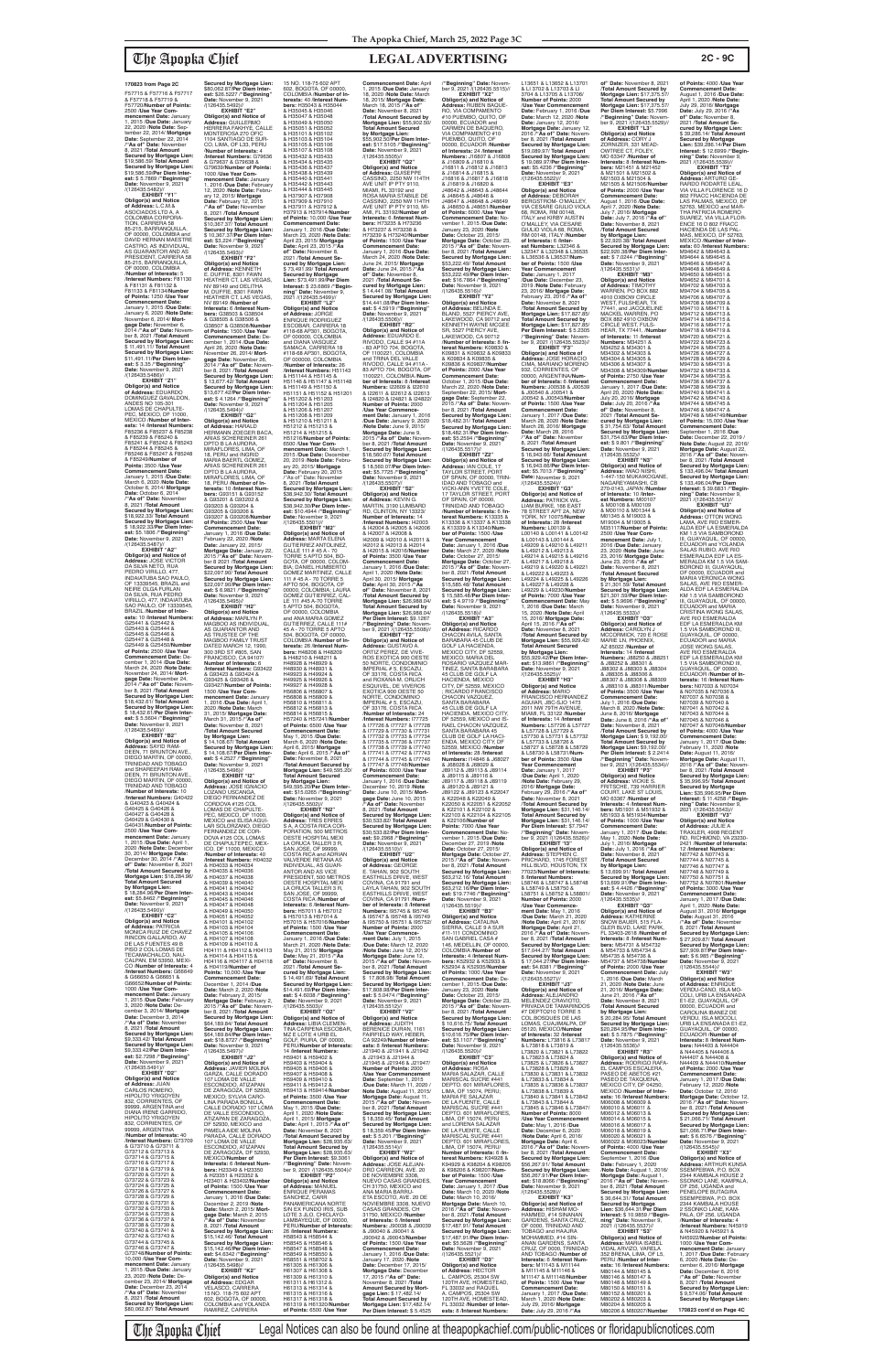\$9,574.06/**Per Diem Interest:** \$ 2.6588 /**"Beginning" Date:** November 9, 2021 /(126435.5546)//

**EXHIBIT "Y3" Obligor(s) and Notice of Address:** MARK C PUT-MAN, 80-214 MALAGA AVE, INDIO, CA 92201, and LYN D HARTLEY, 80-214 MALAGA AVE, INDIO,<br>CA 92201, /**Number of**<br>Interests: 8 /Interest Num**bers:** N73619 & N73620 & N73621 & N73622 & N73623 & N73624 & N73633 & N73634/**Number of Points:** 2000 /**Use Year Commencement Date:** December 1, 2016 /**Due Date:** January 7, 2020 /**Note Date**<br>November 7, 2016/ Morter 7, 2016/ **Mortgage Date:** November 7, 2016 /**"As of" Date:** November 8, 2021 /**Total Amount Secured by Mortgage Lien:** \$ 20,061.29/ **Total Amount Secured by Mortgage Lien:**<br>\$20,061.29/**Per Diem Inter-**\$20,061.29/**Per Diem Inter-est:** \$ 5.591 /**"Beginning" Date:** November 9, 2021 /(126435.5547)// **EXHIBIT "Z3"**

**Obligor(s) and Notice of Address:** LUIS E GON-ZALEZ CASTILLO, LOS GIRASOLES CALLE H#336, MATURIN, OF 6201, VEN-EZUELA and TERESA D VELAZQUEZ RODRIGUEZ, LOS GIRASOLES CALLE H#336, MATURIN, OF 6201, VENEZUELA /**Number of Interests:** 8 /**Interest Numbers:** N85620 & N85621 & N85622 & N85623 & N85624 & N85625 & N85626 & N85627/**Number of Points:** 2000 /**Use Year Commencement Date:**<br>February 1, 2017 / Due Date February 1, 2017 /**Due Date:** February 19, 2020 /**Note Date:** January 19, 2017/ **Mortgage Date:** January 19, 2017 /**"As of" Date:** Novem-ber 8, 2021 /**Total Amount Secured by Mortgage Lien:** \$ 21,299.69/ **Total Amount Secured by Mortgage Lien:** \$21,299.69/**Per Diem Inter-est:** \$ 7.0961 /**"Beginning" Date:** November 9, 2021

/(126435.5548)// **EXHIBIT "A4" Obligor(s) and Notice of Address:** DAIKI UCHIYAMA, 3-10-16-1203 ICHIOKA MOTO MACHI MINATO-KU, OSAKA-SHI, OS 552-0002, JAPAN and<br>MASUMI UCHIYAMA MASUMI UCHIYAMA,<br>3-10-16-1203 ICHIOKA<br>MOTO MACHI MINATO-KU, OSAKA-SHI, OS 552-0002, JAPAN /**Number of Interests:** 8 /**Interest Numbers:** N67843 & N67844 & N67845 & N67846 & N67847 & N67848 & N67849 & N67850/Numbe **of Points:** 2000 /**Use Year Commencement Date:** December 1, 2016 /**Due Date:** December 3, 2019 /**Note Date:** November 3, 2016/ **Mortgage Date:** November 3, 2016 /**"As of" Date:** November 8, 2021 /**Total Amount Secured by Mortgage Lien:** \$ 21,187.26/ **Total Amount Secured by Mortgage Lien:** \$21,187.26/**Per Diem Interest:** \$ 5.8543 /**"Beginning" Date:** November 9, 2021 /(126435.5549)// **EXHIBIT "B4"**

**Obligor(s) and Notice of Address:** TOSHIFUMI UEDA, 94-3 SHIMIZU<br>MINAMI ARUPUSU-SHI. MINAMI ARUPUSU-SHI, YAMANASHI-KEN, YN 400-0417, JAPAN and MIWA UEDA, 94-3 SHIMIZU MINAMI ARUPUSU-SHI, YAMANASHI-KEN, YN 400- 0417, JAPAN and SHOYA UEDA, 94-3 SHIMIZU MINAMI ARUPUSU-SHI, YAMANASHI-KEN, YN 400-0417, JAPAN /**Number of Interests:** 10 /**Interest Numbers:** O01939 & O01940 & O01941 & O01942 & O01943 & O01944 & O01945 & O01946 & O01947 & O01948/**Number of Points:** 2500 /**Use Year Commencement Date:** December 1, 2016 /**Due Date:** January 18, 2020 /**Note Date:** November 18, 2016/ **Mortgage Date:** November 18, 2016 /**"As of" Date:** November 8, 2021 /**Total Amount Secured by Mortgage Lien:** \$ 23,654.55/ **Total Amount Secured by Mortgage Lien:** \$23,654.55/**Per Diem Interest:** \$ 6.6323 /"**Beginning"**<br>**Date:** November 9, 2021<br>/(126435.5551)// **EXHIBIT "C4" Obligor(s) and Notice of Address:** JOSE IGNACIO LOZANO USCANGA,<br>DIEGO FERNANDEZ DE CORDOVA #125 COL LOMAS DE CHAPULTE-PEC, MEXICO, DF 11000, MEXICO /**Number of In-terests:** 16 /**Interest Num-bers:** O00723 & O00724 & O00725 & O00726 & O00727 & O00728 & O00729 & O00730 & O01143 & O01144 & O01145 & O01146 & O01147 & O01148 & O01149 & O01150/**Number of Points:** 4000 /**Use Year Commencement Date:** December 1, 2017 /**Due Date:** March 14, 2020 /**Note Date:** March 14, 2017/ **Mortgage Date:** March 14, 2017 /**"As of" Date:** Novem-ber 8, 2021 /**Total Amount Secured by Mortgage Lien:** \$ 35,205.92/ **Total Amount Secured by Mortgage Lien:** \$35,205.92/**Per Diem Interest:** \$ 10.7118 /**"Beginning" Date:** November 9, 2021 /(126435.5552)// **EXHIBIT "D4" Obligor(s) and Notice of Address:** ANTONIO J. DE FRANCESCHI MONTALTI, URB. ALTO BRAS SUR CONJUNTO PRESIDEN-SIAL ALTAMIRA GARDEN 1, CASA 14, BARINAS, OF 5201, VENEZUELA and INGRID GISELA CAMACHO DE FRANCESCHI, UR<mark>B</mark>.<br>ALTO BRAS SUR CON-ALTO BRAS SUR CON-JUNTO PRESIDENSIAL AL-TAMIRA GARDEN 1, CASA 14, BARINAS, OF 5201, VENEZUELA /**Number of Interests:** 8 /**Interest Numbers:** O01007 & O01008 & O01009 & O01010 & O01011 & O01012 & 001013 & 001014/**Numbe of Points:** 2000 /**Use Year Commencement Date: No<br>vember 1 -2016 /Due Date** vember 1, 2016 /**Due Date:** February 28, 2020 /**Note Date:** October 28, 2016/ **Mortgage Date:** October 28, 2016 /**"As of" Date:** Novem-ber 8, 2021 /**Total Amount Secured by Mortgage Lien:** \$ 19,846.52/ **Total Amount Secured by Mortgage Lien:** \$ 19,846.52/**Per Diem Interest:** \$ 6.6238 /**"Beginning" Date:** November 9, 2021 /(126435.5553)// **EXHIBIT "E4" Obligor(s) and Notice of Address:** JEREMIAH ADAM NASH, 4376 S 700 E STE 200, SALT LAKE CITY, UT 84107 /**Number of Interests:** 8 /**Interest Num-bers:** O28413 & O28414 & O28415 & O28416 & O28417 & O28418 & O28419 & O28420/**Number of Points:** 2000 /**Use Year Commencement Date:** February 1, 2017 /**Due Date:**

JR, 2443 LEGACY DR, AURORA, IL 60502, and PATSY E GARDNER, 2443 LEGACY DR, AURORA, IL 60502, /**Number of Interests:** 8 /**Interest Numbers:** P47421 & P47422 &<br>P47423 & P47424 & P47425<br>& P47426 & P47427 & P47428/**Number of Points:** 2000 /**Use Year Com-mencement Date:** March 1, 2017 /**Due Date:** March 23, 2020 /**Note Date:** Febru-ary 23, 2017/ **Mortgage Date:** February 23, 2017 /**"As of" Date:** November 8, 2021 /**Total Amount Secured by Mortgage Lien:** \$ 17,413.41/ **Total Amount Secured by Mortgage Lien:** \$17,413.41/**Per Diem Interest:** \$ 4.9665 /**"Beginning" Date:** November 9, 2021 /(126435.5561)// **EXHIBIT "M4" Obligor(s) and Notice of Address:** RONALD<br>SENGER, 36 SUNWOOD WAY S.E., CALGARY, AB T2X2W5, CANADA and DANNA SENGER, 36 SUNWOOD WAY S.E., CALGARY, AB T2X2W5, CANADA /**Number of Interests:** 10/**Interest Numbers:**<br>P44821 & P44822 & P44823<br>& P44824 & P49023 &<br>P49024 & P49025 & P49026 & P49027 & P49028/**Number of Points:** 2500 /**Use Year Commencement Date:** April 1, 2018 /**Due Date:** March 7, 2020 /**Note Date:** March 7, 2017/ **Mortgage Date:** March 7, 2017 /**"As of" Date:** November 8, 2021 /**Total Amount Secured by Mortgage Lien:** \$ 24,991.93/ **Total Amount Secured by Mortgage Lien:** \$24,991.93/**Per Diem Inter-est:** \$ 7.1274 /**"Beginning" Date:** November 9, 2021 /(126435.5562)// **EXHIBIT "N4" Obligor(s) and Notice of Address:** LAWRENCE B SPAULDING AS INDI-VIDUAL, AS GUARANTOR<br>AND AS TRUSTEE OF THE<br>LAWRENCE B. AND JANE<br>A. SPAULDING TRUST DATED DECEMBER 15 2000, 5351 VALLECITO DR, WESTMINSTER, CA 92683,<br>and JANE A. SPAULDING<br>AS INDIVIDUAL, AS GUAR-<br>ANTOR AND AS TRUSTEE OF THE LAWRENCE B. AND JANE A. SPAULDING TRUST DATED DECEMBER 15, 2000, 5351 VALLECITO DR, WESTMINSTER, CA 92683, /**Number of Interests:** 5 /**Interest Numbers:** P65007 & P65008 & P65009 & P65010 & P65011/**Number of Points:** 1250 /**Use Year Commencement Date:** January 1, 2018 /**Due Date:** March 7, 2020 /**Note Date:** March 7, 2017/ **Mortgage Date:** March 7, 2017 /**"As of" Date:** Novem-ber 8, 2021 /**Total Amount Secured by Mortgage Lien:** \$ 15,183.32/ **Total Amount Secured by Mortgage Lien:** \$15,183.32/**Per Diem Interest:** \$ 4.5658 /**"Beginning" Date:** November 9, 2021 /(126435.5563)// **EXHIBIT "O4"<br>
<b>Obligor(s) and Notice**<br> **of Address**: JORGE<br>
FARFAN HERRERA, AV<br>
JORGE CHAVEZ 526<br>
DPTO 403A MIRAFLORES, LIMA, OF L18, PERU and FRIDA ANGELICA RUIZ FERNANDEZ, AV JORGE<br>CHAVEZ 526 DPTO 403A<br>MIRAFLORES, LIMA, OF<br>L18, PERU /**Number of Interests:** 12 /**Interest Num-bers:** P76342 & P76343 & P76344 & P76345 & P76346 & P76347 & P76348 & P76349 & P76350 & P76351 & P76352 & P76401/**Number of Points:** 3000 /**Use Year Commencement Date:** April 1, 2017 /**Due Date:** March 3, 2020 /**Note Date:** March 3, 2017/ **Mortgage Date:** March 3, 2017 /**"As of" Date:** November 8, 2021 /**Total Amount Secured by Mortgage Lien:** \$ 32,279.02/ **Total Amount Secured by Mortgage Lien:** \$32,279.02/**Per Diem**  RODRIGO MAZARIEGOS, COLONIA LOMAS DEL GUIJAROO SURNO 3650 CALLE LONDRES, TEGUCIGALPA, OF 00000, HONDURAS and STEFANIA PIZZATI, COLONIA LOMAS DEL GUIJAROO SURNO<br>3650 CALLE LONDRES,<br>TEGUCIGALPA, OF 00000, HONDURAS /**Number of In-terests:** 16 /**Interest Numbers:** Q37415 & Q37416<br>& Q37417 & Q37418 &<br>Q37419 & Q37420 &<br>Q37421 & Q37422 & Q37423 & Q37424 & Q37425 & Q37426 & Q37427 & Q37428 & Q37429 & Q37430/**Number of Points:** 4000 /**Use Year Commencement Date:** May 1, 2017 /**Due Date:** January 14, 2020 /**Note Date:** April 14, 2017/ **Mortgage Date:** April 14, 2017 /**"As of" Date:** November 8, 2021 /**Total Amount Secured by Mortgage Lien:** \$ 39,758.36/ **Total Amount Secured by Mortgage Lien:** \$39,758.36/**Per Diem Interest:** \$ 13.1536 /**"Beginning" Date:** November 9, 2021 /(126435.5571)// **EXHIBIT "T4" Obligor(s) and Notice of Address:** THOMAS A TOBIN, 110 GRIGGS AVE, TEANECK, NJ 07666-4131, and JOAN M.MARREN, 110 GRIGGS AVE, TEANECK, NJ 07666-4131, /**Number of Interests:** 18 /**Interest Numbers:** Q80616 & Q80617 & Q80618 & Q80619 & Q80620 &<br>Q80621 & Q80622 & Q80621 & Q80622 & Q80623 & Q80624 & Q80625 & Q80626 & Q80627 & Q80628 & Q80629 & Q80630 & Q80631 & Q80632 & Q80633/**Number of Points:** 4500 /**Use Year Com-mencement Date:** January 1, 2018 /**Due Date:** March 28, 2020 /**Note Date:** April 28, 2017/ **Mortgage Date:** April 28, 2017 /**"As of" Date:** November 8 2021 /**Total Amount Secured by Mortgage Lien:** \$ 41,606.91/ **Total Amount Secured by Mortgage Lien:** \$41,606.91/**Per Diem Interest:** \$ 10.4378 /**"Begin-ning" Date:** November 9, 2021 /(126435.5574)// **EXHIBIT "U4"<br><b>Obligor(s) and Notice**<br>**of Address:** DIOGO<br>HENRIQUE QUEIROZ<br>MENEZES, ESTRADA DA<br>BARRA DA TIJUCA 231 304-07, RIO DE JANEIRO, OF 22611201, BRAZIL /**Number of Interests:** 8 /**Interest Numbers:** Q74224 & Q74225 & Q74226 & Q74227 & Q74228 & Q74229 & Q74230 & Q74231/**Number of Points:** 2000 /**Use Year Commencement Date:** July 1, 2017 /**Due Date:** March 2, 2020 /**Note Date:** June 2, 2017/ **Mortgage Date:** June 2, 2017 /**"As of" Date:** November 8, 2021 /**Total Amount Secured by Mort-gage Lien:** \$ 24,646.55/ **Total Amount Secured by Mortgage Lien:** \$24,646.55/ **Per Diem Interest:** \$ 7.8688 /**"Beginning" Date:** Novem-ber 9, 2021 /(126435.5575)// **EXHIBIT "V4" Obligor(s) and Notice of Address:** JUDITH ESQUIV-EL AREVALO, CALLE 22 1 E-104 DELICIAS NORTE,<br>CHIA CUNDINAMARCA,<br>OF 00000, COLOMBIA and<br>IRIS MINERVA CASTRO ESQUIVEL, CALLE 22 1 E-104 DELICIAS NORTE, CHIA CUNDINAMARCA,<br>OF 00000, COLOMBIA and<br>HADIT ATENEA CASTRO<br>ESQUIVEL, CALLE 22 1 E-104 DELICIAS NORTE,<br>CHIA CUNDINAMARCA, OF 00000, COLOMBIA and MAYA URANIA CASTRO ESQUIVEL, CALLE 22 1 E-104 DELICIAS NORTE, CHIA CUNDINAMARCA, OF 00000, COLOMBIA and DANIEL USIR CASTRO<br>ESQUIVEL, CALLE 22 1<br>E-104 DELICIAS NORTE,<br>CHIA CUNDINAMARCA,

December 6, 2019 /**Note Date:** January 6, 2017/ **Mortgage Date:** January 6, 2017 /**"As of" Date:** November 8, 2021 /**Total Amount Secured by Mortgage Lien:** \$ 21,822.95/ **Total Amount Secured by Mortgage Lien:** \$21,822.95/**Per Diem Interest:** \$ 6.0379 /**"Beginning" Date:** November 9, 2021 /(126435.5554)// **EXHIBIT "F4" Obligor(s) and Notice of Address:** LUIS EDUARDO ORTIZ GUZMAN, CRA 118# 4-220, CALI, OF 00000, CO-LOMBIA and DIANA LUCIA MEJIA GARCIA, CRA 118# 4-220, CALI, OF 00000, COLOMBIA /**Number of Interests:** 28 /**Interest Numbers:** O27432 & O27433 & O27434 & O27435 & O27436 & O27437 & O27438 & O27439 & O29617 & O29618 & O29619 & O29620 & O29621 & O29622 & O29623 & O29624 & O29625 & O29626 & O29627 & O29628 & O29629 & O29630 & O29631 & O29632 & O29633 & O29634 & O29635 & O29636/**Number of Points:** 7000 /**Use Year Commencement Date:** May 1, 2017 /**Due Date:** December 28, 2019 /**Note Date:** April 28, 2017/ **Mortgage Date:** April 28, 2017 /**"As of" Date:** November 8, 2021 /**Total Amount Secured by Mortgage Lien:** \$ 64,247.53/ **Total Amount Secured by Mortgage Lien:** \$64,247.53/**Per Diem<br><b>Interest:** \$ 20.1623 /**"Begin-<br><b>ning" Date:** November 9,<br>2021 /(126435.5555)// **EXHIBIT "G4" Obligor(s) and Notice of Address:** LIBIA CLEMEN-TINA CARPENA ESCOBAR, MZ E LOTE 4 URB EL GOLF, PIURA, OF 00000, PERU /**Number of Interests:** 14 /**Interest Numbers:** 641121 & 641122 & 644750 & 644751 & 644752 & 644801 & 646325 & 646326 & 646327 & 646328 & 646329 & 646330 & 650933 & 650934/**Number of Points:** 3500 /**Use Year Commencement Date:** May 1, 2017 /**Due Date:** March 21, 2020 /**Note Date:** December 21, 2016/ **Mortgage Date:** December 21, 2016 /**"As of" Date:** November 8, 2021 /**Total Amount Secured by Mortgage Lien:** \$ 30,981.30/ **Total Amount Secured by Mortgage Lien:** \$30,981.30/**Per Diem Interest:** \$ 9.434 /**"Beginning"**<br>**Date:** November 9, 2021<br>/(126435.5556)// **EXHIBIT "H4" Obligor(s) and Notice of Address:** ADRIANA VAL-BUENA RAMIREZ, CALLE 18 #69-100 CASTILLO GRANDE APTO 101B, CALI, OF 00000, COLOMBIA /**Number of Interests:** 10 /**Interest Numbers:** C31137 & C31138 & C31139 & C31140 & C31141 & C31142 & C31143 & C31144 & C31145 & C31146/**Numbe of Points:** 2500 /**Use Year Commencement Date:** February 1, 2017 /**Due Date:** February 26, 2020 /**Note Date:** January 26, 2017/ **Mortgage Date:** January 26, 2017 /**"As of" Date:** Novem-ber 8, 2021 /**Total Amount Secured by Mortgage Lien:** \$ 27,177.88/ **Total Amount Secured by Mortgage Lien:** \$27,177.88/**Per Diem Interest:** \$ 9.0992 /**"Beginning" Date:** November 9, 2021 /(126435.5557)// **EXHIBIT "I4" Obligor(s) and Notice of Address:** PEDRO ANTONIO YANES, CALLE EL VIGIA, QTA SANTA ANA, LOMAS DEL MIRADOR, CARACAS MIRANDA, OF 1061, VENEZUELA and BEATRIZ GOMEZ, CALLE EL VIGIA, QTA SANTA ANA, LOMAS DEL MIRADOR. CARACAS MIRANDA, OF 1061, VENEZUELA /**Number of Interests:** 6 /**Interest Numbers:** O39404 & O39405 & O39406 & O39407 & O39408 &<br>O39409/Number of Points O39409/**Number of Points:** 1500 /**Use Year Com-mencement Date:** January 1, 2018 /**Due Date:** March 14, 2020 /**Note Date:** December 14, 2016/ **Mortgage Date:** December 14, 2016 /**"As of" Date:** November 8, 2021 /**Total Amount Secured by Mortgage Lien:** \$ 16,466.81/ **Total Amount Secured by Mortgage Lien:** \$16,466.81/**Per Diem Inter-est:** \$ 5.5189 /**"Beginning" Date:** November 9, 2021 /(126435.5558)// **EXHIBIT "J4" Obligor(s) and Notice of Address:** COLIN ELIGON, 10 NELSON STREET, ST JOSEPH, OF 00000,<br>TRINIDAD AND TOBAGO<br>and KATHY-ANN ELIGON, 10 NELSON STREET, ST JOSEPH, OF 00000, TRINIDAD AND TOBAGO /**Number of Interests:** 6 /**Interest Numbers:** O42448 & O42449 & O42450 & O42451 & O47451 & O47452/**Number of Points:** 1500 /**Use Year Commencement Date:** January 1, 2017 /**Due Date:** Decem-ber 6, 2019 /**Note Date:** December 6, 2016/ **Mortgage Date:** December 6, 2016 /**"As of" Date:** November 8, 2021 /**Total Amount Secured by Mortgage Lien:** \$ 18,557.61/ **Total Amount Secured by Mortgage Lien:** \$18,557.61/**Per Diem Inter-est:** \$ 5.7253 /**"Beginning" Date:** November 8, 2021 /(126435.5559)// **EXHIBIT "K4" Obligor(s) and Notice of Address:** IVAN ENRIQUE OCANDO, SECTOR EL MILAGRO AV 2 CON CAL 83 # 3F -125 RES MONACO, MARACAIBO ZULIA, OF 4002, VENEZU-ELA and PAULA CRISTINA MARQUEZ, SECTOR EL MILAGRO AV 2 CON CAL 83 # 3F - 125 RES MONACO, MARACAIBO ZULIA, OF 4002, VENEZU-ELA /**Number of Interests:** 28 /**Interest Numbers:** N89002 & N89003 & N89004 & N89005 & O00338 & O00339 & O00340 & O00341 & O00342 & O00343 & O37830 & O37831 & O42233 & O42234 & O42235 & O42236 & O42237 & O42238 & O42239 & O42240 & O45739 & O45740 & O45741 & O45742 & O45743 & O45744 & O45745 & O45746/**Number of Points:** 7000 /**Use Year Commencement Date:** December 1, 2017 /**Due Date:** March 21, 2020 /**Note Date:** November 21, 2016/ **Mortgage Date:** November 21, 2016 /**"As of" Date:** November 8, 2021 /**Total Amount Secured by Mortgage Lien:** \$ 56,408.15/ **Total Amount Secured by Mortgage Lien:** \$56,408.15/**Per Diem Interest:** \$ 19.1435 /**"Beginning" Date:** November 9, 2021 /(126435.5560)// **EXHIBIT "L4" Obligor(s) and Notice of Address:** H.A. GARDNER **Interest:** \$ 10.3305 /**"Begin-**

**ning" Date:** November 9, 2021 /(126435.5564)// **EXHIBIT "P4" Obligor(s) and Notice of Address:** CARLA DONGO, TOMAS RAMSEY 1091 DPTO 101 MAGDALENA LIMA, OF L 17, PERU /**Number of Interests:** 14 /**Interest Numbers:** Q10643 & Q10644 & Q10645 & Q10646 & Q10647 & Q10648 & Q10649 & Q10650 & Q10651 & Q10652 & Q10701 & Q10702 & Q10703 & Q10704/**Number of Points:** 3500 /**Use Year Commencement Date: Februar** 1, 2018 /**Due Date:** January 2, 2020 /**Note Date:** May 2, 2017/ **Mortgage Date:** May 2, 2017 /**"As of" Date:** November 8, 2021 /**Total Amount Secured by Mortgage Lien:** \$ 39,313.72/ **Total Amount Secured by Mortgage Lien:** \$39,313.72/**Per Diem Interest:** \$ 12.3328 /**"Beginning" Date:** November 9, 2021 /(126435.5566)// **EXHIBIT "Q4" Obligor(s) and Notice of Address:** JAMES<br>J. OLEARY, 7 NORTH<br>COLOMBUS BLVD UNIT 110, PHILADEPHIA, PA 19106, and ROBERT W. QUINN, 7 NORTH CO-LOMBUS BLVD UNIT 110, PHILADEPHIA, PA 19106, /**Number of Interests:** 20 /**Interest Numbers:** B90719 & B95305 & B95306 & B95307 & B95308 & B95309 & B95310 & B95311 & B95312 & B95313 & B95314 & B95315 & B95316 & B95317 & B95318 & B96828 & B96829 & B98431 & B98432 & B98433/**Nu of Points:** 5000 /**Use Year Commencement Date:** April 1, 2017 /**Due Date:** March 21, 2020 /**Note Date:** March 21, 2017/ **Mortgage Date:** March 21, 2017 /**"As of" Date:** November 8, 2021 /**Total Amount Secured by Mortgage Lien:** \$ 44,935.00/ **Total Amount Secured by Mortgage Lien:** \$44,935.00/**Per Diem Interest:** \$ 9.4932 /**"Beginning" Date:** November 9, 2021 /(126435.5569)// **EXHIBIT "R4" Obligor(s) and Notice of Address:** TROY A ELLS-MORE, 3 PHEASANT HILL RD, CAPE ELIZABETH, ME 04107 /**Number of Interests:** 6 /**Interest Num-bers:** Q31048 & Q31049 & Q31050 & Q31051 & Q31052 & Q31101/**Number of Points:** 1500 /**Use Year Commencement Date:** June 1, 2017 /**Due Date:** April 3, 2020 /**Note Date:** May 3, 2017/ **Mortgage Date:** May 3, 2017 /**"As of" Date:** November 8, 2021 /**Total Amount Secured by Mortgage Lien:** \$ 21,751.67/ **Total Amount Secured by Mortgage Lien:** \$21,751.67/**Per Diem Inter-est:** \$ 7.0325 /**"Beginning" Date:** November 9, 2021 /(126435.5570)// **EXHIBIT "S4" Obligor(s) and Notice of Address:** MANUEL

**of" Date:** November 8,<br>2021 /**Total Amount Se-<br>cured by Mortgage Lien:<br>\$ 27,030.07/ <b>Total Amount Secured by Mortgage Lien:** \$27,030.07/**Per Diem Inter-est:** \$ 7.6704 /**"Beginning" Date:** November 9, 2021 /(126435.5607)//<br>"EXHIBIT "U5 **EXHIBIT "U5"<br><b>Obligor(s) and Notice of<br><b>Address:** CHAD ALAN<br>RANKINS, 177 YORDY RD.,<br>MORTON, IL 61550, and MELINDA JANE RANKINS, 177 YORDY RD., MORTON, IL 61550, /**Number of Interests:** 8 /**Interest**<br>**Numbers:** T12636 &<br>T12637 & T12638 & T12639 & T12640 & T12641 & T12642 & T12643/**Number of Points:** 2000 /**Use Year Commencement Date:** De-cember 1, 2017 /**Due Date:** March 20, 2020 /**Note Date:** November 20, 2017/ **Mort-gage Date:** November 20, 2017 /**"As of" Date:** November 8, 2021 /**Total Amount Secured by Mortgage Lien:** \$ 25,428.11/ **Total Amount** 

**Obligor(s) and Notice of<br><b>Address:** JORGE ARAUZ,<br>URB COSTA BAY, COSTA<br>DEL ESTE #79, PANAMA, OF 00000, PANAMA and IDA M. DE BELLO, URB COSTA BAY, COSTA DEL ESTE #79, PANAMA, OF 00000, PANAMA /**Number of Interests:** 8 /**Inter-**<br>**est Numbers:** F70231 &<br>F70232 & F81629 & F81630 & F81631 & F81632 & F81633 & F81634/**Number of Points:** 2000 /**Use Year Commencement Date:** January 1, 2019 /**Due Date:** March 12, 2020 /**Note Date:** December 12, 2017/ **Mort-gage Date:** December 12, 2017 /**"As of" Date:** Novem-ber 8, 2021 /**Total Amount Secured by Mortgage Lien:** \$ 23,145.86/ **Total Amount Secured by Mortgage Lien:** \$23,145.86/**Per Diem Inter-est:** \$ 7.0185 /**"Beginning" Date:** November 9, 2021 /(126435.5612)// **EXHIBIT "X5" Obligor(s) and Notice of Address:** SARAH JEANNE FRANEY, 2410 PINEVILLE CREST CT, ODENTON, MD 21113-2521 /**Number of Interests:** 9 /**Interest Numbers:** S44151 & S44152 & S44201 & S44202 & S44203 & S44204 & S44205 & S44206 & S44207/**Number** 

> /(126435.5613)//<br>**EXHIBIT "Y5" EXHIBIT Obligor(s) and Notice of Address:** SHARON B DIETRICH, 95 NORWOOD AVENUE, NORTHPORT, NY 11768 /**Number of Interests:** 4 /**Interest Num-bers:** T73532 & T73533 & T73534 & T73535/**Number of Points:** 1000 /**Use Year Commencement Date:** January 1, 2018 /**Due Date:** March 26, 2020 /**Note Date:** December 26, 2017/ **Mort-gage Date:** December 26, 2017 /**"As of" Date:** Novem-ber 8, 2021 /**Total Amount Secured by Mortgage Lien:** \$ 9,919.66/ **Total Amount Secured by Mortgage Lien:** \$9,919.66/**Per Diem Interest:** \$ 2.9546 /**"Beginning" Date:** November 9, 2021 /(126435.5614)// **EXHIBIT "Z5" Obligor(s) and Notice of Address:** GIAN FRANCO ANTONIO MORAS-SUTTI FABRIS, CALLE 124 #111-31 VALLES DE CAMORUCO, VALENCIA,<br>OF 2001, VENEZUELA<br>and MARIA LUISA AMELIA FERNANDEZ BARAN-DELA, CALLE 124 #111-31 VALLES DE CAMORUCO, VALENCIA, OF 2001, VENEZUELA /**Number of Interests:** 22/**Interest Num-bers:** U13021 & U13022 & U13023 & U13024 & U13025 & U13026 & U13027 & U13028 & U13029 & U13030 & U13031 & U13032 & U13033 & U13034 & U13035 & U13036 & U13037 & U13038 & U13039 & U13040 & U13041 & U13042/**Number of Points:** 5500 /**Use Year Commencement Date:** February 1, 2018 /**Due Date:** April 1, 2020 /**Note Date:** January 29, 2018/ **Mortgage Date:** January 29, 2018 /**"As of" Date:** November 8, 2021 /**Total Amount Secured by Mortgage Lien:** \$ 48,786.55/ **Total Amount Secured by Mortgage Lien:** \$48,786.55/**Per Diem Interest:** \$ 16.6453 /**"Beginning" Date:** November 9, 2021 /(126435.5617)/<br>"EXHIBIT "A6" **EXHIBIT "A6" Obligor(s) and Notice of Address:** AMABELLE OMAY, 868 RAY AVE, UNION, NJ 07083, /**Number of Interests:** 8 /**Interest Numbers:** U14723 & U14724 & U14725 & U14726 & U14727 & U14728 & U14933 & U14934/**Number of Points:** 2000 /Use Year CommencementDate: February 1, 2018 /**Due Date:** April 15, 2020 /**Note Date:** January 15, 2018/ **Mortgage Date:** January 15, 2018 /**"As of" Date:** November 8, 2021 /**Total Amount Secured by Mortgage Lien:** \$ 26,287.86/ **Total Amount Secured by Mortgage Lien:** \$26,287.86/**Per Diem Interest:** \$ 8.0917 /**"Beginning" Date:** November 9, 2021<br>/(126435.5620)// **EXHIBIT "B6" Obligor(s) and Notice of Address:** GABRIEL OLMO RIVERA, URB. SAN RAFAEL CALLE SAN PABLO #103, ARECIBO,

OF 00000, COLOMBIA /**Number of Interests:** 14 /**Interest Numbers:** B75940 & B75941 & B80310 & B80311 & B80312 & B80313 & B80314 & B80315 & B80316 & B80317 & B80318 & B80319 & C04206 & C04207/**Number of Points:** 3500/**Use Year Commencement Date:** January 1, 2018 /**Due Date:** December 16, 2019 /**Note Date:** August 16, 2017/ **Mortgage Date:** August 16, 2017 /**"As of" Date:** November 8, 2021 /**Total Amount Secured by Mortgage Lien:** \$ 23,026.98/ **Total Amount Secured by Mortgage Lien:** \$23,026.98/**Per Diem Inter-est:** \$ 5.4831 /**"Beginning" Date:** November 9, 2021 /(126435.5577)// **EXHIBIT "W4" Obligor(s) and Notice of Address:** THREE CRAZY DOGS CORPORATION, INC., A FLORIDA COR-PORATION, 7113 TIMBER RIDGE WAY, LAND O LAKES, FL 34637-7456,<br>and DAVID L. GAUL AS<br>INDIVIDUAL, AS GUARAN-<br>TOR AND AS PRESIDENT,<br>7113 TIMBER RIDGE<br>WAY, LAND O LAKES, FL 34637-7456, and SUSAN L. GAUL AS INDIVIDUAL,<br>AS GUARANTOR AND AS VICE PRESIDENT, 7113 TIMBER RIDGE WAY, LAND O LAKES, FL 34637-7456, /**Number of Interests:** 34 /**Interest Numbers:** R50642 & R50643 & R50644 & R50645 & R50646 & R50647 & R50648 & R50649 & R50650 & R50651 & R50652 & R50701 & R50702 & R50703 & R50704 & R50705 & R50706 & R50707 & R50708 & R50709 & R50710 & R50711 & R50712 & R50713 & R50714 & R50715 & R50716 & R50717 & R50718 & R50719 & R50720 & R50721 & R50722 & R50723/**Number of Points:** 8500 /**Use Year Commencement Date:** January 1, 2018 /**Due Date:** March 28, 2020 /**Note Date:** July 28, 2017/ **Mortgage Date:** July 28, 2017 /**"As of" Date:** November 8, 2021 /**Total Amount Secured by Mortgage Lien:** \$ 100,258.40/ **Total Amount Secured by Mortgage Lien:** \$ 100,258.40/**Per Diem Interest:** \$ 29.7986 /**"Beginning" Date:** November 9, 2021 /(126435.5578)// **EXHIBIT "X4" Obligor(s) and Notice of Address:** SHEILA GEORGE, 3623 TOWNSH END CIRCLE, STOCKTON, CA 95212 /**Number of Interests:** 8 /**Interest Numbers:** R55747 & R55748 & R55749 & R55750 & R55751 & R55752 & R55801 & R55802/**Number of Points:** 2000 /**Use Year Commencement Date:** January 1, 2018 /**Due Date:** April 15, 2020 /**Note Date:** December 25, 2017/ **Mortgage Date:** December 25, 2017 /**"As of" Date:** November 8, 2021 /**Total Amount Secured by Mortgage Lien:** \$ 23,034.71/ **Total Amount Secured by Mortgage Lien:** \$23,034.71/**Per Diem Inter-est:** \$ 7.8717 /**"Beginning" Date:** November 9, 2021 /(126435.5579)// **EXHIBIT "Y4" Obligor(s) and Notice of Address:** KELVIN<br>MAURICE MILES SR, 6418 HORSESHOE AVE NE, CANTON, OH 44721, and DIMITRI HOLSTON MILES, 6418 HORSESHOE AVE NE, CANTON, OH 44721, /**Number of Interests:** 4 /**Interest Numbers:** R47020 & R47021 & R47022 & R47023/**Number of Points:** 1000 /**Use Year Commencement Date:** September 1, 2017 /**Due Date:** April 14, 2020 /**Note Date:** August 14, 2017/ **Mortgage Date:** August 14, 2017 /**"As of" Date:** Novem-ber 8, 2021 /**Total Amount Secured by Mortgage Lien:** \$ 15,490.34/ **Total Amount Secured by Mortgage Lien:** \$ 15,490.34/**Per Diem Interest:** \$ 5.0031 /"**Beginning"**<br>**Date:** November 9, 2021<br>/(126435.5580)// **EXHIBIT "Z4"<br>
<b>Obligor(s) and Notice**<br> **of Address:** RENATO<br>
PICENO, 7742 CALVIN<br>
AVE, RESEDA, CA 91335,<br>
and OFELIA FLORES, 7742 CALVIN AVE, RESEDA, CA 91335, /**Number of Interests:** 10 /**Interest Numbers:** R71812 & R71813 &R71814 & R71815 &R71816 & R71817 & R71818 & R71819 & R71820 & R71821/**Numbe of Points:** 2500 /**Use Year Commencement Date:** January 1, 2018 /**Due Date:** March 28, 2020 /**Note Date:**<br>August 28, 2017/ **Mortgage<br>Date:** August 28, 2017<br>/**\*As of**" Date: November<br>8, 2021 /**Total Amount Secured by Mortgage Lien:** \$ 32,971.12/ **Total Amount Secured by Mortgage Lien:** \$32,971.12/**Per Diem Interest:** \$ 10.1831 /**"Begin-ning" Date:** November 9, 2021 /(126435.5581)// **EXHIBIT "A5" Obligor(s) and Notice of Address:** MARIA C. SANTOS, 9293 SEWALL AVE, LAUREL, MD 20723 /**Number of Interests:** 12 /**Interest Numbers:** R71825 & R71826 & R71827 & R71828 & R71829 & R71830 & R71831 & R71832 & R71833 & R71834 & R72748 & R72749/**Number of Points:** 3000 /**Use Year Com-mencement Date:** August 1, 2017 /**Due Date:** March 26, 2020 /**Note Date:** July 26, 2017/ **Mortgage Date:** July 26, 2017 /"As of" Date: November 8, 2021 /**Total Amount Secured by Mort-gage Lien:** \$ 29,718.60/ **Total Amount Secured by Mortgage Lien:** \$29,718.60/<br>**Per Diem Interest:** \$ 7.4386<br>/**"Beginning" Date:** Novem-<br>ber 9, 2021 /(126435.5582)// **EXHIBIT "B5" Obligor(s) and Notice of Address:** OSKAR DURIS, 1639 SISKIYOU DR, WAL-NUT CREEK, CA 94598, and ZUZANA LENCESOVA, 1639 SISKIYOU DR, WAL-NUT CREEK, CA 94598, /**Number of Interests:** 16 /**Interest Numbers:** R56102 & R56103 & R56104 & R56105 & R56106<br>& R56107 & R56108<br>& R56109 & R56110 &<br>R56111 & R56112 & R56113 & R68250 & R68251 & R72321 & R72322/**Number**<br>of Points: 4000 (Hse Year **of Points:** 4000 /**Use Year Commencement Date:** September 1, 2017 /**Due Date:** March 3, 2020 /**Note Date:** August 3, 2017/ **Mortgage Date:** August 3, 2017 /**"As of" Date:** Novem-ber 8, 2021 /**Total Amount Secured by Mortgage Lien:** \$ 36,625.83/ **Total Amount Secured by Mortgage Lien:** \$36,625.83/**Per Diem Interest:** \$ 8.4279 /**"Beginning" Date:** November 9, 2021<br>/(126435.5583)// **EXHIBIT "C5" Obligor(s) and Notice of Address:** ERNEST EDWARD SALINAS, 1287 HOLLYSPRINGS LANE,<br>ORCUTT, CA 93455, and JANINNE WANDA SALINAS-MITCHELL, 1287 HOLLYSPRINGS LANE, ORCUTT, CA 93455, /**Number of Interests:** 12/**Interest Numbers:** 826203 & 826204 & 836151 & 836152 & 836201 & 836202 & 836203 & 836204 & 836205 & 836206 & 912639 & 912640/ **Number of Points:** 3000 /**Use Year Commencement Date:** October 1, 2018 /**Due Date:** March 22, 2020 /**Note Date:** August 22, 2017/ **Mortgage Date:** August 22, 2017 /**"As of" Date:** Novem-ber 8, 2021 /**Total Amount Secured by Mortgage Lien:** \$ 35,560.74/ **Total Amount Secured by Mortgage Lien:** \$35,560.74/**Per Diem Interest:** \$ 10.8471 /**"Begin-ning" Date:** November 9, 2021 /(126435.5585)// **EXHIBIT "D5" Obligor(s) and Notice of Address:** HASSANAH BLAKE, 38 ST. PAUL AVENUE 2ND FLOOR, NEWARK, NJ 07106 /**Num-ber of Interests:** 6 /**Interest Numbers:** 309622 & 309623 & 309624 & 309625 & 309626 & 309627/**Number of Points:** 1500 /**Use Year Commencement Date:** January 1, 2019 /**Due Date:** April 9, 2020 /**Note Date:** November 9, 2017/ **Mort-gage Date:** November 9, 2017 /**"As of" Date:** November 8, 2021 /**Total Amount Secured by Mortgage Lien:** \$ 23,048.81/ **Total Amount Secured by Mortgage Lien:** \$23,048.81/**Per Diem Interest:** \$ 7.4728 /**"Beginning" Date:** November 9, 2021<br>/(126435.5587)// **EXHIBIT "E5"<br>
<b>Obligor(s) and Notice**<br> **of Address:** KEITH<br>
WILLIAMS, 2941 ROCK<br>
PORT DRIVE, LINCOLN,<br>
NE 68516, and AYANA KAI DOWNS WILLIAMS, 2941 ROCK PORT DRIVE, LINCOLN, NE 68516, /**Number of Interests:** 4 /**Interest Numbers:** D71106 & D72934 & D72935 & D72936/**Number of Points:** 1000 /**Use Year Com-mencement Date:** January 1, 2018 /**Due Date:** March 24, 2020 /**Note Date:** July 24, 2017/ **Mortgage Date:** July 24, 2017 /**"As of" Date:** November 8, 2021 /**Total Amount Secured**  by Mortgage Lien:<br>\$12,702.06/**Total** \$ 12,702.06/ **Total Amount Secured by Mortgage Lien:** \$ 12,702.06/**Per Diem Interest:** \$ 3.8289 /**"Beginning"**<br>**Date:** November 9, 2021<br>/(126435.5588)// **EXHIBIT "F5" Obligor(s) and Notice of Address:** JOHN DENNIS, 2001 N LAMAR ST STE 260, DALLAS, TX 75202, and LISA DENNIS, 200 N LAMAR ST STE 260, DAL-LAS, TX 75202, /**Number of Interests:** 16 /**Interest Numbers:** S17242 & S17243 & S17244 & S17245 & S17246 & S17247 & S17248 & S17249 & S17250 & S17251 & S17252 & S17301 & S17302 & S17303 & S17304 & S17305/**Num-ber of Points:** 4000 /**Use Year Commencement Date:** October 1, 2017 /**Due Date:** March 18, 2020 /**Note Date:** September 18, 2017/ **Mortgage Date:** September 18, 2017 /**"As of" Date:** November 8, 2021 /**Total Amount Secured by Mort-gage Lien:** \$ 31,364.85/ **Total Amount Secured by Mortgage Lien:** \$31,364.85/ **Per Diem Interest:** \$ 7.2351 /**"Beginning" Date:** Novem-ber 9, 2021 /(126435.5589)// **EXHIBIT "G5" Obligor(s) and Notice of Address:** YORLENE M. GOFF, 931 PUTNAM AVE APT # 3, BROOKLYN, NY 11221, and JANINA O. GOFF, 931 PUTNAM AVE APT # 3, BROOKLYN, NY 11221, /**Number of Inter-ests:** 16 /**Interest Numbers:** S20652 & S20701 & S20702 & S20703 & S20704 & S20705 & S20706 & S20707 & S20708 & S20709 & S20710 & S20711 & S20712 & S20713 & S20714 & S20715/**Number of Points:** 4000 /**Use Year Commencement Date:** September 1, 2019 /**Due Date:** March 26, 2020 /**Note Date:** September 26, 2017/ **Mortgage Date:** September 26, 2017 /**"As of" Date:** November 8, 2021 /**Total Amount Secured by Mortgage Lien:** \$ 46,373.41/ **Total Amount Secured by Mortgage Lien:** \$46,373.41/**Per Diem Interest:** \$ 13.3689 /**"Beginning" Date:** November 9, 2021 /(126435.5590)// **EXHIBIT "H5" Obligor(s) and Notice of Address:** RUBEN SANTIAGO BAQUERO, VIA COMPAMENTO #10 PU-EMBO, QUITO, OF 00000, ECUADOR and CARMEN SUAREZ, VIA COMPAMEN-TO #10 PUEMBO, QUITO, OF 00000, ECUADOR /**Number of Interests:** 8 /**Interest Numbers:** S40120 & S40121 & S40122 & S40123 & S40124 & S40125 & S40126 & S40127/**Number of Points:** 2000 /**Use Year Commencement Date:** November 1, 2018 /**Due Date:** February 9, 2020 /**Note Date:** November 9, 2017/ **Mortgage Date:** November 9, 2017 /**"As of" Date:** November 8, 2021 /**Total Amount Secured by Mortgage Lien:** \$ 23,146.71/ **Total Amount Secured by Mortgage Lien:** \$23,146.71/**Per Diem Inter-est:** \$ 7.3265 /**"Beginning" Date:** November 9, 2021 /(126435.5591)// **EXHIBIT "15"<br><b>Obligor(s) and Notice<br><b>of Address**: VISHAL<br>CRETAN RAMBACCUS, 9<br>HAZEL CROFT TERRACE,<br>FINGALS,DUBLIN, OF D11, IRELAND /**Number o Interests:** 8/**Interest Numbers:** S34129 & S34130 &<br>S34131 & S35321 & S35322<br>& S35323 & S35436 & S35437/**Number of Points:** 2000 /**Use Year Commencement Date:** January 1, 2018 /**Due Date:** December 26, 2019 /**Note Date:** December 26, 2017/ **Mortgage Date:** December 26, 2017 /**"As of" Date:** Novem-ber 8, 2021 /**Total Amount Secured by Mortgage Lien:** \$ 18,476.26/ **Total Amount Secured by Mortgage Lien:** \$ 18,476.26/**Per Diem Interest:** \$ 5.4452 /**"Beginning" Date:** November 9, 2021 /(126435.5592)// **EXHIBIT "J5" Obligor(s) and Notice of Address:** MIRIAM GUARIN, CARRERA 51 B # 76-85, BARRANQUILLA, OF 00000, COLOMBIA and JORGE DUARTE, CAR-RERA 51 B # 76-85, BAR-RANQUILLA, OF 00000, COLOMBIA /**Number of Interests:** 5 /**Interest Numbers:** S60606 & S60607 & S60608 & S60609 & S60610/**Number of Points:** 1250 /**Use Year Commencement Date:** January 1, 2018 /Due Date: Februar 28, 2020 /**Note Date:** November 28, 2017/ **Mortgage Date:** November 28, 2017 /**"As of" Date:** November 8, 2021 /**Total Amount Secured by Mortgage Lien:**<br>\$17,402,18/**Total Amount** \$ 17,402.18/ **Total Amount Secured by Mortgage Lien:** \$17,402.18/**Per Diem Inter-est:** \$ 5.806 /**"Beginning" Date:** November 9, 2021<br>/(126435.5593 MM)// **EXHIBIT "K5" Obligor(s) and Notice of Address:** PATRICK WILLIAM BURKE, 166 EAST 78 STREET APT 2A<br>NEW YORK. NY 10075 NEW YORK, NY 10075 /**Number of Interests:** 12 /**Interest Numbers:** P78123 & P78124 & P78125 & P78126 & P78127 & P78128 & P78129 & P78130 & P78131 & P78132 & P78133 & P78134/**Number of Points:** 3000 /**Use Year Commencement Date:** May 1, 2018 /**Due Date:** March 20, 2020 /**Note Date:** October 20, 2017/ **Mortgage Date:** October 20, 2017 /**"As of" Date:** November 8, 2021 /**Total Amount Secured by Mortgage Lien:** \$ 32,271.65/ **Total Amount Secured by Mortgage Lien:** \$32,271.65/**Per Diem Inter-est:** \$ 8.0738 /**"Beginning" Date:** November 9, 2021 /(126435.5594)// **EXHIBIT "L5" Obligor(s) and Notice of Address:** EDGARD NICOLAS TOVAR JORDAN, TERRAZAS BUENA VENTURA II CALLE 4 TH 4-01, CARACAS MIRANDA, OF 1220, VENEZUELA and ELBA SÚSANA GOMEZ<br>VILLAGOMEZ, TERRAZAS VILLAGOMEZ, TERRAZAS BUENA VENTURA II CALLE 4 TH 4-01, CARACAS MIRANDA, OF 1220, VEN-EZUELA /**Number of Interests:** 20 /**Interest Numbers:** S50752 & S50801 & S50802 & S54034 & S54035 & S54036 & S54037 & S54038 & S54039 & S54040 & S54041 & S56529 & S56530 & S56531 & S56532 & S56533 & S56534 & S56535 & S56536 & S57820/**Number of Points:** 5000 /**Use Year Commenceme Date:** October 1, 2017 /**Due Date:** December 7, 2019 /**Note Date:** September 7, 2017/ **Mortgage Date:** September 7, 2017 /**"As of" Date:** November 8, 2021 /**Total Amount Secured by Mortgage Lien:** \$ 48,258.51/ **Total Amount Secured by Mortgage Lien:** \$48,258.51/**Per Diem Interest:** \$ 15.7858 /**"Beginning" Date:** November 9, 2021 /(126435.5595)// **EXHIBIT "M5" Obligor(s) and Notice of Address:** KYLA RAYNOR, 2 ORCHID LANE "MAYA'S ORCHARD", SOUTH HAMPTON, OF SB03, BERMUDA /**Number of Interests:** 8 /**Interest Numbers:** S67021 & S67022 & S67023 & S67024 & S67025 & S67026 & S67027 & S67028/**Number of Points:** 2000 /**Use Year Commencement Date:** February 1, 2018 /**Due Date:**

February 16, 2020 /**Note Date:** January 16, 2018/ **Mortgage Date:** January 16, 2018 /**"As of" Date:** November 8, 2021 /**Total Amount Secured by Mortgage Lien:** \$ 23,832.61/ **Total Amount Secured by Mortgage Lien:** \$23,832.61/**Per Diem Inter-est:** \$ 7.5644 /**"Beginning" Date:** November 9, 2021 /(126435.5596)// **EXHIBIT "N5" Obligor(s) and Notice of Address:** EDWIN FLORES, CARLSBAD LAW GROUP 5050 AVENIDA ENCINAS, STE 300, CARLSBAD, CA 92008, /**Number of Interests:** 20 /**Interest Numbers:** R49606 & R49607 & R49608 & R49609 & S55948 & S55949 & S55950 & S58227 & S58228 & S58229 & S58230 & S58231 & S58232 & S58233 & S58234 & S58235 & S58236 & S58237 & S58238 & S59218/**Number of Points:** 5000 /**Use Year Com-mencement Date:** January 1, 2018 /**Due Date:** March 2, 2020 /Note Date: November 2, 2017/ **Mortgage Date:** November 2, 2017 /**"As of" Date:** November 8, 2021 /**Total Amount Secured by Mortgage Lien:** \$ 38,475.44/ **Total Amount Secured by Mortgage Lien:** \$38,475.44/**Per Diem Inter-est:** \$ 8.8574 /**"Beginning" Date:** November 9, 2021 /(126435.5597)// **EXHIBIT "O5" Obligor(s) and Notice of Address:** MONICA WAISS-BLUTH, PADRE DAMIAN DE VEUSTER 2550 EDIF ARAUCARIAS 2 DEPTO 77, VITACURA, SANTIAGO, OF 00000, CHILE /**Number of Interests:** 8 /**Interest Numbers:** R78925 & R78926 & S53513 & S53514 & S53515 & S53516 & S53517 & S53518/**Number of Points:** 2000 /**Use Year Com-mencement Date:** January 1, 2018 /**Due Date:** April 1, 2020 /**Note Date:** November 1, 2017/ **Mortgage Date:** November 1, 2017 /**"As of" Date:** November 8, 2021 /**Total Amount Secured by Mortgage Lien:** \$ 22,955.21/ **Total Amount Secured by Mortgage Lien:** \$22,955.21/**Per Diem Interest:** \$ 7.3994 /**"Beginning" Date:** November 9, 2021 /(126435.5598)// **EXHIBIT "P5" Obligor(s) and Notice of Address:** JOSE L. MARQUEZ, CARRERA 23 CALLE 14 EDIF MADRIGAL LOCAL 2, SAN CRISTOBAL 5001, VENEZUELA and ELSI C. MURE, CAR-RERA 23 CALLE 14 EDIF MADRIGAL LOCAL 2, SAN CRISTOBAL 5001 VENEZUELA /**Number of Interests:** 6 /**Interest Num-bers:** O87706 & O87707 & O87708 & O87709 & O87710 & O87711/**Number of Points:** 1500 /**Use Year Commencement Date:** November 1, 2017 /**Due Date:** April 1, 2020 /**Note Date:** October 30, 2017/ **Mortgage Date:** October 30, 2017 /**"As of" Date:** November 8, 2021 /**Total Amount Secured by Mortgage Lien:** \$ 19,171.83/ **Total Amount Secured by Mortgage Lien:** \$19,171.83/**Per Diem Inter-est:** \$ 6.4874 /**"Beginning" Date:** November 9, 2021 /(126435.5599)// **EXHIBIT "Q5" Obligor(s) and Notice of Address:** HENRIQUE POCATERRA-MEJIAS, AV.PRINCIPAL STA. ROSA DE LIMA RESD. GUADIANA APT. 41, CARACAS, OF 99999, VENEZUELA and VIRGINIA PAREDES-DE-POCATERRA, AV.PRINCIPAL STA. ROSA

DE LIMA RESD. GUADIANA APT. 41, CARACAS, OF 99999, VENEZUELA /**Number of Interests:** 4 /**Interest Numbers:** S81622 & S81623 & S81624 & S81625/**Number of Points:** 1000 /**Use Year Com-mencement Date:** January **of Points:** 2250 /**Use Year Commencement Date:** January 1, 2018 /**Due Date:** March 22, 2020 /**Note Date:** December 22, 2017/ **Mort-gage Date:** December 22, 2017 /**"As of" Date:** Novem-ber 8, 2021 /**Total Amount Secured by Mortgage Lien:** \$ 24,918.09/ **Total Amount Secured by Mortgage Lien:** \$24,918.09/**Per Diem Interest:** \$ 8.4278 /**"Beginning" Date:** November 9, 2021

**Secured by Mortgage Lien:** \$25,428.11/**Per Diem Interest:** \$ 7.7619 /**"Beginning" Date:** November 9, 2021<br>/(126435.5608)// **EXHIBIT "V5" Obligor(s) and Notice of Address:** MARK SAKOI, 15707 SPLIT CREEK DRIVE, MONUMENT, CO 80132, and SUSAN SAKOI,<br>15707 SPLIT CREEK<br>DRIVE, MONUMENT,<br>CO 80132, /**Number of Interests:** 4 /**Interest Num-bers:** T15241 & T15242 & T15243 & T15244/**Number of Points:** 1000 /**Use Year Commencement Date:** January 1, 2018 /**Due Date:** April 17, 2020 /**Note Date:** November 17, 2017/ **Mort-gage Date:** November 17, 2017 /**"As of" Date:** Novem-ber 8, 2021 /**Total Amount Secured by Mortgage Lien:** \$ 11,180.34/ **Total Amount Secured by Mortgage Lien:** \$11,180.34/**Per Diem Inter-est:** \$ 3.5885 /**"Beginning" Date:** November 9, 2021 /(126435.5609)// **EXHIBIT "W5"**

1, 2018 /**Due Date:** March 12, 2020 /**Note Date:** October 12, 2017/ **Mortgage Date:** October 12, 2017 /**"As of" Date:** November 8, 2021 /**Total Amount Secured by Mortgage Lien:** \$ 13,589.18/ **Total Amount Secured by Mortgage Lien:** \$13,589.18/**Per Diem Inter-est:** \$ 4.5414 /**"Beginning" Date:** November 9, 2021 /(126435.5601)// **EXHIBIT "R5" Obligor(s) and Notice of Address:** NOBUO KOIKE, 3F ESTATE KAJIYAMA 2-8-8 UENO HIGASHI-UENO TAITOU-KU, TOKYO, TO 110-0015, JAPAN and<br>ASUKA KOIKE. 3F ESTATE ASUKA KOIKE, 3F ESTATE KAJIYAMA 2-8-8 UENO HIGASHI-UENO TAITOU-KU, TOKYO, TO 110-0015, JAPAN /**Number of Inter-ests:** 8 /**Interest Numbers:** T05701 & T05702 & T05703 & T05704 & T05705 & T05706 & T05707 & T05708/ **Number of Points:** 2000 /Use Year Commencement **Date:** January 1, 2018 /**Due Date:** December 13, 2019 /**Note Date:** November 13, 2017/ **Mortgage Date:** November 13, 2017 /**"As of" Date:** November 8, 2021 /**Total Amount Secured by Mortgage Lien:** \$ 23,306.62/ **Total Amount Secured by Mortgage Lien:** \$23,306.62/**Per Diem Interest:** \$ 6.4743 /**"Beginning" Date:** November 9, 2021 /(126435.5605)// **EXHIBIT "S5" Obligor(s) and Notice of Address:** GERONIMO<br>SAJENKO, 646 BLUESTEM DRIVE, YORKVILLE, IL 60560, and BROOKE SAJENKO, 646 BLUESTEM DRIVE, YORKVILLE, 60560, /**Number of Inter-ests:** 8 /**Interest Numbers:** 056648 & 056649 & 056650 & 386430 & 386431 & 386432 & 386433 & 386434/ **Number of Points:** 2000 /**Use Year Commencement Date:** Jauary 1, 2018 /**Due Date:** March 25, 2020 /**Note**  Date: October 25, 2017/<br>**Mortgage Date:** October 25,<br>2017 **/"As of" Date:** Novem-<br>ber 8, 2021 /**Total Amount**<br>**Secured by Mortgage Lien:**<br>\$ 21,751.77/ **Total Amount Secured by Mortgage Lien:** \$21,751.77/**Per Diem Interest:** \$ 6.2262 /**"Beginning" Date:** November 9, 2021 /(126435.5606)// **EXHIBIT "T5" Obligor(s) and Notice of Address:** JINWOO KIM, 104-406 JUNGGYE-RO 8 GIL 26, SEOUL, OF 01728, KOREA, REPUBLIC OF and SENGHEE MA, 104-406 JUNGGYE-RO 8 GIL 26, SEOUL, OF 01728, KOREA, REPUBLIC OF /**Number of Interests:** 10 /**Interest Numbers:** T10918 & T10919 & T10920 & T10921 & T10922 & T10923 & T10924 & T10925 & T10926 & T10927/**Number of Points:** 2500 /**Use Year Commencement Date:** December 1, 2017 /**Due**  Date: February 17, 2020<br>**Note Date: November** /**Note Date:** November 17, 2017/ **Mortgage Date:** November 17, 2017 /**"As 170823 Cont'd on Page 5C**

### **170823 from Page 3C**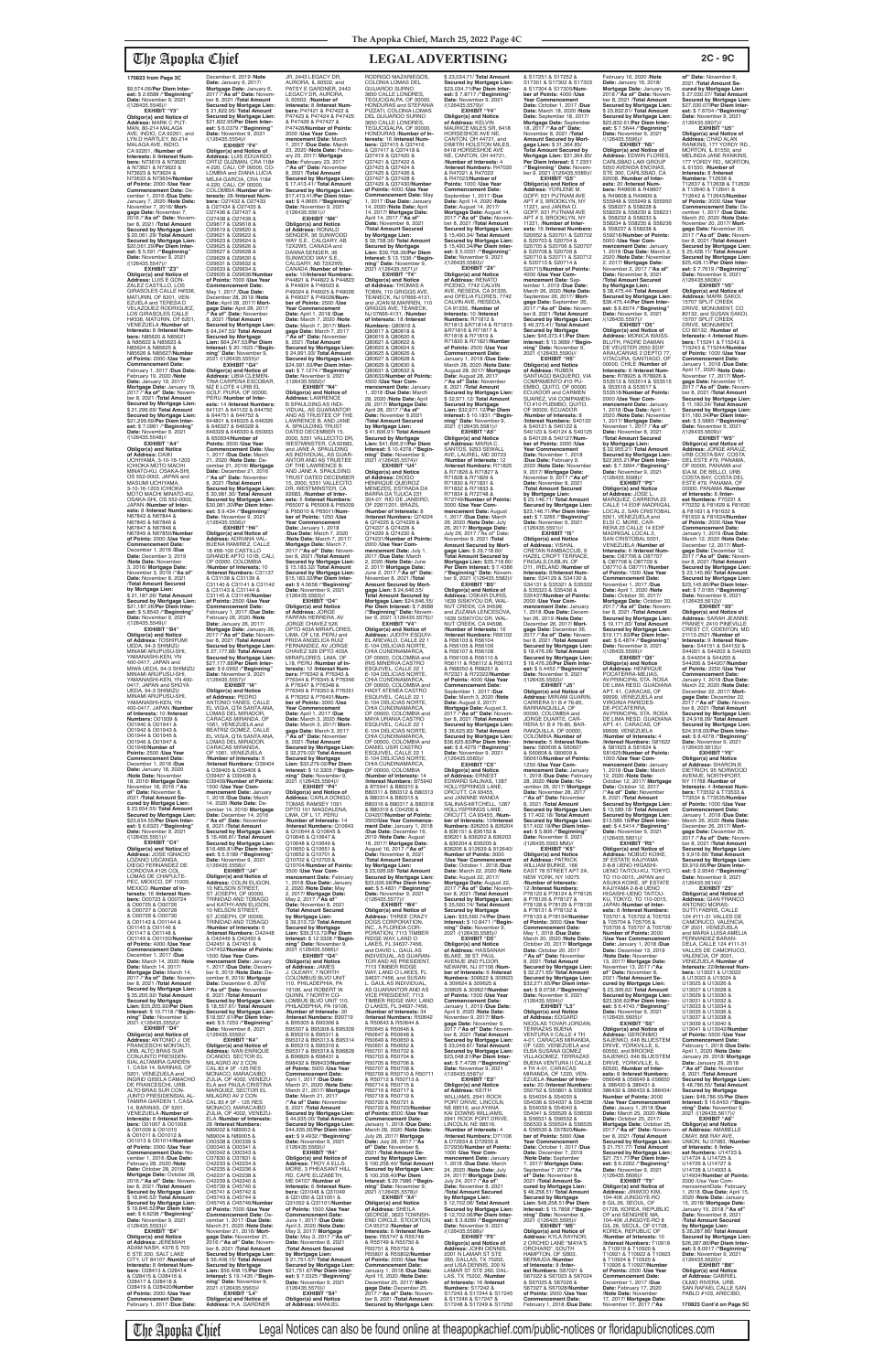**EXHIBIT "C6" Obligor(s) and Notice of Address:** MARICELA GRANADOS MONTERO, CONDOMINIO INTERA-MERICANA CASA #40, SAN PABLO HEREDIA, OF 40901, COSTA RICA /**Num-ber of Interests:** 14 /**Interest Numbers:** 501502 & 501503 & 501504 & 501505 & 501506 & 501507 & 501508 & 501828 & 501829 & 501830 & 501831 & 501832 & 501833 & 502409/ **Number of Points:** 3500 /**Use Year Commencement Date:** June 1, 2019 /**Due Date:** March 22, 2020 /**Note Date:** May 22, 2018/ **Mort-gage Date:** May 22, 2018 /**"As of" Date:** November 8, 2021 /**Total Amount Secured by Mortgage Lien:** \$ 39,759.19/ **Total Amount Secured by Mortgage Lien:** \$39,759.19/**Per Diem Interest:** \$ 12.1538 /**"Beginning" Date:** November 9,<br>2021 /(126435.5623)//

**EXHIBIT "D6" Obligor(s) and Notice of Address:** ANA LUISA PROVEDOR GRANILLO, CALLE EL CARMEN CONDO SCALA LOFT APT 20 EDI #1 COL ESCA, SAN SALVADOR, OF 000000, EL SALVADOR and FRAN-CISCO ARTURO SAMAYOA FIGUEROA, CALLE EL CARMEN CONDO SCALA LOFT APT 20 EDI #1 COL ESCA, SAN SALVADOR, OF 000000, EL SALVADOR /**Number of Interests:** 8 /**Interest Numbers:** 491016 & 492108 & 492830 & 492831 & 947621 & 947622 & M90544 & M90545/**Number of Points:** 2000 /**Use Year Commencement Date:** April 1, 2018 /**Due Date:** March 2, 2020 /**Note Date:** March 2, 2018/ **Mortgage Date:** March 2, 2018 /**"As of" Date:** November 8, 2021 /**Total Amount Secured by Mortgage Lien:** \$ 24,320.09/ **Total Amount Secured by Mortgage Lien:** \$24,320.09/**Per Diem Interest:** \$ 7.358 / **"Beginning" Date:** November 9, 2021<br>/(126435.5624)//

**EXHIBIT "E6" Obligor(s) and Notice of Address:** CLARENCE WILLIAMS, 10112 S. ST. LAWRENCE, CHICAGO, IL 60628 /**Number of Interests:** 8 /**Interest Numbers:** U33408 & U33409 & U33410 & U33411 & U33412 & U33413 & U33414 & U33415/**Number of Points:** 2000 /Use**Use Year Commencement Date:** May 1, 2018 /**Due Date:** March 16, 2020 /**Note Date:** April 16, 2018/ **Mortgage Date:** April 16, 2018 /**"As of" Date:** November 8, 2021 /**Total Amount Secured by Mortgage Lien:** \$ 25,432.67/ **Total Amount Secured by Mortgage Lien:** \$25,432.67/**Per Diem Interest:** \$ 7.2833 /**"Beginning" Date:** November 9, 2021 /(126435.5625)// **EXHIBIT "F6"**

**Date:** November 8, 2021 /**Total Amount Secured by Mortgage Lien:** \$ 36,462.52/ **Total Amount Secured by Mortgage Lien:** \$36,462.52/**Per Diem Interest:** \$ 11.5356 /**"Begin-ning" Date:** November 9, 2021 /(126435.5642)// **EXHIBIT "N6" Obligor(s) and Notice of Address:** MARIA LUISA BELAUNDE BROGGI,<br>AV. CAMINO REAL 1030<br>DEPTO. 401, SAN ISIDRO-<br>LIMA, OF L27, PERU **of Points:** 1500 /**Use Year Commencement Date:** April 1, 2019 /**Due Date:** March 12, 2020 /**Note Date:** September 12, 2018/ **Mortgage Date:** September 12, 2018 /**"As of" Date:** November 8, 2021 /**Total Amount Secured by Mortgage Lien:** \$ 21,460.49/ **Total Amount Secured by Mortgage Lien:** \$21,460.49/**Per Diem Interest:** \$ 6.8726 / **"Beginning** 

**Number of Points:** 2000 /**Use Year Commencement Date:** January 1, 2019/**Due Date:** March 9, 2020 /**Note Date:** July 9, 2018/ **Mortgage Date:** July 9, 2018 /**"As of" Date:** November 8, 2021 /**Total Amount Se-cured by Mortgage Lien:** \$ 23,662.59/ **Total Amount Secured by Mortgage Lien:** \$23,662.59/**Per Diem Interest:** \$ 7.1748 /**"Beginning" Date:** November 9, 2021 /(126435.5633)// **EXHIBIT "J6" Obligor(s) and Notice of Address:** LORIE R. BEERS, PO BOX 261, OCEAN BEACH, NY 11770 /**Number of Interests:** 16 /**Interest Numbers:** V30404 & V30405 & V30406 & V30407 & V30408 & V30409 & V30410 & V30411 & V30412 & V30413 & V30414 & V30415 & V30416 & V30417 & V30418 & V30419/**Num-ber of Points:** 4000 /**Use Year Commencement Date:** May 1, 2018 /**Due Date:** April 1, 2020 /**Note Date:** April 30, 2018/ **Mort-gage Date:** April 30, 2018 /**"As of" Date:** November 8, 2021 /**Total Amount Secured by Mortgage Lien:** \$ 43,711.15/ **Total Amount** 

**Secured by Mortgage Lien:** \$43,711.15/**Per Diem Interest:** \$ 11.0012 /**"Beginning" Date:** November 9, 2021 /(126435.5636)// **EXHIBIT "K6" Obligor(s) and Notice of Address:** ENRIQUE UMBERT, MANUEL GON-ZALES DE LA ROSA 481 DPTO 1106 MAGDALENA DEL MAR L17, LIMA, PERU /**Number of Interests:** 340 /**Interest Numbers:** T70404 & T70405 & T70406 & T70407 & T70408 & T70409 & T70410 & T70411 & T70412 & T70413 & T70414 & T75722 & T75723 & T75724 & T75725 & T75726 & T75727 & T75728 & T75729 & T76922 & T76923 & T76924 & T77710 & T77711 & T77712 & T77713 & T77714 & T77715 & T77716 & T77717 & T83614 & T83615 & T83616 & T83617 & T83714 & T83715 & T83716 & T83717 & T83718 & T83719 & T83720 & T83721 & T83722 & T83723 & T83724 & T83725 & T83726 & T83727 & T83728 & T83729 & T83730 & T83731 & T83732 & T83733 & T83734 & T83735 & T83736 & T83737 & T83738 & T83739 & T83740 & T83741 & T83742 & T83743 & T83744 & T83745 & T83746 & T83747 & T83814 & T83815 & T83816 & T83817 & T83818 & T83819 & T83820 & T83821

**Obligor(s) and Notice of Address:** TITUS GANGER,<br>375 N 14TH ROAD, UNADILLA, NE 68454, and ANGELA GANGER, 375 N 14TH ROAD, UNADILLA, NE 68454, /**Number of Interests:** 6 /**Interest Numbers:** 789316 & 789317 & 918037 & 918038 & 918039 & 918040/**Number of Points:** 1500 /**Use Year Commencement Date:** April 1, 2018 /**Due Date:** March 9, 2020 /**Note Date:** March 9, 2018/ **Mortgage Date:** March 9, 2018 /**"As of" Date:** November 8, 2021 /**Total Amount Secured by Mortgage Lien:** \$ 21,002.75/ **Total Amount Secured by Mortgage Lien:** \$21,002.75/**Per Diem Inter-est:** \$ 6.3485 /**"Beginning" Date:** November 9, 2021 /(126435.5626)// **EXHIBIT "G6" Obligor(s) and Notice of Address:** CARLOS<br>ALEXANDER CUERVO<br>LINARES, 7940 NORTH NOB HILL RODE APT 108, TAMARAC, FL 33321, and MARIA INES BETANCOURT SILVA, 7940 NORTH NOB HILL RODE APT 108, TAMARAC, FL 33321, /**Number of Interests:** 8 /**Interest Numbers:** U35942 & U35943 & U35944 & U35945 & U35946 & U35947 & U35948 & U35949/**Number of Points:** 2000 /**Use Year Commencement Date:** November 1, 2019 /**Due Date:** March 24, 2020 /**Note Date:** May 24, 2018/ **Mortgage Date:** May 24, 2018 /**"As of" Date:** November 8, 2021 /**Total Amount Secured by Mortgage Lien:** \$ 25,337.15/ **Total Amount Secured by Mortgage Lien:** \$25,337.15/**Per Diem Inter-est:** \$ 8.5814 /**"Beginning" Date:** November 9, 2021 /(126435.5627)// **EXHIBIT "H6" Obligor(s) and Notice of Address:** EDUARDO CRUZ, 9 W EL DORADO DR, WOODLAND, CA 95695, and INES DEL CARMEN CRUZ, 9 W EL DORADO DR, WOODLAND, CA 95695, /**Number of Interests:** 8 /**Interest Numbers:** U93707 & U93708 & U93709 & U93710 & U93711 & U93712 & U93713 & U93714/**Number of Points:** 2000 /**Use Year Commencement Date:** December 1, 2018 /**Due Date:** March 5, 2020 /**Note Date:** April 5, 2018/ **Mort-gage Date:** April 5, 2018 /**"As of" Date:** November 8, 2021 /**Total Amount Secured by Mortgage Lien:** \$ 25,198.38/ **Total Amount Secured by Mortgage Lien:** \$25,198.38/**Per Diem Interest:** \$ 7.1927 /**"Beginning" Date:** November 9, 2021 /(126435.5630)// **EXHIBIT "I6" Obligor(s) and Notice of Address:** OSCAR BAR-RERA VAZQUEZ, CERRO<br>DE LAS TORRES 306<br>CAMPESTRE CHURUBUS-CO, MEXICO, DF 04200, MEXICO /**Number of Interests:** 8 /**Interest Numbers:** e 27144 & 427145 & 435940<br>8 435941 & 435942 & & 435941 & 435942 & 435943 & 523218 & 523219/ T84047 & T84048 & T84049 & T84050 & T84051 & & T84103 & T84104 & T84105 & T84106 & T84107 & T84108 & T84109 & 1, 2019 /**Due Date:** March

& T83822 & T83823 & T83824 & T83825 & T83826 & T83827 & T83828 &<br>T83829 & T83830 & T83831 T83829 & T83830 & T83831 & T83832 & T83833 & T83834 & T83835 & T83836 & T83837 & T83838 & T83839 & T83840 & T83841 & T83842 & T83843 & T83844 & T83845 & T83846 & T83847 & T83943 & T83944 & T83945 & T83946 & T83947 & T83948 & T83949 & T83950 & T83951 & T83952 & T84001 & T84002 & T84003 & T84004 & T84005 & T84006 & T84007 & T84008 & T84009 & T84010 & T84011 & T84012 & T84013 & T84014 & T84015 & T84016 & T84017 & T84018 & T84019 & T84020 & T84021 & T84022 & T84023 & T84024 & T84025 & T84026 & T84027 & T84028 & T84029 & T84030 & T84031 & d. 191000 d. 191001 d.<br>T84032 & T84033 & T84034<br>& T84035 & T84036 & & T84035 & T84036 & T84037 & T84038 & T84039 & T84040 & T84041 & T84042 & T84043 & T84044 & T84045 & T84046 &

T84052 & T84101 & T84102

T84110 & T84111 & T84112 & T84113 & T84114 & T84115 & T84116 & T84117 & T84118 & T84119 & T84120 & T84121 & T84122 & T84123 & T84124 & T84125 & T84126 & T84127 & T84128 & T84129 & T84130 & T84131 & T84132 & T84133 & T84134 & T84135 & T84136 & T84137 & T84138 & T84139 & T84140 & T55902 & T55903<br>& T55904 & T55905 & & T55904 & T55905 & T55906 & T55907 & T55908 & T55909 & T55910 & T55911 & T55912 & T55913 & T84141 & T84142 & T84143 & T84144 & T84145 & T84146 & T84147 & T84148 & T84149 & T84150 & T84151 & T84152 & T84201 & T84202 & T84203 & T84204 & T84205 & T84206 & T84207 & T84208 & T84209 & T84210 & T84211 & T84212 & T84213 & T84214 & T84215 & T84216 & T84217 & T84218 & T84219 & T84220 & T84221 & T84222 & T84223 & T84224 & T84225 & T84226 & T84227 & T84228 & T84229 & T84230 & T84231 & T84232 & T84233 & T84234 & T84235 & T84236 & T84237 & T84238 & T84239 & T84240 & T84241 & T84242 & T84243 & T84244 & T84315 & T84316 & T84317 & T84318 & T84319 & T84320 & T84321 & T84322 & T84323 & T84324 & T84325 & T84326 & T84327 & T84328 & T84329 & T84330 & T84331 & T84332 & T84333 & T84334 & T84335 & T84336 & T84337 & T84338 & T84339 & T84340 & T84341 & T84342 & T84343 & T84344 & T84345 & T84346 & T84347 & T84348 & S49015 & S49016 & S49017 & S49018 & S49019<br>& S49020 & S49021 & & S49020 & S49021 & S49022 & S49023 & S49024 & S49025 & S49026 & T84409 & T84410 & T84411 & T84412 & T84413 & T84414 & T84415 & T84416 & T84417 & T84418 & T84419 & T84420 & T84421 & T84422 & T84423 & T84424 & T84425 & T84426 & T84427 & T84428 & T84429 & T84430 /**Numbe of Points:** 85,000 /**Use Year Commencement Date:** February 1, 2021 /**Due Date:** February 28, 2020 /**Note Date:** June 28, 2019/ Mortgage Date: June 28,<br>2019 / **As of**" Date: Nove 2019 /**"As of" Date:** Novem-ber 8, 2021 /**Total Amount Secured by Mortgage Lien:** \$ 904,874.94/ **Total Amount Secured by Mortgage Lien:** \$904,874.94/**Per Diem Interest:** \$ 247.707 /**"Begin-ning" Date:** November 9, 2021 /(126435.5638)// **EXHIBIT "L6" Obligor(s) and Notice of Address:** CLARENCE<br>WILLIAMS, 10112 S. ST. LAWRENCE, CHICAGO, IL 60628 /**Number of Interests:** 8 /**Interest Numbers:** V76129 & V76130 & V76131 & V76132 & V76133 & V76134 & V76135 & V76136/**Number of Points:** 2000 /**Use Year Commencement Date:** May

8, 2020 /**Note Date:** June 8, 2018/ **Mortgage Date:** June 8, 2018 /**"As of" Date:** November 8, 2021 /**Total Amount Secured by Mortgage Lien:** \$ 27,099.86/ **Total Amount Secured by Mortgage Lien:** \$27,099.86/ **Per Diem Interest:** \$ 7.749 /**"Beginning" Date:** Novem-ber 9, 2021 /(126435.5641)// **EXHIBIT "M6" Obligor(s) and Notice of Address:** LEONARDO BATTAGLIA, AVE PRESI-DENTE RIESCO 5561 PIS OFICINA 1904, LAS CONDES, SANTIAGO, OF 000000, CHILE /**Number of Interests:** 12 /**Interest Numbers:** V79918 &<br>V79919 & V79920 & V79921<br>& V79922 & V79923 & V79924 & V79925 & V79926 & V79927 & V79928 &<br>V79929/**Number of Points**: V79929/**Number of Points:** 3000 /**Use Year Com-mencement Date:** January 1, 2019 /**Due Date:** January 26, 2020 /**Note Date:** July 26, 2018/ **Mortgage Date:** July 26, 2018 /**"As of"**  TX 76013 /**Number of Interests:** 14 /**Interest Num-bers:** T97521 & T97522 & T97523 & T97524 & T97525 & T97526 & T97527 & T97528 & T97529 & T97530 & T97531 & T97532 & T97533 & T97534/**Number of Points:** 3500 /**Use Year Commencement Date:** January 1, 2019 /**Due Date:** March 13, 2020 /**Note Date:** July 13, 2018/ **Mortgage Date:** July 13, 2018 /**"As of" Date:** November 8, 2021 /**Total Amount Secured by Mortgage Lien:** \$ 33,549.00/ **Total Amount Secured by Mortgage Lien:** \$33,549.00/**Per Diem Inter-est:** \$ 8.3887 /**"Beginning" Date:** November 9, 2021 /(126435.5651)// **EXHIBIT "U6" Obligor(s) and Notice of<br><b>Address:** LUIS SAN MAR-<br>TIN, LAS VIOLETAS 2172<br>APT. 601, SANTIAGO, OF 00000, CHILE /**Number of Interests:** 6 /**Interest Num-bers:** W53550 & W53551

/**Number of Interests:** 10 /**Interest Numbers:** V89145 & V89146 & V89147 & V89148 & V89149 & V89150 & V89151 & V89152 & V89201 & V89202/**Number of Points:** 2500 /**Use Year Commencement Date:** October 1, 2018 /**Due Date:** December 21, 2019 /**Note Date:** September 21, 2018/ Mortgage Date: Septembe 21, 2018 /**"As of" Date:** November 8 2021 /**Total Amount Secured by Mort-gage Lien:** \$ 32,491.95/ **Total Amount Secured by Date:** November 9, 2021<br>/(126435.5653)// **EXHIBIT "V6" Obligor(s) and Notice of Address:** JOSE M. SOLIS<br>JR, 7720 FARRAGUT ST,<br>HOLLYWOOD, FL 33024,<br>and LERIS EGLED SOLIS, 7720 FARRAGUT ST, HOLLYWOOD, FL 33024, /**Number of Interests:** 6 W59815 & W59816 & W59817/**Number of Points:** 1500 /**Use Year Com-mencement Date:** August 1, 2018 /**Due Date:** April 1, 2020 /**Note Date:** July 30, 2018/ **Mortgage Date:** July 30, 2018 /**"As of" Date:** November 8, 2021 /**Total Amount Secured by Mort-gage Lien:** \$ 24,108.09/ **Total Amount Secured by** 

**Mortgage Lien:** \$32,491.95/ **Per Diem Interest:** \$ 9.6258 /**"Beginning" Date:** Novem-ber 9, 2021 /(126435.5643)// **EXHIBIT "O6" Obligor(s) and Notice of Address:** GREGORY LAWRENCE HAGAN, 817 SIERRA LANE, FLOWER MOUND, TX 75028, and TE-RESA LYNNE HAGAN, 817 SIERRA LANE, FLOWER MOUND, TX 75028, /**Num-ber of Interests:** 4 /**Interest Numbers:** 947250 & 947251 & 947252 & 947301/**Num-ber of Points:** 1000 /**Use Year Commencement Date:** January 1, 2019 /**Due Date:** March 20, 2020 /**Note Date:** June 20, 2018/ **Mort-gage Date:** June 20, 2018 /**"As of" Date:** November 8, 2021 /**Total Amount Secured by Mortgage Lien:** \$ 15,657.89/ **Total Amount Secured by Mortgage Lien:** \$15,657.89/**Per Diem Inter-est:** \$ 4.7331 /**"Beginning" Date:** November 9, 2021 /(126435.5645)// **EXHIBIT "P6" Obligor(s) and Notice of<br><b>Address:** YUZURU UO,<br>1-175 AIKAWA MIDORI-KU,<br>NAGOYA-SHI, AI 4580011, JAPAN and NAOKO UO, 1-175 AIKAWA MIDORI-KU, NAGOYA-SHI, AI 4580011, JAPAN /**Number of Inter-ests:** 4 /**Interest Numbers:** W09525 & W09526 & W09527 & W09528/**Number of Points:** 1000 /**Use Year Commencement Date:** January 1, 2019 /**Due Date:** March 23, 2020 /**Note Date:** August 23, 2018/ **Mortgage Date:** August 23, 2018 /**"As of" Date:** November 8, 2021 /**Total Amount Secured by Mortgage Lien:** \$ 15,926.69/ **Total Amount Secured by Mortgage Lien:** \$ 15,926.69/**Per Diem Inter-est:** \$ 4.8252 /**"Beginning" Date:** November 9, 2021 /(126435.5646)// **EXHIBIT "Q6" Obligor(s) and Notice of Address:** WARREN K BADUA, 2 ESCAPADE COURT, NEWPORT BEACH, CA 92663, and YVETTE M BADUA, 2 ESCAPADE COURT, NEW-PORT BEACH, CA 92663, /**Number of Interests:** 16 /**Interest Numbers:**<br>D73147 & D73148 &<br>D73149 & D73150 &<br>E03315 & E03316 & E03317 & E03704 & E03705 & E03706 & E03707 & E03708 & E03709 & F89222 & F89223 & F89224/**Number of Points:** 4000 /**Use Year Commencement Date:** September 1, 2018 /**Due Date:** March 10, 2020 /**Note Date:** August 10, 2018/ **Mortgage Date:** August 10, 2018 /**"As of" Date:** Novem-ber 8, 2021 /**Total Amount Secured by Mortgage Lien:** \$ 39,167.81/ **Total Amount Secured by Mortgage Lien:** \$39,167.81/**Per Diem Inter-est:** \$ 9.7976 /**"Beginning" Date:** November 9, 2021 /(126435.5647)// **EXHIBIT "R6" Obligor(s) and Notice of Address:** ROGER LEE AVELLANOZA, 41096 MAXWELL CT, INDIO, CA 92203 /**Number of Interests:** 4 /**Interest Numbers:** W10102 & W10103 & W10104 & W10105/**Number of Points:** 1000 /**Use Year Commencement Date:** August 1, 2018 /**Due Date:** March 13, 2020 /**Note Date:** July 13, 2018/ **Mortgage Date:** July 13, 2018 /**"As of" Date:** November 8, 2021 /**Total Amount Secured by Mortgage Lien:** \$ 14,865.19/ **Total Amount Secured by Mortgage Lien:** \$14,865.19/**Per Diem Interest:** \$ 4.4839 /**"Beginning" Date:** November 9, 2021<br>/(126435.5648)// **EXHIBIT "S6" Obligor(s) and Notice of Address:** MARIA<br>DOLORES A. CARDENAS,<br>49-32 167TH ST, FRESH<br>MEADOWS, NY 11365, and REYNALDO LUNA CARDENAS, 49-32 167TH ST, FRESH MEADOWS, NY 11365, /**Number of Interests:** 12 /**Interest Num-bers:** W14615 & W14616 & W14617 & W14618 & W14619 & W14620 & W14621 & W14622 & W14623 & W14624 & W14625 & W14626/**Number of Points:** 3000 /**Use Year Commencement Date:** August 1, 2019 /**Due Date:** March 20, 2020 /**Note Date:** July 20, 2018/ **Mortgage Date:** July 20, 2018 /**"As of" Date:** November 8, 2021 /**Total Amount Secured by Mortgage Lien:** \$ 41,068.47/ **Total Amount Secured by Mortgage Lien:** \$41,068.47/**Per Diem Interest:** \$ 12.5115 /**"Beginning" Date:** November 9, 2021 /(126435.5649)// **EXHIBIT "T6" Obligor(s) and Notice of Address:** MARK D CON-NOR, 222 WESTVIEW TERRACE, ARLINGTON 73 ENTRE AVENIDAS 9

PISO 12, BOGOTA, OF<br>110111, COLOMBIA<br>and GAD PELEDAS AS<br>INDIVIDUAL, AS GUARAN-TOR AND AS MANAGER, CALLE 99 #13A-30 PISO 12, BOGOTA, OF 110111, COLOMBIA /**Number of In-terests:** 46 /**Interest Num-bers:** X90046 & X90047 & X90048 & X90049 & X90050 & X90051 & X90052 & X90101 & X90102 & X90324 & X90325 & X90326 & X90327 & X90328 & X90329 & X90330 & X90331 & X91328 & X91329 & X91330 & X91331 & X91332 & X91333 & X91334 & X91335 & X91508 & X91509 & X91510 & X91511 & & X91510 & X91511 &<br>X91512 & X91513 & X91514 & X91515 & X91516 & X91517 & X91518 & X91519 & X91820 & X91821 & X91822 & X91843 & X91844 & X91845 & X91846 & & L23945 & L23946 & & Y11322 & Y11323 & & Y11337 & Y11338 &

& J74833 & K12926 & K12927 & K12928 & K12929 & K12930 & K12931 & K12932 & K12933/**Number of Points:** 10,000 /**Use Year Commencement Date:** May 1, 2019 /**Due Date:** April 1, 2020 /**Note Date:** April 30, 2019/ **Mortgage Date:** April 30, 2019 /**"As of" Date:** November 8, 2021 /**Total Amount Secured by Mortgage Lien:** \$119,144.99/ **Total Amount Secured by Mortgage Lien:** \$119,144.99/**Per Diem Interest:** \$30.125 /**"Begin-ning" Date:** November 9, 2021 /(126435.5688)// **EXHIBIT "W7" Obligor(s) and Notice of Address:** DALYBELL MARGARITA RAMIREZ MONTILLA, URB. SOLAR DEL HATELLO, CARACAS OF 4002, VENEZUELA and<br>HARRYT LUZARDO DE HARRYT LUZARDO DE PAULA, URB. SOLAR DEL HATELLO, CARACAS, OF 4002, VENEZUELA/**Number of Interests:** 16 /**Interest Numbers:** Y15223 & Y15224 & Y15225 & Y15226 & Y15227 & Y15228 & Y15229 & Y15230 & Y15231 & Y15232 & Y15233 & Y15234 & Y15235 & Y15236 & Y15237 & Y15238/**Number of Points:** 4000 /**Use Year Commencement Date:** April 1, 2019 /**Due Date:** December 12, 2019 /**Note Date:** March 12, 2019/ **Mortgage Date:** March 12, 2019 /**"As of" Date:** Novem-ber 8, 2021 /**Total Amount Secured by Mortgage Lien:** \$47,167.34/ **Total Amount Secured by Mortgage Lien:** \$47,167.34/**Per Diem Inter-est:** \$15.4634 /**"Beginning" Date:** November 9, 2021 /(126435.5692)// **EXHIBIT "X7" Obligor(s) and Notice of Address:** HUGO FABRICIO EMERY DA SILVEIR, RUA **EMENTE BATCHLICHT, I** MARAES 172, CAMPINA GRANDE, OF 58410841, BRAZIL and JULIANA<br>MACEDO FARIAS DE<br>SILVEIRA, RUA ISABEL<br>SILVEIRA GUIMARAES<br>172, CAMPINA GRANDE,<br>OF 58410841, BRAZIL/ **Number of Interests:** 4 /**Interest Numbers:** 161547 & 161548 & 161549 & 161550/ **Number of Points:** 1000 /**Use Year Commencement Date:** April 1, 2020 /**Due**  Date: March 18, 2020 / Note<br>Date: March 18, 2019/ Mort-<br>gage Date: March 18, 2019<br>"As of" Date: November<br>8, 2021 / Total Amount Se-<br>cured by Mortgage Lien:<br>Secured by Mortgage Lien:<br>Secured by Mortgage Lien:<br>S6,854.48/Per

**est:** \$5,393 /**"Beginning"<br><b>Date:** November 9, 2021<br>/(126435.5693)// **EXHIBIT "Y7"<br>
<b>Obligor(s) and Notice**<br> **of Addres**: JAVIER<br>
MAURICIO RICO URREO,<br>
AVE 9 N # 12 N-28, CALI,<br>
OF 760020, COLOMBIA /**Number of Interests:** 20 /**Interest Numbers:** Y26940 & Y26941 & Y26942 & Y26943 & Y26944 & Y26945 & Y26946 & Y26947 & Y26948 & Y26949 & Y26950 & Y26951 & Y38440 & Y38441 & Y38442 & Y38443 & Y38444 & Y38445 & Y38446 & Y38447/**Number of Points:** 5000 /**Use Year Commencement Date:** January 1, 2020 /**Due Date:** March 1, 2020 /**Note Date:** December 30, 2019/ **Mort-gage Date:** December 30, 2019 /**"As of" Date:** November 8, 2021 /**Total Amount Secured by Mortgage Lien:** \$64,778.40/ **Total Amount Secured by Mortgage Lien:** \$64,778.40/**Per Diem Interest:** \$ 21.9287 /**"Beginning" Date:** November 9, 2021 /(126435.5694)// **EXHIBIT "Z7"**

W71345 & W71346 & W71347 & W71348 & W71349 & W71350 & W71351 & W71352 & W76939 & W76940 & W76941 & W76942 & MATSU, 2-1-12 SHOYO, OTSU-SHI, SH 5202135, W93221 & W93222 & W93223 & W93224 & **Date:** November 9, 2021 /(126435.5657)// **EXHIBIT "Z6"** OF 00000, BARBADOS **Interest:** \$ 5.9 /**"Begin-**U32748 & W37941 & W37942 & W37943 & W37944 & W37945 & 2500 /**Use Year Com-**

& W53552 & W53601 & W53602 & W53603/**Number**  /**Interest Numbers:** W59812 & W59813 & W59814 & **Mortgage Lien:** \$24,108.09/ **Per Diem Interest:** \$ 7.8015 /**"Beginning" Date:** Novem-ber 9, 2021 /(126435.5654)// **EXHIBIT "W6" Obligor(s) and Notice of Address:** LORENA ZEPPENFELDT, CALLE Y 9B EDIFICIO PUERTO HIERRO PISO #1, MARA-CAIBO-TIERRA NEGR, OF 4001, VENEZUELA and RAMON MARIN ZEPPEN-FELDT, CALLE 73 ENTRE AVENIDAS 9 Y 9B EDI-FICIO PUERTO HIERRO PISO #1, MARACAIBO-TIERRA NEGR, OF 4001, VENEZUELA /**Number of Interests:** 8 /**Interest Num-<br><b>bers:** W64313 & W64314<br>& W64315 & W64316<br>& W64317 & W64318 & W64319 & W64320/**Numbe of Points:** 2000 /**Use Year Commencement Date:** January 1, 2019 /**Due Date:** January 23, 2020 /**Note Date:** August 23, 2018/ Mortgage Date: August 23,<br>2018 / "As of" Date: Novem 2018 /"As of" Date: Novem-<br>ber 8, 2021 /Total Amount<br>Secured by Mortgage Lien:<br>\$25,125.38/ Total Amount<br>Secured by Mortgage Lien:<br>\$25,125.38/Per Diem Inter-<br>\$25,125.38/Per Diem Inter-<br>est: \$ 8.3192 /"Beginning" Date: November 9, 2021<br>
/(126435.5655)//<br> **EXHIBIT "X6"<br>
Obligor(s) and Notice of<br>
Address: EDWIN FLORES,<br>CARLSBAD LAW GROUP** 5050 AVENIDA ENCINAS, STE 300, CARLSBAD, CA 92008 and NAYELY ARIZA, CARLSBAD LAW GROUP 5050 AVENIDA ENCINAS, STE 300, CARLSBAD, CA 92008, /**Number of Interests:** 20 /**Interest Num-bers:** W71341 & W71342 & W71343 & W71344 & W76943 & W76944 & W76945 & W76946/**Number of Points:** 5000 /**Use Year Commencement Date:** January 1, 2019 /**Due Date:** March 2, 2020 /**Note Date:** August 2, 2018/ **Mortgage Date:** August 2, 2018 /**"As of" Date:** November 8,<br>2021 /**Total Amount Se-<br>cured by Mortgage Lien:<br>\$ 49,094.68/ <b>Total Amount Secured by Mortgage Lien:** \$49,094.68/**Per Diem Interest:** \$ 12.27 /**"Beginning"**<br>**Date:** November 9, 2021<br>/(126435.5656)// **EXHIBIT "Y6" Obligor(s) and Notice of Address:** KOJI NAKA-MATSU, 2-1-12 SHOYO,<br>OTSU-SHI, SH 5202135,<br>JAPAN and AI NAKA-JAPAN /**Number of Interests:** 6 /**Interest Numbers** W93225 & W93226/**Number of Points:** 1500 /**Use Year Commencement Date:** January 1, 2019 /**Due Date:** March 1, 2020 /**Note Date:** August 30, 2018/ **Mortgage Date:** August 30, 2018 /**"As of" Date:** November 8, 2021 /**Total Amount Secured by Mortgage Lien:** \$ 23,703.53/ **Total Amount Secured by Mortgage Lien:** \$23,703.53/**Per Diem Inter-est:** \$ 7.1709 /**"Beginning" Obligor(s) and Notice of Address:** KARL WAITHE, POWDER ROAD STA-TION HILL, ST MICHAEL, /**Number of Interests:** 6 /**Interest Numbers:** X13747 & X13748 & XI3749 & X13750 & X13751 & X13752/**Number of Points:** 1500 /**Use Year Commencement Date:** January 1, 2020 /**Due Date:** March 14, 2020 /**Note Date:** March 14, 2019/ **Mortgage Date:** March 14, 2019 /**"As of" Date:** November 8 2021 /**Total Amount Se-cured by Mortgage Lien:** \$18,439.19/ **Total Amount Secured by Mortgage Lien:** \$18,439.19/**Per Diem ning" Date:** November 9,<br>2021 /(126435.5659)// **EXHIBIT "A7" Obligor(s) and Notice of Address:** NORMA JEAN SMITH, 29260 FRANKLIN ROAD APT 415, SOUTH-<br>FIELD. MI 48034/**Numbe** FIELD, MI 48034/**Number of Interests:** 10 /**Interest Numbers:** U32745 & U32746 & U32747 & W37946/**Number of Points: mencement Date:** January 1, 2020 /**Due Date:** March 27, 2020 /**Note Date:** November 27, 2018/ **Mortgage Date:** November 27, 2018 /**"As of" Date:** November 8, 2021 /**Total Amount Secured by Mortgage Lien:** \$30,440.27/ **Total Amount Secured by Mortgage Lien:** \$30,440.27/**Per Diem Interest:** \$ 9.331 /**"Beginning"**<br>**Date:** November 9, 2021<br>/(126435.5660)// **EXHIBIT "B7" Obligor(s) and Notice of Address:** DONNA J. TURNER, 1235 ROBIN-SON ROAD SUITE G, PEACHTREE CITY, GA 30269-1385 /**Number of Interests:** 18 /**Interest Numbers:** 861845 & 861846 & 861847 & 861848 & 861849 & 861850 & 861851 & 861852 & 861901 & 861902 & 861903 & 861904 & 861905 & 861906 & 861907 & 861908 & 861909 & 861910/**Number of Points:** 4500 /**Use Year Commencement Date:** January 1, 2019 /**Due Date:** April 24, 2020 /**Note Date:** October 24, 2018/ **Mortgage Date:** October 24, 2018 /**"As of" Date:** November 8, 2021 /**Total Amount Secured by Mortgage Lien:** \$ 55,443.03/ **Total Amount Secured by Mortgage Lien:** \$55,443.03/**Per Diem Interest:** \$ 16.8483 /**"Beginning" Date:** November 9,<br>2021 /(126435.5663)// **EXHIBIT "C7" Obligor(s) and Notice of Address:** JUAN CARLOS BENITEZ, LA GEACONDA #4233 DEPTO 52, SAN-TIAGO, OF 00000, CHILE/ **Number of Interests:** 14 /**Interest Numbers:** 000610 & 000611 & 000624 & 000633 & 406125 & 406126 & 406127 & 406128 & 406129 & I88846 & I88847 & I88848 & I88849 & I88850/**Number of Points:** 3500 /**Use Year Com-mencement Date:** January 1, 2019 /**Due Date:** March 27, 2020 /**Note Date:** November 27, 2018/ **Mortgage Date:** November 27, 2018 /**"As of" Date:** November 8, 2021 /**Total Amount Secured by Mortgage Lien:** \$ 41,858.41/ **Total Amount Secured by Mortgage Lien:** \$41,858.41/**Per Diem Interest:** \$ 13.5497 /**"Beginning" Date:** November 9, 2021 /(126435.5664)// **EXHIBIT "D7" Obligor(s) and Notice<br><b>of Address:** EDGARD<br>NICOLAS TOVAR JORDAN,<br>CONJUNTO ALTO PRADO CASA 34 EZCAZU, SAN JOSE, OF 00000, COSTA RICA and ELBA SUSANA GOMEZ VILLAGOMEZ, CONJUNTO ALTO PRADO CASA 34 EZCAZU, SAN JOSE, OF 00000, COSTA RICA /**Number of Interests:** 12/**Interest Numbers:**<br>X30421 & X30422 & X30423<br>& X30424 & X30425 &<br>X30426 & X30427 & X30428 & X30429 & X30430 & X30431 & X30432/**Number of Points:** 3000 /**Use Year Commencement Date:** October 1, 2019 /**Due Date:** January 21, 2020 /**Note Date:** September 21, 2018/ **Mortgage Date:** September 21, 2018 /**"As of" Date:** November 8, 2021 /**Total Amount Secured by Mortgage Lien:** \$32,647.08/ **Total Amount Secured by Mortgage Lien:** \$32,647.08/ **Per Diem Interest:** \$ 9.7663 /**"Beginning" Date:** Novem-ber 9, 2021 /(126435.5665)// **EXHIBIT "E7" Obligor(s) and Notice of Address:** LOURDES DO PRADO SILVA, RUA VISCONDE DE PIRAJA<br>#39 APT 501, RIO DE<br>JANEIRO, OF 00000, BRA-ZIL/**Number of Interests:** 4 /**Interest Numbers:** X53718 & X53719 & X53720 & X53721/**Number of Points:** 1000 /**Use Year Commencement Date:** January 1, 2019 /**Due Date:** December 10, 2019 /**Note Date:** December 10, 2018/ **Mortgage Date:** December 10, 2018 /**"As of" Date:** November 8, 2021 /**Total Amount Secured by Mort-gage Lien:** \$ 17,256.96/ **Total Amount Secured by Mortgage Lien:** \$17,256.96/ **Per Diem Interest:** \$ 5.3377 /**"Beginning" Date:** November 9, 2021 /(126435.5666)// **EXHIBIT "F7" Obligor(s) and Notice of Address:** SCOTT T. TAY-LOR, 1901 N EMERSON AVE, INDIANAOPLIS, IN 46218 /**Number of Interests:** 16 /**Interest Numbers:** N84349 & N84350<br>& N84351 & N84352 &<br>N84401 & N84402 & N84403 & N84404 & N98316 & N98317 & N99247 & N99248 & N99249 & N99250 & N99251 & N99252/**Number of Points:** 4000 /**Use Year Commencement Date:** November 1, 2018 /**Due Date:** April 23, 2020 /**Note Date:** October 23, 2018/ **Mortgage Date:** October 23, 2018 /**"As of" Date:** November 8, 2021 /**Total Amount Secured by Mortgage Lien:** \$ 44,133.66/ **Total Amount Secured by Mortgage Lien:** \$44,133.66/**Per Diem Inter-est:** \$12.8778 /**"Beginning" Date:** November 9, 2021 /(126435.5667)// **EXHIBIT "G7" Obligor(s) and Notice of Address:** BYRON ACE-MAN, 216-1477 FOUNTAIN WAY, VANCOUVER, BC V6H 3 W9, CANADA /**Number of Interests:** 12 /**Interest Numbers:** X76838 & X76839 & X76840 & X76841 & X76842 & X76843 & X76844 & X76845 & X76846 & X76847 & X76848 & X76849/**Number of Points:** 3000 /**Use Year Commencement Date:** January 1, 2019 /**Due Date:** March 1, 2020 /**Note Date:** October 31, 2018/ **Mortgage Date:** October 31, 2018 /**"As of" Date:** November 8, 2021 /**Total Amount Secured by Mortgage Lien:** \$ 35,765.08/ **Total Amount Secured by Mortgage Lien:** \$35,765.08/**Per Diem Interest:** \$ 8.9231 /"**Beginning"**<br>**Date:** November 9, 2021<br>/(126435.5668)// **EXHIBIT "H7" Obligor(s) and Notice of Address:** FELICIA FALZONE, 103 COLUMBIA CMN, HILLSBOROUGH, NJ 08844 and SCOTT FALZONE, 103 COLUMBIA CMN, HILLSBOROUGH, NJ 08844/**Number of Interests:** 12 /**Interest Numbers:** X86410 & X86411 & X86412 & X86413 & X86414 & X86415 & X86416 & X86417 & X86418 & X86419 & X86420 & X86421/**Number of Points:** 3000 /**Use Year Commencement Date:** January 1, 2019 /**Due Date:** March 6, 2020 /**Note Date:** November 6, 2018/ **Mortgage Date:**November 6,<br>2018 /**"As of" Date:** Novem-<br>ber 8, 2021 /**Total Amount Secured by Mortgage Lien:** \$ 37,909.94/ **Total Amount Secured by Mortgage Lien:** \$37,909.94/**Per Diem Inter-**

**est:** \$ 9.4739 /**"Beginning" Date:** November 9, 2021<br>/(126435.5670)// **EXHIBIT "I7" Obligor(s) and Notice of Address:** MAURICIO JOSE PEREZ VIZCAINO, DE LA ESCUELA CRISTÓBAL<br>COLON 100 MTS SUR COLON 100 MTS SUR PORTON NEGRO, HERE-DIA SANTO DOMINGO, OF 000000, COSTA RICA /**Number of Interests:** 6 /**Interest Numbers:** X92803 & X92804 & X92805 & X92806 & X92807 & X92808/**Number of Points:** 1500 /**Use Year Commencement Date:** December 1, 2018 /**Due Date:** February 8, 2020 /**Note Date:** November 8, 2018/ **Mortgage Date:** November 8, 2018 /**"As of" Date:** November 8, 2021 /**Total Amount Secured by Mortgage Lien:** \$ 23,117.02/ **Total Amount Secured by Mortgage Lien:** \$23,117.02/**Per Diem Inter-est:** \$ 7.3221 /**"Beginning" Date:** November 9, 2021 /(126435.5671)// **EXHIBIT "J7" Obligor(s) and Notice of Address:** CARLOS ANIBAL TALLEDO ESPINOSA, LOS CLAVELES 151 URB.LA<br>MOLINA VIEJA, LA MO-<br>LINA, LIMA, OF L12, PERU<br>and VILMA ROSA THAIS DE<br>TALLEDO, LOS CLAVELES<br>151 URB.LA MOLINA VIEJA, LA MOLINA, LIMA, OF L12, PERU/**Number of Interests:** 4 /**Interest Num-bers:** X89634 & X89635 & X89636 & X89637/**Number of Points:** 1000 /**Use Year Commencement Date:** January 1, 2019 /**Due Date:** December 12, 2019 /**Note Date:** November 12, 2018/ **Mortgage Date:** November 12, 2018 /**"As of" Date:** November 8, 2021 /**Total Amount Secured by Mortgage Lien:** \$15,256.42/ **Total Amount Secured by Mortgage Lien:** \$ 15,256.42/**Per Diem Interest:** \$4.4689 /**"Beginning" Date:** November 9, 2021 /(126435.5672)// **EXHIBIT "K7" Obligor(s) and Notice of Address:** RODOLFO AN-TONIO ROJAS GALLEGO, CRA 24 #11-49, PEREIRA RISALDA, OF 660001, CO-LOMBIA /**Number of Inter-ests:** 12 /**Interest Numbers:** Y03526 & Y03527 & Y03528 & Y03529 & Y03530 & Y03531 & Y03532 & Y03533 & Y03534 & Y03535 & Y03536 & Y03537/**Number of Points:** 3000 /**Use Year Commencement Date:** January 1, 2020 /**Due Date:** January 1, 2020 /**Note Date:** October 29, 2019/ **Mortgage Date:** October 29, 2019 "**As of" Date: November** 8, 2021 /**Total Amount Secured by Mortgage Lien:** \$42,617.01/ **Total Amount Secured by Mortgage Lien:** \$42,617.01/**Per Diem Inter-est:** \$14.0794 /**"Beginning" Date:** November 9, 2021<br>/(126435.5673)// **EXHIBIT "L7" Obligor(s) and Notice of Address:** DIENS COM-MUNICATIONS SAS, A COLOMBIA CORPORA-TION, CALLE 99 #13A-30

AB2015 & AB2016 & AB2017 & AB2018 & AB2019/**Number of Points:** 2000 /**Use Year Commencement Date:** January 1, 2019 /**Due Date:** February 1, 2020 /**Note Date:** November 30, 2018/ **Mortgage Date:** November 30, 2018 /**"As of" Date:** November 8, 2021 /**Total Amount Secured by Mortgage Lien:** \$ 28,087.96/ **Total Amount Secured by Mortgage Lien:** \$28,087.96/**Per Diem Interest:** \$ 8.8938 /**"Beginning" Date:** November 9, 2021<br>/(126435.5679)// **EXHIBIT "P7" Obligor(s) and Notice<br><b>of Address:** ALICIA R.L.<br>GIBSON, 271 HILLTOP<br>DR, MIDWAY, FL 32343 and EDDIE GIBSON JR, 271 HILLTOP DR, MIDWAY, FL 32343/**Number of Interests:** 4 /**Interest Numbers:** AB4725 & AB4726 & AB4727 & AB4728/**Number of Points:** 1000 /**Use Year Commencement Date:** January 1, 2019 /**Due Date:** April 3, 2020 /**Note Date:** December 3, 2018/ **Mortgage Date:** December 3, 2018 /**"As of" Date:** November 8, 2021 /**Total Amount Secured by Mortgage Lien:** \$16,967.64/ **Total Amount Secured by Mortgage Lien:** \$ 16,967.64/**Per Diem Inter-est:** \$5.467 /**"Beginning" Date:** November 9, 2021 /(126435.5680)// **EXHIBIT "Q7" Obligor(s) and Notice of Address:** HERNAN<br>ALONSO PERCY GAR-RIDO, CARRERA 115 #20- 61 CÁSA 12, CALI-VALLE<br>DEL CAUCA, OF 760001. DEL CAUCA, OF 760001, COLOMBIA/**Number of In-terests:** 40 /**Interest Num-bers:** AC7629 & AC7630 & AC7631 & AC7632 & AC7633 & AC7634 & AC7635 & AC7636 & AC7637 & AC7638 & AC7639 & AC7640 & AC7641 & AC7642 & AC7643 & AC7644 & AD3711 & AD3712 & AD3713 & AD3714 & AD4150 & AD4151 & AD4152 & AD4201 & AD4202 & AD4203 & AD4204 & AD4205 & AD4206 & AD4207 & AD4208 & AD4209 & AD9340 & AD9341 & AD9342 & AD9343 & AD9344 & AD9345 & AD9346 & AD9347/**Number of Points:** 10,000 /**Use Year Commencement Date:** November 1, 2019 /**Due Date:** December 10, 2019 /**Note Date:** October 10, 2019/ **Mortgage Date:** October 10, 2019 /**"As of" Date:** November 8, 2021 /**Total Amount Secured by Mortgage Lien:** \$132,519.62/ **Total Amount Secured by Mortgage Lien:** \$132,519.62/**Per Diem Interest:** \$ 43.6183 /**"Beginning" Date:** November 9, 2021 /(126435.5681)// **EXHIBIT "R7"** Obiigor(s) and Notice of Ad-dress: JESUS R NAVARRO, PO BOX 1876, CHULA VISTA, CA 91912/**Number of Interests:** 5 /**Interest Numbers:** AE3409 &

X91847 & X91848/**Number of Points:** 11,500 /**Use Year Commencement Date:** January 1, 2019 /**Due Date:** February 5, 2020 /**Note Date:** February 5, 2019/ **Mortgage Date:** February 5, 2019 /**"As of" Date:** Novem-ber 9, 2021 /**Total Amount Secured by Mortgage Lien:** \$114,594.23/ **Total Amount Secured by Mortgage Lien:** \$114,594.23/**Per Diem Interest:** \$28.2021 /**"Beginning" Date:** November 9,<br>2021 /(126435,5674)// 2021 /(126435.5674)// **EXHIBIT "M7" Obligor(s) and Notice of Address:** DUANE E. BLOOMINGDALE, 1608 ROOT RD, LORAIN, OH 44052/**Number of Inter-ests:** 6 /**Interest Numbers:** L23942 & L23943 & L23944 L23947/**Number of Points:** 1500 /**Use Year Commencement Date:** January 1, 2019 /**Due Date:** April 21, 2020 /**Note Date:** November 21, 2018/ **Mortgage Date:** November 21, 2018 /**"As**  of" Date: November 8,<br>2021 /Total Amount Se-2021 /**Total Amount Se-cured by Mortgage Lien:** \$ 28,841.16/ **Total Amount Secured by Mortgage Lien:** \$28,841.16/**Per Diem Inter-est:** \$ 8.0947 /**"Beginning" Date:** November 9, 2021 /(126435.5675)// **EXHIBIT "N7" Obligor(s) and Notice of Address:** RASHEEDA MA-RIA WILLIAMS, 3922 LAKE<br>MANOR WAY, ATLANTA,<br>GA 30349 and ALBERT<br>C. WILLIAMS, 3922 LAKE<br>MANOR WAY, ATLANTA,<br>GA 30349/**Number of Interests:** 40 /**Interest Numbers:** Y05122 & Y05123 & Y05124 & Y05125 & Y11313 & Y11314 & Y11315 & Y11316 & Y11317 & Y11318 & Y11319 & Y11320 & Y11321 Y11324 & Y11325 & Y11326 & Y11327 & Y11328 & Y11329 & Y11330 & Y11331 & Y11332 & Y11333 & Y11334 & Y11335 & Y11336 Y11339 & Y11340 &Y11341 &Y11342 & Y11343 & Y11344 & Y11345 & Y11406 & Y11407 & Y11408/**Num-ber of Points:** 10,000 /**Use Year Commencement Date:** September 1, 2019 /**Due Date:** March 24, 2020 /**Note Date:** January 24, 2019/ **Mortgage Date:** January 24, 2019 /**"As of" Date:** November 8, 2021 /**Total Amount Secured by Mortgage Lien:** \$106,699.09/ **Total Amount Secured by Mortgage Lien:** \$ 106,699.09/**Per Diem Interest:** \$30.5757 /**"Begin-<br><b>ning" Date:** November 9,<br>2021 /(126435.5676)// **EXHIBIT "O7" Obligor(s) and Notice of Address:** ADRIAN T. DEBIQUE, 2 ALYCE HEIGHTS PETIT VALLEY, PORT OF SPAIN, OF, TRINIDAD AND TOBAGO /**Number of Interests:** 8 /**Interest Numbers:** AB2012 & AB2013 & AB2014 & & J74828 & J74829 & J74830 & J74831 & J74832

AE3410 & AE3411 & AE3412 & AE3413/**Number of Points:** 1250 /**Use Year Commencement Date:** February 1, 2019 /**Due Date:** March 4, 2020 /**Note Date:** January 4, 2019/ **Mortgage Date:** January 4, 2019 /**"As of" Date:** November 8, 2021 /**Total Amount Secured by Mortgage Lien:** \$20,299.66/ **Total Amount Secured by Mortgage Lien:** \$20,299.66/ **Per Diem Interest:** \$6.1372 /**"Beginning" Date:** Novem-ber 9, 2021 /(126435.5682)// **EXHIBIT "S7" Obligor(s) and Notice of Address:** ALVARO<br>VALDES, CALLE 22B #43A-80, NEIVA HUILA, OF 0000, COLOMBIA and EDWIN ALBERTO VALDES RODRIGUEZ, CALLE 22B #43A-80, NEIVA HUILA, OF 0000, COLOMBIA/ **Number of Interests:** 10 /**Interest Numbers:** F38447 & F38448 & F38449 & F38450 & F38451 & F39019 & F39020 & F39545 & F39546 & F39547/**Number of Points:** 2500 /**Use Year Commencement Date:** April 1, 2019 /**Due Date:** December 21, 2019 /**Note Date:** March 21, 2019/ **Mortgage Date:** March 21, 2019 /**"As of" Date:** November 8, 2021 /**Total Amount Secured by Mortgage Lien:** \$32,166.65/ **Total Amount Secured by Mortgage Lien:** \$32,166.65/ **Per Diem Interest:** \$ 10.0541 /**"Beginning" Date:** November 9, 2021 /(126435.5685)// **EXHIBIT "T7" Obligor(s) and Notice of Address:** MAKOTO FUJIMOTO, 490-1 TANAKA,<br>TAMATSU-CHO, NIS,<br>KOBE-SHI, HY 6512147,<br>JAPAN/**Number of Interests:** 8 /**Interest Numbers:** C10432 & C10433 & Cl0434 & C10435 & C10436 &<br>C10823 & I09123 & I09344 C10823 & I09123 & I09344/ **Number of Points:** 2000 /Use Year Commencement **Date:** July 1, 2019 /**Due Date:** January 11, 2020 /**Note Date:** June 11, 2019/ **Mortgage Date:** June 11, 2019 /**"As of" Date:** Novem-ber 8, 2021 /**Total Amount Secured by Mortgage Lien:** \$24,977.33/ **Total Amount Secured by Mortgage Lien:** \$24,977.33/**Per Diem Inter-est:** \$7.0146 /**"Beginning" Date:** November 9, 2021 /(126435.5686)// **EXHIBIT "U7" Obligor(s) and Notice of Address:** ALEJANDRO MAGNO L. LEITAO, RUA MARIA TOMAZIA 380 APT. 304, FORTALEZA, OF 60150, BRAZIL and MARIA ROZINEUDA D.R.M. LEITAO, RUA MARIA<br>TOMAZIA 380 APT. 304,<br>FORTALEZA, OF 60150, **BRAZIL** /**Number of Inter ests:** 4 /**Interest Numbers:** N20214 & N26232 & N26233 & N26917/**Number of Points:** 1000 /**Use Year Commencement Date:** April 1, 2020 /**Due Date:** January 25, 2020 /**Note Date:** March 25, 2019/ **Mortgage Date:** March 25, 2019 /**"As of" Date:** November 8, 2021 /**Total Amount Secured by Mortgage Lien:** \$17,317.08/ **Total Amount Secured by Mortgage Lien:** \$17,317.08/ **Per Diem Interest:** \$5.4383 /**"Beginning" Date:** November 9, 2021 /(126435.5687)// **EXHIBIT "V7" Obligor(s) and Notice of Address:** CATHY SKID-MORE, 375 HARBOUR COVE DR APT 323, SPARKS, NV 89434/ **Number of Interests:** 40 /**Interest Numbers:** J64206 & J64207 & J64208 & J64209 & J64210 & J64211 & J65845 & J65846 & J72614 & J72615 & J73641 & J73642 & J73643 & J73644 & J73645 & J73646 & J73647 & J73648 & J73649 & J73650 & J73651 & J73652 & J73701 & J73702 & J74826 & J74827

**Obligor(s) and Notice of Address:** CLARENCE WILLIAMS SR, 10112 S. ST. LAWRENCE, CHICAGO, IL 60628/**Number of Inter-ests:** 4 /**Interest Numbers:** Y39843 & Y39844 & Y39845 & Y39846/**Number of Points:** 1000 /**Use Year Commencement Date:** May 1, 2020 /**Due Date:** March 4, 2020 /**Note Date:** April 4, 2019/ **Mortgage Date:** April 4, 2019 /**"As of" Date:** November 8, 2021 /**Total Amount Secured by Mortgage Lien:** \$16,651.00/ **Total Amount Secured by Mortgage Lien:** \$16,651.00/ **Per Diem Interest:** \$ 5.0214 /**"Beginning" Date:** November 9, 2021 /(126435.5695)// **EXHIBIT "A8" Obligor(s) and Notice of Address:** FABIAN JAIR AGUDELO AGUDELO, CALLE 2 OESTE #55  $B-I$ APTO. 206, CALI-VALLE DEL CAUCA, OF 760040, COLOMBIA/**Number of Interests:** 8 /**Inter-**<br>**est Numbers:** Y96439 &<br>Y96440 & Y96441 & Y96442 & Y96443 & Y96444 & Y96445 & Y96446/**Number of Points:** 2000 /**Use Year Commencement Date:** No-vember 1, 2019 /**Due Date:** December 10, 2019 /**Note Date:** October 10, 2019/ **Mortgage Date:** October 10, 2019 /**"As of" Date:** November 8, 2021 /**Total Amount Secured by Mortgage Lien:** \$30,923.18/ **Total Amount Secured by Mortgage Lien:** \$30,923.18/**Per Diem Interest:** \$ 10.115 /**"Beginning" Date:** November 9, 2021 /(126435.5698)// **EXHIBIT "B8" Obligor(s) and Notice of Address:** GEORGE S. MANSPEAKER, 132 OAK HOLLOW, WILLIAMSBURG, VA 23188 and SHELBY J. WALD TO AITH SHELBY J.<br>MANSPEAKER, 132 OAK HOLLOW, WILLIAMS-BURG, VA 23188 /**Number of Interests:** 8 /**Interest Numbers:** Y99805 & Y99806 & Y99807 & Y99808 & Y99809 & Y99810 & Y99811 & Y99812/**Number of Points:** 2000 /**Use Year Commencement Date:** January 1, 2020 /**Due Date:** March 24, 2020 /**Note Date:** May 24, 2019/ **Mortgage Date:** May 24, 2019 /**"As of" Date:** November 8, 2021 /**Total Amount Secured by Mortgage Lien:** \$27,591.09/ **Total Amount Secured by Mortgage Lien:** \$27,591.09/ **Per Diem Interest:** \$8.0578 /**"Beginning" Date:** Novem-ber 9, 2021 /(126435.5700)// **EXHIBIT "C8" Obligor(s) and Notice of Address:** BEXLEY R. JACKSON, 2118 SHAL-LOWFORD COVE, GER-MANTOWN, TN 38139 and<br>KIMBERLY A. BELLINGER KIMBERLY A. BELLINGER,<br>2118 SHALLOWFORD<br>COVE, GERMANTOWN, TN 38139/**Number of Interests:** 6/**Interest Numbers:** Z13508 & Z13509 & Z13510 & Z13511 & Z20213 & Z20214/**Number of Points:** 1500 /**Use Year Commencement Date:** January<br>1, 2020 and **Number**<br>**of Interests:** 16/**Inter-**<br>**est Numbers:** T01837 &<br>T01838 & T01839 & T01840 & T01841 & T01842 &

### **170823 from Page 4C**

PR 00612, and DENISE J. SMITH VELAZQUEZ, URB.<br>SAN RAFAEL CALLE SAN<br>PABLO #103, ARECIBO, PR 00612, /**Number of Interests:** 6 /**Interest Numbers:** D54425 & D54426 & D54427 & D54428 & D54429 & D54430/**Number of Points:** 1500 /**Use Year Commencement Date:** January 1, 2019 /**Due Date:** April 1, 2020 /**Note Date:** January 29, 2018/ **Mortgage Date:** January 29, 2018 /**"As of" Date:** November 8, 2021 /**Total Amount Secured by Mortgage Lien:** \$ 22,748.88/ **Total Amount Secured by Mortgage Lien:** \$22,748.88/**Per Diem Inter-est:** \$ 7.3558 /**"Beginning" Date:** November 9, 2021<br>/(126435.5622)//

**170823 Cont'd on Page 6C**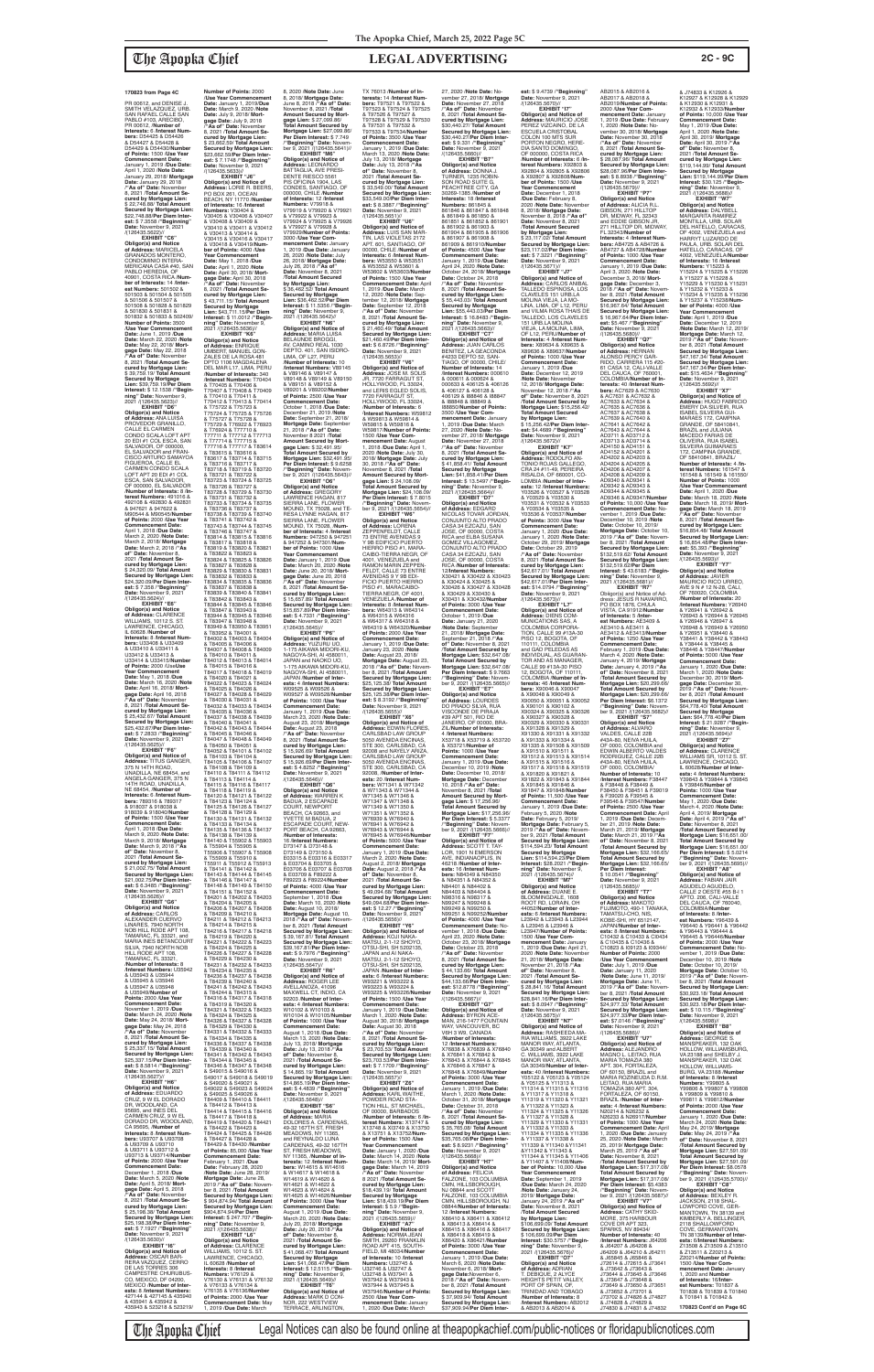## The Apopka Chief **LEGAL ADVERTISING 2C - 9C**

**est:** \$ 12.0517/"**Beginning"**<br>**Date:**.November 9, 2021<br>/(126435.5723)// **EXHIBIT "Q8" Obligor(s) and Notice of Address:** ILDEBRANDO MADEIRA BOMPASTOR, VILA NOVA DE GAIA RUA CHAS BLOCO 95 A1 1 DTO, PORTO, OF 4400414, PORTUGAL and SAMBA QUINGONGO FRANCISCO, VILA NOVA DE GAIA RUA CHAS BLOCO 95 A1 1 DTO, PORTO, OF 4400414, PORTUGAL /**Number of Interests:** 6 /**Interest Num-bers:** AN6724 & AN6725 & AN6726 & AN6727 & AN6728 & AN6729/**Number of Points:** 1500 /**Use Year Commencement Date:** January 1, 2020 /**Due Date:** December 21, 2019 /**Note Date:** October 21, 2019/ **terests:** 10 /**Interest Numbers:** AQ8332 & AQ8333 & AQ8334 & AQ8335 & AQ8336 & AQ8337 & AQ8338 & AQ8339 & **Date:** January 27, 2020 /**"As of" Date:** November **est:** \$ 7.55 /**"Beginning"**<br>**Date:** November 9, 2021<br>/(126435.5733)//

T01843 & T01844 & T01845 & T01846 & T01847 & T01848 & T01849 & T01850 & T01851 & T01852/**Number of Points:** 4000 /**Use Year Commencement Date:** January 1, 2020 /**Due Date:** March 19, 2020 /**Note Date:** January 11, 2018 AND Consolidated, Amended and Restated Note dated September 19, 2019 /**Mortgage Date:** January 11, 2018 AND A Mortgage Extension, Consolidation, Modification, Spreader and<br>Notice of Right to Future Advance Agreement dated September 19, 2019 /**"As of" Date:** November 8, 2021 /**Total Amount Secured by Mortgage Lien:** \$76,950.63/ **Total Amount Secured by Mortgage Lien:** \$76,950.63/**Per Diem Inter-est:** \$23.0841 /**"Beginning" Date:** November 9, 2021

**EXHIBIT "F8" Obligor(s) and Notice of Address:** JACKELINE LIZETTE MARADIAGA, COLONIA UNIVERSIDAD<br>21 CALLE 11 Y 12 CASA 102, SAN PEDRO SULA, OF 000000, HONDURAS<br>Number of Interests: 6 /In /**Number of Interests:** 6 /**In-terest Numbers:** Z33532 & Z33533 & Z33534 & Z33535 & Z33536 & Z33537/**Number of Points:** 1500 /**Use Year Commencement Date:** January 1, 2020 /**Due Date:** February 4, 2020 /**Note Date:** December 4, 2019/ **Mortgage Date:** December 4, 2019 /**"As of" Date:** November 8, 2021 /**Total Amount Secured by Mortgage Lien:** \$ 22,345.47/ **Total Amount Secured by Mortgage Lien:**<br>\$22,345,47/Per Diem Inter-\$22,345.47/**Per Diem Inter-est:** \$ 7.4323 /**"Beginning" Date:** November 9, 2021 /(126435.5706)// **EXHIBIT Obligor(s) and Notice of Address:** BOLIVAR ARCOS CHAMORRO, CRA 35B #5-155, CALI, OF 760045, COLOMBIA/**Number of Interests:** 8 /**Interest Numbers:** AH9428 & AH9429 & AH9430 & AH9431 & AH9432 & AH9433 & AH9434 & AH9435/**Number of Points:** 2000 /**Use Year Commencement Date:** January 1, 2021 /**Due Date:** March 7, 2020 /**Note Date:** January 7, 2020/ **Mortgage Date:** January 7, 2020 /**"As of" Date:** November 8, 2021 /**Total Amount Secured by Mortgage Lien:** \$29,954.30/ **Total Amount Secured by Mortgage Lien:** \$29,954.30/ **Per Diem Interest:** \$10.115 /**"Beginning" Date:** November 9, 2021 /(126435.5709)// **EXHIBIT "H8" Obligor(s) and Notice of Address:** GAROIN LLC, A FLORIDA LIMITED LIABIL-ITY COMPANY, 10264 SW 127 CT, MIAMI, FL 33186, and CATALINA GARCIA ROCHA AS INDIVIDUAL AND AS GUARANTOR AND AS MANAGING MEMBER,<br>10264 SW 127 CT, MIAMI,<br>FL 33186, and JIMENA<br>ROCHA AS INDIVIDUAL AND AS GUARANTOR AND AS MANAGING MEMBER, 10264 SW 127 CT, MIAMI, FL 33186/**Number of Interests:** 6 /**Interest Numbers:** B01628 & B01629 & B01630 & B01631 & I49209 & I49210/**Number of Points:** 1500 /**Use Year**  Commencement Da January 1, 2020 /**Due Date:** March 24, 2020 /**Note Date:** October 24, 2019/ **Mortgage Date:** October 24, 2019 /**"As of" Date:** November 8, 2021 /**Total Amount Secured by Mortgage Lien:** \$14,292.58/ **Total Amount Secured by Mortgage Lien:** \$14,292.58/**Per Diem Interest:** \$2.0189 /**"Beginning" Date:** November 9, 2021 /(126435.5711)// **EXHIBIT "I8" Obligor(s) and Notice of Address:** JAMES A HOWE, 8001 HOOK CIRCLE, ORLANDO, FL 32836 and SUSAN HOWE, 8001 HOOK CIRCLE, ORLANDO, FL 32836/**Number of Interests:** 8 /**Interest Numbers:** AJ6601 & AJ6602 & AJ6603 & AJ6604 & AJ6605 & AJ6606 & AJ6607 & AJ6608/ **Number of Points:** 2000 /**Use Year Commence-ment Date:** January 1, 2020 /**Due Date:** March 19, 2020 /**Note Date:** September 19, 2019/ **Mortgage Date:** September 19, 2019 /**"As of" Date:** November 8, 2021 /**Total Amount Secured by Mortgage Lien:** \$29,971.32/ **Total Amount Secured by Mortgage Lien:** \$29,971.32/ **Per Diem Interest:** \$9.1656 /**"Beginning" Date:** Novem-ber 9, 2021 /(126435.5713)// **EXHIBIT "J8" Obligor(s) and Notice of Address:** COLLEEN M. MONK, 24 SCOTTS  $2021$ 

/(126435.5703 MM)// **EXHIBIT "D8" Obligor(s) and Notice<br><b>of Address:** PLINIO<br>PICASSO, LOS SAUZA-<br>LES 2496, SANTIAGO, OF 4780000, CHILE and<br>KATHERINE HELFMANN, LOS SAUZALES 2496, SANTIAGO, OF 4780000, CHILE /**Number of Inter-ests:** 20 /**Interest Numbers:** Z29834 & Z29835 & Z29836 & Z29837 & Z29838 & Z29839 & Z29840 & Z29841 & Z29842 & Z29843 & Z29844 & Z29845 & Z29846 & Z29847 & Z29848 & Z29849 & Z29850 & Z29851 & Z29852 & Z29901/**Number of Points:** 5000 /**Use Year Commencement Date:** January 1, 2020 /**Due Date:** January 13, 2020 /**Note Date:** June 13, 2019/ **Mortgage Date:** June 13, 2019 /**"As of" Date:** Novem-ber 8, 2021 /**Total Amount Secured by Mortgage Lien:** \$ 63,634.65/ **Total Amount Secured by Mortgage Lien:** \$63,634.65/**Per Diem Interest:** \$ 21.1419 /**"Begin-ning" Date:** November 9, 2021 /(126435.5704)// **EXHIBIT "E8"**

**Obligor(s) and Notice of Address:** CLAUDIA PATRI-CIA GUTIERREZ CERON,<br>CRA 3 #7-55 APTO 1902,<br>CALI, OF 760020, COLOM-<br>BIA/**Number of Interests:** 20 /**Interest Numbers:** Z32842 & Z32843 & Z32844 & Z32845 & Z32846 & Z32847 & Z32848 & Z32849 & Z32850 & Z32851 & Z32852 & Z32901 & Z32902 & Z32903 & Z32904 & Z32905 & Z32906 & Z32907 & Z32908 & Z32909/**Number of Points:** 5000 /**Use Year Commencement Date:** November 1, 2019 /**Due Date:** December 9, 2019 /**Note Date:** October 9, 2019/ **Mortgage Date:** October 9, 2019 /**"As of" Date:** November 8, 2021 /**Total Amount Secured by Mortgage Lien:** \$ 66,769.21/ **Total Amount Secured by Mortgage Lien:** \$66,769.21/**Per Diem Interest:** \$ 21.9287 /**"Beginning" Date:** November 9, 2021 /(126435.5705)//

MOUNTAIN RD, STEW-ARTSVILLE, NJ 08886 and SHAWN D. MONK,

24 SCOTTS MOUNTAIN RD, STEWARTSVILLE, NJ 08886/**Number of Interests:** 16 /**Interest Numbers:** AK0807 & AK0808 & AK0809 & AK0810 & AK0811 & AK0812 & AK0813 & AK0814 & AK0815 & AK0816 & AK0817 & AK0818 & AK0819 & AK0820 & AK0821 & AK0822/**Number of Points:** 4000 /**Use Year Commencement Date:** August 1, 2019 /**Due Date:** March 19, 2020 /**Note Date:** July 19, 2019/ **Mortgage Date:** July 19, 2019 /**"As of" Date:** November 8, 2021 /**Total Amount Secured by Mortgage Lien:** \$43,379.91/ **Total Amount Secured by Mortgage Lien:** \$43,379.91/**Per Diem Interest:** \$10.8921 /**"Beginning" Date:** November 9, 2021<br>/(126435.5714)// **EXHIBIT "K8" Obligor(s) and Notice of Address:** KOUJINAKAO, 4-22-25-1210 HAKATA EKIMAE HAKATA-KU, FU-KUOKA-SHI, FO 8120011,<br>JAPAN /Number of Inter-JAPAN /**Number of Inter-ests:** 16 /**Interest Numbers:** AK1550 & AK1551 & AK1552 & AK1601 & AK1602 & AK1603 & AK1604 & AK1605 &

AK1606 & AK1607 & AK1608 & AK1609 & AK1610 & AK1611 & AK1612 & AK1613/**Number of Points:** 4000 /**Use Year Commencement Date:** January 1, 2020 /**Due Date:** December 25, 2019 /**Note Date:** July 25, 2019/ **Mortgage Date:** July 25, 2019 /**"As of" Date:** November 8, 2021 /**Total Amount Secured by Mortgage Lien:** \$53,822.87/ **Total Amount Secured by Mortgage Lien:** \$53,822.87/**Per Diem Interest:** \$15.1202 /**"Beginning" Date:** November 9, 2021 /(126435.5716)// **EXHIBIT "L8" Obligor(s) and Notice of Address:** KELLY SUE ROB-BINS, 5011 SHADOW CAN-YON RD, TEMPLETON, CA 93465 and LANCE A. ROBBINS, 5011 SHADOW CANYON RD, TEMPLE-TON, CA 93465/**Number of Interests:** 8 /**Interest Num-bers:** N39147 & N39148 & N39149 &N39150 &N39151 &N39152 &N39201 & N39202//**Number of Points:** 2000 /**Use Year Commencement Date:** October 1, 2016/**Number of Interests:** 8 /**Inter-est Numbers:** AL3540 & AL3541 & AL3542 & AL3543 & AL3544 & AL3545 & AL3546 & AL3547/**Number of Points:** 2000 /**Use Year Commencement Date:** October 1, 2020 /**Due Date:** April 1, 2020 /**Note Date:** September 29, 2016 AND Consolidated, Amended, and Restated Note dated July 31, 2019/ **Mortgage Date:** September 29, 2016 AND A Mortgage Extension, Consolidation, Modification, Spreader and Notice of Right to Future Advance Agreement dated July 31, 2019 /**"As of" Date:** Novem-ber 8, 2021 /**Total Amount Secured by Mortgage Lien:** \$48,712.03/ **Total Amount Secured by Mortgage Lien:** \$48,712.03/**Per Diem Inter-**

**est:** \$14.2149 /**"Beginning"<br><b>Date:** November 9, 2021<br>/(126435.5718 MM)//<br>**EXHIBIT "M8" Obligor(s) and Notice of<br><b>Address:** RENATA MARIA<br>GILLIFAUDIN, AVENIDA 7<br>JEFES #4375, SANTA FE, OF S3000, ARGENTINA/ **Number of Interests:** 8 /**Interest Numbers:** AL7052 & AL7101 & AL7102 & AL7103 & AL7104 & AL7105 & AL7106 & AL7107/**Number of Points:** 2000 /**Use Year Commencement Date:** January 1, 2020 /**Due Date:** March 25, 2020 /**Note Date:** September 25, 2019/ **Mort-gage Date:** September 25, 2019 /**"As of" Date:** Novem-ber 8, 2021 /**Total Amount Secured by Mortgage Lien:** \$24,698.62/ **Total Amount Secured by Mortgage Lien:** \$24,698.62/**Per Diem Interest:** \$ 8.3749 /**"Beginning" Date:** November 9, 2021 /(126435.5719)// **EXHIBIT "N8" Obligor(s) and Notice of Address:** FIIFI ODAPA-GYAN THOMPSON, 2 DONOVAN PLACE, LON-DON, OF N211RZ, UNITED KINGDOM /**Number of Interests:** 10/**Interest Numbers:** AK1920 & AK1921 & AK1922 & AK1923 & AK1924 & AK1925 & AK5251 & AK5252 & AK5301 & AK5302/**Number of Points:** 2500 /**Use Year Commencement Date:** October 1, 2020 /**Due Date:** February 10, 2020 /**Note Date:** September 10, 2019/ **Mortgage Date:** September 10, 2019 /**"As of" Date:** November 8, 2021 /**Total Amount Secured by Mortgage Lien:** \$ 33,488.39/ **Total Amount Secured by Mortgage Lien:** \$33,488.39/**Per Diem Interest:** \$ 10.0962 /**"Beginning" Date:** November 9, **EXHIBIT "O8" Obligor(s) and Notice of Address:** CARLOS AL-BERTO CAMPOS MUNOZ PARCELA B2 PLAZA SAN MARCOS, LOS ANGE LES, OF 00000, CHILE and MARIELA ANDREA PARADA, PARCELA B2 PLAZA SAN MARCOS LOS ANGELES, OF 00000, CHILE /**Number of Interests:** 10 /**Interest Numbers:** AM8445 & AM8446 & AM8504 & AM8505 & AM8506 & AM8507 & AM8508 & AM8509 & AM8510 & AM8511/**Numbe of Points:** 2500 /**Use Year Commencement Date:** September 1, 2019 /**Due Date:** December 8, 2019 /**Note Date:** August 8, 2019/ **Mortgage Date:** August 8, 2019 /**"As of" Date:** November 8, 2021 /**Total Amount Secured by Mortgage Lien:** \$ 38,122.16/ **Total Amount Secured by Mortgage Lien:** \$38,122.16/**Per Diem Interest:** \$ 12.4794 /**"Beginning" Date:** November 9,<br>2021 /(126435.5722)// **EXHIBIT "P8" Obligor(s) and Notice of Address:** D. BRUCE MACDONALD, 2 FOX HILL DR, WILBRAHAM,<br>MA 01095 and SHARON MACDONALD, 2 FOX HILL DR, WILBRAHAM, MA 01095/**Number of Interests:** 12 /**Interest Numbers:** AN3046 & AN3047 & AN3048 & AN3049 & AN3050 & AN3051 & AN3052 & AN3101 & AN3102 & AN3103 & AN3104 & AN3105/**Number of Points:** 3000 /**Use Year Commencement Date:** January 1, 2020 /**Due Date:** April 5, 2020 /**Note Date:** August 5, 2019/ **Mortgage Date:** August 5, 2019 /**"As of" Date:** November 8, 2021 /**Total Amount Secured by Mortgage Lien:** \$ 41,525.10/ **Total Amount Secured by Mortgage Lien:** \$41,525.10/**Per Diem Inter-Secured by Mortgage Lien:<br>\$27,731.64/<b>Per Diem Inter-<br><b>es**t: \$8.9457 /**"Beginning"<br>Date: November 9, 2021<br>/(126435.5726)// EXHIBIT "T8"<br><b>Obligor(s) and Notice**<br>**of Addres**s: GERARDO<br>ANTONIO ALIPI MENA,<br>OBRERO MUNDIAL 103<br>COL GARCIA, VILLAHER-MOSA, TA 86040, MEXICO & E19104 & E19105 & **Points:** 3500/**Use Year Commencement Date:** January 1, 2015/ **Number of Interests:** 6 /**Interest Numbers:** AO3324 & AO3325 & AO3326 & AO3327 &AO3328 & **mencement Date:** January 1, 2022 /**Due Date:** March 24, 2020 /**Note Date:** July 24, 2020 ANDIC Battler<br>10, 2014 AND Consolida Amended and Restated Note dated October 24, 2019/ **Mortgage Date:** July<br>10, 2014 AND A Mortgage<br>Extension, Consolidation,<br>Modification, Spreader and Notice of Right to Future Advance Agreement dated October 24, 2019 /**"As of" Date:** November 8, 2021 /**Total Amount Secured by Mortgage Lien:** \$ 53,918.29/ **Total Amount EXHIBIT "U8" Obligor(s) and Notice of Address:** XIMENA DELANO, PRESIDENTE<br>ERRAZURIZ 4383, SANTIAGO, OF 00000, AJ3722 & AJ3723 & AJ3724 & AJ3725 & AJ3726 & AJ3727 & AJ3728 & AJ3729 & AJ3730 & AJ3731 & AK7824 & AO8931 & AO8932 & AO8933 & AO8934 & AO8935 & AO8936 & AO8937 & AO8938 & AO8939 & AO8940 & AO8941 & AO8942/**Number of Points:** 7000 /**Use Year Com-**13, 2020 /**Note Date:** December 13, 2019/ **Mortgage Date:** December 13, 2019 /**"As of" Date:** November 8, 2021 /**Total Amount EXHIBIT "V8" Obligor(s) and Notice of Address:** PRISCILLA NG, 48 KILREA WAY,<br>BRAMPTON, ON L6X0R1, CANADA/**Number of Interests:** 8 /**Interest Numbers:** AP8842 & AP8843 & AP8844 & AP8845 & **of Points:** 2000 /**Use Year Commencement Date:** October 1, 2019 /**Due Date:** April 11, 2020 /**Note Date: EXHIBIT "W8" Obligor(s) and Notice of Address:** AMINE RHISSAS-SI, RUE TAREK IBN ZIAD,<br>CASABLANCA, OF 20363, MOROCCO and MOUNIA

**Mortgage Date: October 21, 2019 / "As of" Date: Novem** 2019 /"As of" Date: Novem-<br>ber 8, 2021 /Total Amount<br>Secured by Mortgage Lien:<br>\$19,048.01/ Total Amount<br>Secured by Mortgage Lien:<br>\$19,048.01/Per Diem Inter-<br>\$19,048.01/Per Diem Inter-**Date:** November 9, 2021 /(126435.5724)// **EXHIBIT "R8" Obligor(s) and Notice of Address:** JAVIER BERN-ABE, 3000 CALLE CORAL APT 321, TOA BAJA, PR 00949 and SANDRA E. COLON, 3000 CALLE CORAL APT 321, TOA BAJA, PR 00949/**Number of Interests:** 4 /**Interest Numbers:**: O06209 & O06210 & O06211 & O06212 /**Number of Points:** 1000 /**Use Year Commencement Date:** January 1, 2017/**Number of Interests:** 6 /**Interest Numbers:** AN8137 & AN8138 & AN8847 & AN8848 & AN8849 & AN8850 /**Number of Points:** 1500 /**Use Year Commencement Date:** January 1, 2021 /**Due Date:** April 21, 2020 /**Note Date:** November 21, 2016 AND Consolidated, Amended **EXHIBIT "X8" Obligor(s) and Notice of Address:** ANDRE T. FORD, 6432 TUNSTON LANE, CHARLOTTE, NC 28269/**Number of Interests:** 4 /**Interest Numbers:** AQ8512 & AQ8513 & AQ8514 & AQ8515/**Number of Points:** 1000 /**Use Year Commencement Date:** September 1, 2019 /**Due Date:** April 1, 2020 /**Note Date:** August 30, 2019/ **Mortgage Date:** August 30, 2019 /**"As of" Date:** November 8, 2021 /**Total Amount Secured by Mortgage Lien:** \$ 16,880.37/ **Total Amount Secured by Mortgage Lien:** \$16,880.37/**Per Diem Interest:** \$ 5.1378 /"**Beginning"**<br>**Date:** November 9, 2021<br>/(126435.5734)// **EXHIBIT "Y8" Obligor(s) and Notice of Address:** JOEL OSADE-BAMWEN UWAGBOE, 5 FRIENDSHIP EAST BANK DEMERAN, GEORGE-TOWN, OF 00000, GUYANA and DELIGHT ABIOLA OGLE-UWAGBOE, 5

and Restated Note dated October 21, 2019/ **Mortgage Date:** November 21,<br>2016 AND A Mortgage<br>Extension, Consolidation,<br>Modification, Spreader and<br>Notice of Right to Future Advance Agreement dated October 21, 2019 /**"As of" Date:** November 8, 2021 /**Total Amount Secured by Mortgage Lien:** \$40,316.70/ **Total Amount Secured by Mortgage Lien:** \$40,316.70/**Per Diem Interest:** \$12.9247 /**"Beginning"<br><b>Date:** November 9, 2021<br>/(126435.5725 MM)//<br>**EXHIBIT "S8" Obligor(s) and Notice of Address:** PLINIO PICASSO, LOS SAUZALES 2496-C, SANTIAGO, OF 00000, CHILE /**Number of Interests:** 8 /**Interest Num-**FRIENDSHIP EAST BANK DEMERAN, GEORGE-TOWN, OF 00000, GUYANA /**Number of Interests:** 8 /**Interest Numbers:** AN6603 & AN6604 & AN6605 & AN6606 & AO7337 & AO7338 & AO7339 & AO7340/**Number of Points:** 2000 /**Use Year Commencement Date:** October 1, 2019 /**Due Date:** January 6, 2020 /**Note Date:** September 6, 2019/ **Mortgage Date:** September 6, 2019 /**"As of" Date:** November 8, 2021 /**Total Amount Secured by Mortgage Lien:** \$ 26,556.81/ **Total Amount Secured by Mortgage Lien:** \$26,556.81/**Per Diem Inter-est:** \$ 8.7558 /**"Beginning" Date:** November 9, 2021<br>/(126435.5735)// **EXHIBIT "Z8" Obligor(s) and Notice of Address:** SATOSHI-ISHIBASHI, 3-4-18-505

**bers:** AN8831 & AN8832 & AN8833 & AN8834 &<br>AN8835 & AN8836 & AN8835 & AN8836 & AN8837 & AN8838/**Number of Points:** 2000 /**Use Year Commencement Date:** January 1, 2021 /**Due Date:** March 23, 2020 /**Note Date:** January 23, 2020/ **Mortgage Date:** January 23, 2020 /**"As of" Date:** November 8, 2021 /**Total Amount Secured by Mortgage Lien:** \$27,731.64/ **Total Amount**  MIYAMAEDAIRA MIYAMAE-KU, KAWASAKI-SHI, KN 2160006, JAPAN /**Number of Interests:** 8 /**Inter-est Numbers:** AQ9446 & AQ9447 & AQ9448 & AQ9449 & AQ9450 & AQ9451 & AQ9452 & AQ9501/**Number of Points:** 2000 /**Use Year Com-mencement Date:** January **mencement Date:** January<br>1, 2020 /**Due Date:** December 6, 2019 /**Note Date:** September 6, 2019/ **Mortgage Date:** September 6,<br>2019 /**"As of" Date:** Novem-<br>ber 8, 2021 /**Total Amount**<br>**Secured by Mortgage Lien:** \$28,143.96/ **Total Amount Secured by Mortgage Lien:** \$28,143.96/**Per Diem Inter-est:** \$7.8318 /**"Beginning" Date:** November 9, 2021 /(126435.5736)//

/**Number of Interests:** 14 /**Interest Numbers:** D55623 & D55624 & D55625 & D55626 & E16414 & E16415 & E16416 & E16417 E19106 & E19107 & E19108 & E19109//**Number of**  AO3329/**Number of Points:** 1500 /**Use Year Com-Secured by Mortgage Lien:** \$53,918.29/**Per Diem Interest:** \$16.5305 /"**Beginning"**<br>**Date:** November 9, 2021<br>/(126435.5727 MM)// CHILE/**Number of Inter-ests:** 28 /**Interest Numbers:** AJ3732 & AJ3733 & AK7821 & AK7822 & AK7823 & **mencement Date:** January 1, 2020 /**Due Date:** February **Secured by Mortgage Lien:** \$ 85,535.80/ **Total Amount Secured by Mortgage Lien:** \$85,535.80/**Per Diem Interest:** \$ 27.3756 /**"Begin-<br><b>ning" Date:** November 9,<br>2021 /(126435.5728)// AP8846 & AP8847 & AP8848 & AP8849/**Number**  September 11, 2019/ **Mort-gage Date:** September 11, 2019 /**"As of" Date:** November 8, 2021 /**Total Amount Secured by Mortgage Lien:** \$29,198.59/ **Total Amount Secured by Mortgage Lien:** \$29,198.59/**Per Diem Inter-est:** \$8.9911 /**"Beginning" Date:** November 9, 2021 /(126435.5732)// CHAFAI EL ALAOUI, **EXHIBIT "A9" Obligor(s) and Notice of Address:** RONALD LELAND BARNES, 4120 BELVEDERE SQ. APT. F DECATUR, GA 30035/ **Number of Interests:** 10 /**Interest Numbers:** AS1914 & AS1915 & AS1916 & AS1917 & AS1918 & AS1919 & AS1920 & AS1921 & AS1922 & AS1923/**Number of Points:** 2500 /**Use Year Comnt Date: October** 1, 2019 /**Due Date:** March 17, 2020 /**Note Date:** September 17, 2019/ **Mortgage Date:** September 17, 2019 **"As of" Date: November**<br>8. 2021 **Total Amount** 8, 2021 /**Total Amount Secured by Mortgage Lien:** \$ 37,383.94/ **Total Amount Secured by Mortgage Lien:** \$37,383.94/**Per Diem Interest:** \$ 11.4442 /**"Begin-ning" Date:** November 9, 2021 /(126435.5738)// **EXHIBIT "B9" Obligor(s) and Notice of Address:** PILAR ANDRADE LLINAS, CRA 52 #80-96 APTO 10A ED VIVIEN, BARRANQUILLA, OF 00000, COLOMBIA; JOSE GREGORIO VILLAFANE CONSUEGRA, CRA 52 #80-96 APTO 10A ED VIVIEN, BARRANQUILLA, OF 00000, COLOMBIA MARIA MELINA VIL-LAFANE ANDRADE, CRA 52 #80-96 APTO 10A ED VIVIEN, BARRANQUILLA, OF 00000, COLOMBIA;<br>CARLOS DAVID VIL-LAFANE ANDRADE, CRA 52 #80-96 APTO 10A ED<br>VIVIEN, BARRANQUILLA, OF 00000, COLOMBIA and JOSE RICARDO VIL-<br>LAFANE ANDRADE, CRA LAFANE ANDRADE, CRA 52 #80-96 APTO 10A ED VIVIEN, BARRANQUILLA, OF 00000, COLOMBIA /**Number of Interests:** 28 /**Interest Numbers:** AT4601 & AT4602 & AT4603 & AT4604 & AT4605 & AT4606 & AT4607 & AT4608 & AT4609 & AT4610 & AT4611 & AT4612 & AT4613 & AT4614 & AT4615 & AT4616 & AT4617 & AT4618 & AT4619 & AT4620 & AT4621 & AT4622 & AT4623 & AT4624 & AT4625 & AT4626 & AT4627 & AT4628/**Number of Points:** 7000 /**Use Year Commencement Date:** January 1, 2020 /**Due Date:** January 17, 2020 /**Note Date:** October 17, 2019/ **Mortgage Date:** October 17, 2019 /**"As of" Date:** November 8, 2021 /**Total Amount Secured by Mortgage Lien:** \$ 87,679.39/ **Total Amount Secured by Mortgage Lien:** \$87,679.39/**Per Diem Interest:** \$ 27.8002 /**"Begin-ning" Date:** November 9, 2021 /(126435.5742)//<br>**EXHIBIT "C9" EXHIBIT "C9"<br>
<b>Obligor(s) and Notice**<br> **of Address:** RAFAEL<br>
ESTRADA, 9728 57TH AVE<br>
APT 2-C, CORONA, NY<br>
11368 and MINI JOHANNA<br>
11368 and MINI JOHANNA<br>
MATEUS, 9728 57TH AVE APT 2-C, CORONA, NY 11368/**Number of Interests:** 6 /**Interest Numbers:** AT8505 & AT8506 & AT8507 & AT8508 & AT8509 & AT8510/**Number of Points:** 1500 /**Use Year Comnencement Date: Janua<br>2020 /Due Date: March** 1, 2020 /**Due Date:** March 19, 2020 /**Note Date:** No-vember 19, 2019/ **Mortgage Date:** November 19, 2019 /**"As of" Date:** November 8, 2021 /**Total Amount Secured by Mortgage Lien:** \$24,842.31/ **Total Amount Secured by Mortgage Lien:** \$24,842.31/**Per Diem Interest:** \$7.5675 /**"Beginning"** 

January 6, 2020/ **Mortgage Date:** January 6, 2020 /**"As of" Date:** November 8, 2021 /**Total Amount Secured by Mortgage Lien:** \$50,402.36/ **Total Amount Secured by Mortgage Lien:** \$50,402.36/**Per Diem Interest:** \$12.6294 /**"Beginning" Date:** November 9, 2021<br>/(126435.5767)//

RUE TAREK IBN ZIAD, CASABLANCA, OF 20363, MOROCCO /**Number of In-**AQ8340 & AQ8341/**Number of Points:** 2500 /**Use Year Commencement Date:** February 1, 2020 /**Due Date:** March 27, 2020 /**Note Date:** January 27, 2020/ **Mortgage**  8, 2021 /**Total Amount Secured by Mortgage Lien:** \$ 26,229.38/ **Total Amount Secured by Mortgage Lien:** \$26,229.38/**Per Diem Inter-Date:** November 9, 2021<br>/(126435.5743)// **EXHIBIT "D9" Obligor(s) and Notice of<br><b>Address:** JOSUE GUERRA<br>DOS SANTOS, RUA<br>BARAO DE CATAGUASES 316 APT 1201, JUIZ DE FORA-MG, OF 11973, BRAZIL and MARCELA CUNHA JUNQUEIRA, RUA BARAO DE CATAGUASES 316 APT 1201, JUIZ DE FORA-MG, OF 11973, BRAZIL /**Number of Interests:** 4 /**Interest Numbers:** AU0024 & AU0025 & AU0026 & AU0027/**Number of Points:** 1000 /**Use Year Commencement Date:** December 1, 2019 /**Due Date:** February 14, 2020 /**Note Date:** November 14, 2019/ **Mortgage Date:** November 14, 2019 /**"As of" Date:** November 8, 2021 /**Total Amount Secured by Mortgage Lien:** \$17,556.60/ **Total Amount Secured by Mortgage Lien:** \$17,556.60/ **Per Diem Interest:** \$5.5566 /**"Beginning" Date:** Novem-ber 9, 2021 /(126435.5744)// **EXHIBIT "E9" Obligor(s) and Notice of Address:** SIAE SONG, 19-27 SUPURAN-GIL SIHEUNG-SI, GYEONGGI-DO, OF 14986, REPUBLIC OF KOREA/**Number of Interests: 8 /Interest<br><b>Numbers:** AV8050 &<br>AV8051 & AV8052 & AV8101 & AV8102 & AV8103 & AV8104 & AV8105/**Number of Points:** 2000 /**Use Year Commencement Date:** No-vember 1, 2019 /**Due Date:** February 18, 2020 /**Note Date:** October 18, 2019/ **Mortgage Date:** October 18, 2019 /**"As of" Date:** Novem-ber 8, 2021 /**Total Amount Secured by Mortgage Lien:** \$28,618.15/ **Total Amount Secured by Mortgage Lien:** \$28,618.15/**Per Diem Interest:** \$8.1427 /"**Beginning"**<br>**Date:** November 9, 2021<br>/(126435.5747)// **EXHIBIT "F9" Obligor(s) and Notice of Address:** RODOLFO AN-TONIO ROJAS GALLEGO, CRA 24 #11-49, PEREIRA RISALDA, OF 660001, COLOMBIA/**Number of Interests:** 8 /**Interest Num-bers:** AW0614 & AW0615 & AW0616 & AW0617 & AW0618 & AW0619 & AW0620 & AW0621 /**Number of Points:** 2000 **/Use Year Commencement<br><b>Date:** January 1, 2020 **/Due<br>Date:** February 17, 2020<br>**//Note Date:** December<br>17, 2020/ **Mortgage Date:** December 17, 2020 /**"As of" Date:** November 8, 2021 /**Total Amount Secured by Mortgage Lien:** \$30,782.48/ **Total Amount Secured by Mortgage Lien:** \$30,782.48/**Per Diem Interest:** \$10.3153 /**"Beginning" Date:** November 9, 2021 /(126435.5748)// **EXHIBIT "G9" Obligor(s) and Notice of Address:** MARCOS MACH-ADO, CAMPO UNITED #2, AVENIDA INTERCOMUNAL LAS MOROCHAS, CIUDAD<br>OJEDA ZULIA, OF 4019,<br>VENEZUELA and CARMEN<br>L. MACHADO, CAMPO UNITED #2, AVENIDA<br>INTERCOMUNAL LAS MOROCHAS, CIUDAD OJEDA ZULIA, OF 4019, VENEZUELA /**Number of Interests:** 10 AND 3 /**Interest Numbers:** 758707 & 758708 & 758709 & 758710 & 758711 & 758712 & 773221 & 773222 & 773223 & 773224 & 150339 & 150340 & 150341/**Number of Points:** 2500 /**Use Year Commencement Date:** January 1, 2021 /**Due Date:** December 28, 2019 /**Note Date:** October 28, 2019/ **Mortgage Date:** October 28, 2019 /**"As of" Date:** Novem-ber 8, 2021 /**Total Amount Secured by Mortgage Lien:**<br>\$45.614.01/ **Total Amount** \$45,614.01/ **Total Amount Secured by Mortgage Lien:** \$45,614.01/**Per Diem Interest:** \$15.0489 /**"Beginning" Date:** November 9, 2021 /(126435.5749)// **EXHIBIT "H9" Obligor(s) and Notice of Address:** JAMES ALLEN REYNOLDS, PO BOX 268, YUBA CITY, CA 95992 and EUGENIA KAY REYNOLDS, PO BOX 268, YUBA CITY, CA 95992 /**Number of In ests:** 8 /**Interest Numbers:** B55343 & B55344 & B55345 & B87418 & B87419 & B93429 & B93430 & B93431 /**Number of Points:** 2000 /**Use Year Commencement Date:** December 1, 2020 and **Number of Interests:** 12/**Interest Numbers:** T10434 & T10435 & T10436 & T10437 & T10438 & T10439 & T10440 & T10441 & T10442 & T10443 & T10444 & T10445/**Number of Points:** 3000/**Use Year Commencement Date:** De-cember 1, 2017/**Due Date:** March 25, 2020 /**Note Date:** November 9, 2017 AND Consolidated, Amended and Restated Note dated October 25, 2019/ **Mortgage Date:** November 9, 2017<br>AND A Mortgage, Extension, Consolidation, Modification, Spreader and Notice of Right to Future Advance<br>Agreement dated October Agreement dated October 25, 2019 /**"As of" Date:** November 8, 2021 /**Total Amount Secured by Mortgage Lien:** \$ 65,693.89/ **Total Amount Secured by Mortgage Lien:** \$65,693.89/ **Per Diem Interest:** \$ 17.8344 /**"Beginning" Date:** November 9, 2021<br>/(126435.5750 MM)// **EXHIBIT "I9" Obligor(s) and Notice of Address:** ROBERT WATSON-WORLIDGE 88 KIRKSHAWS AVE, COATBRIDGE, OF ML55BT, UNITED KINGDOM and DANIEL M WATSON-WOR-LIDGE, 88 KIRKSHAWS AVE, COATBRIDGE, OF ML55BT, UNITED KINGDOM /**Number of Interests:** 5 /**Interest Numbers:** AW3622 & AW3623 & AW3624 & AW3625 & AW3626/**Number of Points:** 1250 /**Use Year Commencement Date:** January 1, 2021 /**Due Date:** March 28, 2020 /**Note Date:** January 28, 2020/ **Mortgage Date:** January 28, 2020 /**"As of" Date:** November 8, 2021 /**Total Amount Secured by Mortgage Lien:** \$20,768.99/ **Total Amount Secured by Mortgage Lien:** \$20,768.99/**Per Diem Inter-est:** \$6.3327 /**"Beginning" Date:** November 9, 2021 /(126435.5751)// **EXHIBIT "J9" Obligor(s) and Notice of Address:** MAURO PINTO, LOS REFUGIOS 17770 P4B LOBANERECHEA, SANTIAGO, OF 00000, CHILE and ALINE MOLLER, LOS REFUGIOS 17770 P4B LOBANERECHEA, SAN-TIAGO, OF 00000, CHILE /**Number of Interests:** 10 /**Interest Numbers:** AN6407 & AN6408 & AN6409 & AN6410 & AW6227 & AW6228 & AW6229 & AW6230 & AW6231 & AW6232/**Number of Points:** 2500 /**Use Year Com-**

**mencement Date:** July 1, 2020 /**Due Date:** February 11, 2020 /**Note Date:** De-cember 11, 2019/ **Mortgage Date:** December 11, 2019 /**"As of" Date:** November 8, 2021 /**Total Amount**  Secured by Mortgage Lien:<br>\$ 35,625.77/ **Total Amount**<br>\$ 35,625.77/**Per Diem Inter-**<br>\$35,625.77/**Per Diem Inter-**<br>bate: N1.3478 /<sup>4</sup> Beginning"<br>Date: N36.5752)//<br>/(126435.5752)// **EXHIBIT "K9"<br><b>Obligor(s) and Notice of**<br>**Address:** LINDA B CUR-<br>INGTON, 1451 MALAGUE-<br>TA COURT, SHENANDOAH,<br>TX 77384/**Number of Interests:** 10/**Interest Num-bers:** AW9514 & AW9515 & AW9516 & AW9517 & AW9518 & AW9519 & AW9520 & AW9521 & AW9522 & AW9523 /**Number of Points:** 2500/**Use Year Commencement Date:** April 1, 2020 and /**Number of Interests:** 10 /**Interest Numbers:** B85506 & B85507 & B85508 & B85509 & B85510 & B85511 & B85512 & B85513 & **B85514 & B85515/ Number of Points:** 2500 /**Use Year Commencement Date:** April 1, 2014/and **Number of Interests:** 10 Interests/ **Interest Numbers:** 587611<br>& 587612 & 587613 &<br>587614 & 587615 & 587616<br>& 587617 & 587618 & 587619 & 587620/**Number of Points:** 2500 /**Use Year Commencement Date:** April 01, 2012 **Due Date:** April 1, 2020 /**Note Date:** March 28, 2012 AND Consolidated, Amended and Restated Note dated December 31, 2019/**Mortgage Date:** March<br>28, 2012 AND September<br>18, 2013 AND A Mortgage Extension, Consolidation, Modification, Spreader and<br>Notice of Right to Future Advance Agreement dated December 31, 2019 /**"As of" Date:** November 8, 2021 /**Total Amount Secured by Mortgage Lien:** \$66,204.17/ **Total Amount Secured by Mortgage Lien:** \$66,204.17/**Per Diem Inter-est:** \$18.3824 /**"Beginning" Date:** November 9, 2021 /(126435.5753 MM)// **EXHIBIT "L9" Obligor(s) and Notice of Address:** RAMON SARA VIA, CALLE QUINTA #615 APTO 801, CARTAGENA, OF 00000, COLOMBIA and LILIANA PEREZ, CALLE QUINTA #615 APTO 801, CARTAGENA, OF 00000, COLOMBIA /**Number of Interests:** 4 /**Interest Numbers:** AW9524 & AW9525 & AW9526 & AW9527/**Number of Points:** 1000 /**Use Year Commencement Date:** January 1, 2021 /**Due Date:** February 13, 2020 /**Note Date:** December 13, 2019/ **Mortgage Date:** December 13, 2019 /**"As of" Date:** November 8, 2021 /**Total Amount Secured by Mortgage Lien:** \$16,820.96/ **Total Amount Secured by Mortgage Lien:** \$ 16,820.96/**Per Diem Inter-est:** \$ 5.591 /**"Beginning" Date:** November 9, 2021 /(126435.5754)// **EXHIBIT "M9" Obligor(s) and Notice of Address:** LEONARDO M.<br>TACUS, SIMBRON 3023,<br>BUENOS AIRES, OF 1417,<br>ARGENTINA and MARTA I. AGNOLI, SIMBRON 3023, BUENOS AIRES, OF 1417, ARGENTINA /**Number of Interests:** 8 /**Interest Num-bers:** AX0618 & AX0619 & AX0620 & AX0621 & AX0622 & AX0623 & AX0624 & AX0625 /**Number of Points:** 2000 /**Use Year Commencement Date:** January 1, 2020 and **Number of Interests:** 4 /**Interest Numbers:** V15117&V15118&V15119 & V15120/**Number of Points:** 1000 /**Use Year Com-mencement Date:** January 1, 2019 /**Due Date:** April 1, 2020 /**Note Date:** April 26, 2018 AND Consolidated, and Restated Note dated November 29, 2019/ **Mortgage Date:** April 26, 2018 AND A Mortgage Extension, Consolidation, Modification, Spreader and<br>Notice of Right to Future<br>Advance Agreement dated November 9, 2019 /**"As of" Date:** November 8, 2021 /**Total Amount Secured by Mortgage Lien:** \$38,048.13/ **Total Amount Secured by Mortgage Lien:** \$38,048.13/**Per Diem Interest:** \$12.9752 /"**Beginning"**<br>**Date:** November 9, 2021<br>/(126435.5755 MM)// **EXHIBIT "N9" Obligor(s) and Notice of Address:** HELDER JOSE F. PAIVA, RUA GV 35 QUADRA 31 LOTE 18 CONDO RES GRANVILLE GOIANIA, GIOAS, OF 74366066, BRAZIL and LUCIENE PAULINO DA CRUZ PAIVA, RUA GV 35 QUADRA 31 LOTE 18 CONDO RES GRANVILLE, GOIANIA, GIOAS, OF 74366066, BRAZIL/**Number of Interests:** 9 /**Interest Numbers:** AY6351 & AY6352 & AY6509 & AY6510 & AY6511 & AY6512 & AY6513 & AY6514 & AY6515 **Number of Points:** 2250 Points/**Use Year Commencement Date:** December 01, 2020 and **Number of Interests:** 3/**Interest Numbers:** C42214 & C42215 & C42216/**Number of Points:** 750/**Use Year Commencement Date:** De-cember 1, 2013 /**Due Date:** March 13, 2020 /**Note Date:** November 13, 2019/ **Mort-gage Date:** November 13, 2019 /**"As of" Date:** Novem-ber 8, 2021 /**Total Amount Secured by Mortgage Lien:** \$ 36,589.99/ **Total Amount Secured by Mortgage Lien:** \$36,589.99/**Per Diem Interest:** \$ 9.091 /**"Beginning" Date:** November 9, 2021<br>/(126435.5757 EU)// **EXHIBIT "O9" Obligor(s) and Notice of Address:** MARIELA<br>GATICA, PASAJE NUEVO<br>41 CASA 704, PUERTO<br>MONTT, OF 00000, CHILE and MARCELO CASTRO, PASAJE NUEVO 41 CASA 704, PUERTO MONTT, OF 00000, CHILE /**Number of Interests:** 16/**Interest Num-bers:** AZ7024 & AZ7025 & AZ7026 & AZ7027 & AZ7028 & AZ7029 & AZ7030 & AZ7031 & AZ7032 & AZ7033 & AZ7034 & AZ7035 & AZ7036 & AZ7037 & AZ7038 & AZ7039/**Number of Points:** 4000 /**Use Year Commencement Date:** January 1, 2020 /**Due Date:** March 12, 2020 /**Note Date:** December 12, 2019/ **Mortgage Date:** December 12, 2019 /**"As of" Date:** November 8, 2021 /**Total Amount Secured by Mortgage Lien:** \$ 49,519.46/ **Total Amount Secured by Mortgage Lien:** \$49,519.46/**Per Diem Interest:** \$ 15.9797 /**"Beginning" Date:** November 9,<br>2021 /(126435.5758)// **EXHIBIT "P9" Obligor(s) and Notice of Address:** ELSA MOREIRA, QUAYAQUIL TENIS EDIF

SOLARIS PISO 8, GUAYA-QUIL, OF 00000, ECUA-DOR and RAFAEL C. MO-RALES POLIT, QUAYAQUIL TENIS EDIF SOLARIS PISO 8, GUAYAQUIL, OF 00000, ECUADOR /**Number of Interests:** 6 /**Interest Numbers:** BA5344 & BA5345 & BA5346 & BA5347 & BA5348 & BA5349/**Number of Points:** 1500 /**Use Year Commencement Date:** January 1, 2021 /**Due Date:** March 16, 2020 /**Note Date:** January 16, 2020/ **Mortgage Date:** January 16, 2020/ **"As of" Date:** November 8, 2021 /**Total Amount Secured by Mortgage Lien:** \$ 25,542.60/ **Total Amount Secured by Mortgage Lien:** \$25,542.60/**Per Diem Interest:** \$ 8.6392 /"**Beginning"**<br>**Date:** November 9, 2021<br>/(126435.5759)// **EXHIBIT "Q9"<br><b>Obligor(s) and Notice**<br>**of Address:** MECHELLE<br>HENLEY, 572 LAKEWOOD<br>DRIVE, OLDSMAR, FL<br>34677 and LONNEY L. FITZSIMMONS, 572 LAKE-WOOD DRIVE, OLDSMAR, FL 34677 /**Number of Interests:** 6 /**Interest Num-bers:** BA0833 & BA0834 & BA6432 & BA6433 & BA6434 & BA6435/**Number of Points:** 1500 /**Use Year Commencement Date:** January 1, 2020 /**Due Date:** April 5, 2020 /**Note Date:** December 5, 2019/ **Mort-<br>gage Date:** December 5,<br>2019 /**"As of" Date:** Novem-<br>ber 8, 2021 /**Total Amount<br>Secured by Mortgage Lien:<br>\$ 24,512.70/ <b>Total Amount Secured by Mortgage Lien:** \$24,512.70/**Per Diem Interest:** \$ 7.947 /**"Beginning"<br><b>Date:** November 9, 2021<br>/(126435.5760)//<br>**EXHIBIT "R9" Obligor(s) and Notice of Address:** EDUARDO MARTINS SPERA, RUA<br>FREDERICO THOMPSON<br>75 ITATIBA, SAO PAULO, OF 13255771, BRAZIL and LUCIANA TELLES ARAUJO SPERA, RUA FREDERICO<br>THOMPSON 75 ITATIBA,<br>SAO PAULO, OF 13255771,<br>BRAZIL /**Number of**<br>**Interests:** 6 /**Interest Numbers:** BB2140 & BB2141 & BB2142 & BB2143 & BB2144 & BB2145/**Number of Points:** 1500 /**Use Year Commencement Date:** January 1, 2020 /**Due**  Date: February 19, 2020<br>**Note Date:** December /**Note Date:** December 19, 2019/ **Mortgage Date:** December 19, 2019 /**"As of" Date:** November 8, 2021 /**Total Amount Secured by Mortgage Lien:** \$26,853.14/ **Total Amount Secured by Mortgage Lien:** \$26,853.14/**Per Diem Inter-est:** \$ 8.5557 /**"Beginning" Date:** November 9, 2021 /(126 435.5761)// **EXHIBIT "S9" Obligor(s) and Notice of Address:** THIAGO VARGAS DANGONI, RUA CORUMBAIBA QUADRA V2 LOTE 01, GOIANIA, OF 74884565, BRAZIL and KARINE LACERDA JUBE DANGONI, RUA CORUMBAIBA QUADRA V2 LOTE 01, GOIANIA, OF 74884565, BRAZIL /**Number of Interests:** 5 /**Interest Numbers:** BB7938 & BB7939 & BB7940 & BB7941 & BB7942/**Number of Points:** 1250 /**Use Year Commencement Date:** January 1, 2021 /**Due Date:** April 1, 2020 /**Note Date:** December 31, 2019/ **Mort-gage Date:** December 31, 2019 /**"As of" Date:** Novem-

ber 8, 2021 /**Total Amount Secured by Mortgage Lien:** \$ 22,119.17/ **Total Amount Secured by Mortgage Lien:** \$22,119.17/**Per Diem Inter-est:** \$ 7.14 /**"Beginning" Date:** November 9, 2021 /(126435.5763)// **EXHIBIT "T9"**

March 6, 2020 /**Note Date:**

**EXHIBIT "W9" Obligor(s) and Notice of Address:** MITCHEL C NEIBAUR, P O BOX 217, REXBURG, ID 83440/ **Number of Interests:** 4 /**Interest Numbers:** G34509 & G34510 & G34511 & G34512/**Number of Points:** 1000 /**Use Year Commencement Date:** January 1, 2020 /**Due Date:** April 1, 2020 /**Note Date:** December 31, 2019/ **Mortgage Date:** December 31, 2019 /**"As of" Date:** November 8, 2021 /**Total Amount Secured by Mortgage Lien:** \$16,857.04/ **Total Amount Secured by Mortgage Lien:** \$ 16,857.04/**Per Diem Interest:** \$5.4324 /**"Beginning" Date:** November 9, 2021 /(126435.5769)//

**Obligor(s) and Notice of Address:** NESTOR L. MIGUEL, 2305 PORTS-MOUTH COURT, AURORA, IL 60504 and OFELIA M. MIGUEL, 2305 PORTS-MOUTH COURT, AURORA, ' of Inter **ests:** 8 /**Interest Numbers:** BC2635 & BC2636 & BC2637 & BC2638 & BC2639 & BC2640 & BC2641 & BC2642/**Number of Points:** 2000 /**Use Year Commencement Date:** September 1, 2021 and **Number of Interests:** 8 /**Interest Numbers:** N01542 & N01543 & N01544 & N01545 & N01546 & N01547 & N01548 & N01549/ **Number of Points:** 2000/**Use Year Commencement Date:** September 1, 2016/**Due Date:** April 1, 2020 /**Note Date:** August 9, 2016 AND Consolidated, Amended and Restated Note dated December 31, 2019/ **Mortgage Date:** August 9, 2016 AND A Mortgage Extension, Consolida-<br>tion, Modification, Spreader<br>and Notice of Right to Future Advance Agreement dated December 31, 2019 /**"As of" Date:** November 8, 2021 **/Total Amoun Secured by Mortgage Lien:** \$57,599.87/ **Total Amount Secured by Mortgage Lien:** \$57,599.87/**Per Diem Inter-est:** \$17.7483 /**"Beginning" Date:** November 9, 2021 /(126435.5764 MM)// **EXHIBIT "U9" Obligor(s) and Notice of Address:** JAIR DAINEZ GENTILIN, 144 RUA DOMINGOS DA FONSECA, SAO PAULO, OF 03125, BRAZIL and JANETE A.M. GENTILIN, 144 RUA DOMINGOS DA FONSECA, SAO PAULO, OF 03125 BRAZIL/**Number of Interests:** 4 /**Interest Numbers:** BC5223 & BC5224 & BC5225 & BC5226/ **Number of Points:** 1000 **Use Year Commencement Date:** September 01, 2021 and **Number of Interests:** 2 /**In-terest Numbers:** J72908 & J72909/**Number of Points:** 500/**Use Year Commenc**<br>ment Date: September 0 **ment Date:** September 01, 2015/**Due Date:** March 13, 2020 /**Note Date:** January 13, 2020/ **Mortgage Date:** January 13, 2020 /**"As of"**  Date: November 8, 2021<br>Total Amount Secured by /**Total Amount Secured by Mortgage Lien:** \$17,661.24/ **Total Amount Secured by Mortgage Lien:** \$17,661.24/ **Per Diem Interest:** \$2.4925 /**"Beginning" Date:** Novem-ber 9, 2021 /(126435.5765  $EUV$ **EXHIBIT "V9" Obligor(s) and Notice of Address:** MARK E SNAPP, 815 BRIDGE ROAD,<br>CHABLESTON, WV 25314 CHARLESTON, WV 25314 and MARTA F SNAPP, 815 BRIDGE ROAD, CHARLES-TON, WV 25314 /**Number of Interests:** 16 /**Interest Numbers:** AZ4507 & AZ4508 & AZ4509 & AZ4510 & BB4415 & BB6924 & BB6925 & BB7951 & BB7952 & BB8734 & BB8735 & M68019 & M68020 & M69735 & M69736 & M73003/**Number of Points:** 4000 /**Use Year Commencement Date:** February 1, 2020 /**Due Date:** TA, OF 15300, URUG **Number of Interests:** 16 /

**EXHIBIT "X9" Obligor(s) and Notice of Address:** SANDIE PUL-LEN, 118 LAFAYETTE DR, FAYETTEVILLE, GA 30214 /**Number of Interests:** 8 /**Interest Numbers:** Z40126 & Z40127 & Z40128 & Z40129 & Z40130 & Z40131 & Z40132 & Z40133 /**Number of Points:** 2000 /**Use Year Commencement Date:** February 1, 2021 /and **Number of Interests:** 8/ **Interest Numbers:** U09518 & U09519 & U09520 & U09521 & U09522 & U09523 & U09524 & U09525/**Number of Points:** 2000 /**Use Year Commencement Date:** February 1, 2018/**Due Date:** March 13, 2020 /**Note Date:** Janu-<br>ary 9, 2018 AND Consolidat-<br>ed, Amended and Restated<br>Note dated February 13, 2020/ **Mortgage Date:** Janu-ary 9, 2018 AND A Mortgage Extension, Consolidation,<br>Modification, Spreader and<br>Notice of Right to Future Advance Agreement dated February 13, 2020 /**"As of" Date:** November 8, 2021 /**Total Amount Secured by Mortgage Lien:** \$ 55,061.89/ **Total Amount Secured by Mortgage Lien:** \$55,061.89/**Per Diem Inter**est: \$15.9928 /**"Beginning"<br>Date: November** 9, 2021<br>/(126435.5771 MM)//<br>**EXHIBIT "Y9"**<br>Obligor(s) and Notice of<br>**Address:** NORMA JEAN<br>SMITH, 29260 FRANK-LIN ROAD APT 415, SOUTHFIELD, MI 48034/ **Number of Interests:** 4 / **Interest Numbers:** BC8246 & BC8247 & BC8248 & **bers:** S64725 & S64726 & S64727 & S64728 &

BC8249/**Number of Points:** 1000 /**Use Year Com-mencement Date:** January 1, 2021 and **Number of Interests:** 5/ **Interest Num-**S64729/**Number of Points:** 1250/**Use Year Commence-ment Date:** January 1, **ment Date:** January 1,<br>2019/**Due Date:** March 5, 2020 /**Note Date:** October 25, 2017 AND Consolidated, Amended and Restated<br>Note dated February 5,<br>2020/ **Mortgage Date:** Oc-<br>tober 25, 2017 AND A Mortgage Extension, Consolida-<br>tion, Modification, Spreader and Notice of Right to Future Advance Agreement dated February 5, 2020 /**"As of" Date:** November 8, 2021 /**Total Amount Secured by Mortgage Lien:** \$36,511.90/ **Total Amount Secured by Mortgage Lien:** \$36,511.90/**Per Diem Interest:** \$11.1061 /"**Beginning"**<br>**Date:** November 9, 2021<br>/(126435.5772 MM)// **EXHIBIT "Z9"**

**Obligor(s) and Notice of Address:** HAMILTON BALTAZAR SILVA, RUA AUGUSTA 235 - APTO 102 D, CONSOLACAO-SAO PAULO, OF 01305000, BRAZIL and CLAUDIA APARECIDA NETO SILVA, RUA AUGUSTA 235 - APTO 102 D, CONSOLACAO-SAO PAULO, OF 01305000, BRAZIL/**Number of Interests:** 4 /**Interest Numbers:** BC6925 & BC6926 & BC6927 & BC6928/**Numbe of Points:** 1000 /**Use Year Commencement Date:** January 1, 2021 /**Due Date:** March 24, 2020 /**Note Date:** January 24, 2020/ **Mortgage Date:** January 24, 2020 /**"As of" Date:** November 8, 2021 /**Total Amount Secured by Mortgage Lien:** \$ 17,992.14/ **Total Amount Secured by Mortgage Lien:** \$17,992.14/**Per Diem Interest:** \$ 5.7772 /**"Beginning" Date:** November 9, 2021 /(126435.5773)// **EXHIBIT "A10" Obligor(s) and Notice of Address:** SERGIO AN-DRES LAASCH, CARRERA 40 B #15-73 APT. 402, MEDELLIN, OF 050021, COLOMBIA and MARIA EUGENIA RESTREPO, CARRERA 40 B #15-73 APT. 402, MEDELLIN, OF 050021, COLOMBIA /**Number of Interests:** 6 /**Interest Numbers:** BD8814 & BD8815 & BD8816 & BD8817 & BD8818 & BD8819/**Number of Points:** 1500 /**Use Year Commencement Date:** January 1, 2021 /**Due Date:** April 1, 2020 /**Note Date:** January 30, 2020/ **Mortgage Date:** January 30, 2020 /**"As of"**  Date: November 8, 2021<br>Total Amount Secured /**Total Amount Secured by Mortgage Lien:** \$ 25,402.11/ **Total Amount Secured by Mortgage Lien:** \$25,402.11/**Per Diem Interest:** \$8.6392 /**"Beginning" Date:** November 9, 2021<br>/(126435.5774)// **EXHIBIT "B10" Obligor(s) and Notice of Address:** EDUARDO LO-PEZ FONSECA, MORAVIA 1, SAN JOSE, OF 00000, COSTA RICA /**Number of Interests:** 6 /**Interest Numbers:** BE1638 & BE1639 & BE1640 & BE1641 & BE1642 & BE1643/**Numbe of Points:** 1500 /**Use Year Commencement Date:** February 1, 2020 /**Due Date:** April 1, 2020 /**Note Date:** January 31, 2020/ **Mortgage**  Date: January 31, 2020<br>/"As of" Date: November /**"As of" Date:** November 8, 2021 /**Total Amount Secured by Mortgage Lien:** \$21,613.44/ **Total Amount Secured by Mortgage Lien:** \$21,613.44/**Per Diem Interest:** \$ 6.9752 /**"Beginning" Date:** November 9, 2021 /(126435.5775)// **EXHIBIT "C10" Obligor(s) and Notice of Address:** ROSA LEONOR GALLEGO GALEANO,<br>CALLE 13 ENTRE E Y 50 CALLE 13 ENTRE E Y 50 MTRS, PARQUE DEL PLA-TA, OF 15300, URUGUAY and MILTON ALEJANDRO REBUFELLO GONZALEZ, CALLE 13 ENTRE E Y 50 MTRS, PARQUE DEL PLA-

### **170823 from Page 5C**

**170823 Cont'd on Page 7C**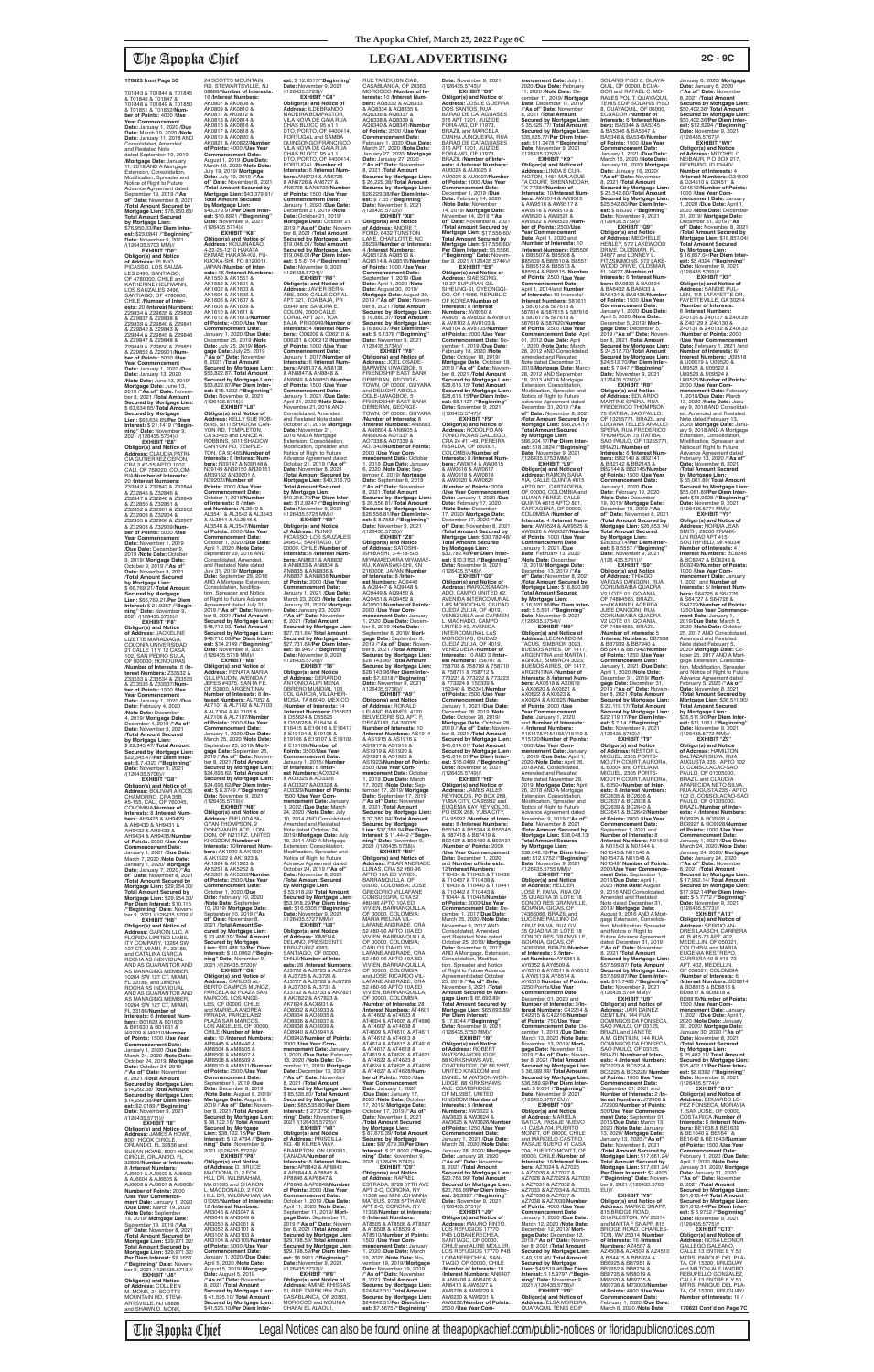> The administration of the accounts<br>estate of Alyce Mae Hansen, de-<br>ceased, whose date of death<br>was December 5, 2021, is<br>was December 5, 2021, is<br>pending in the Circuit Court<br>for Orange County, Florida,<br>Probate Division, th dresses of the personal rep-resentative and the personal representative's attorney are set forth below. All creditors of the dece-

against decedent's estate<br>must\_file\_their\_claims\_with\_this<br>court WITHIN 3 MONTHS<br>AFTER\_THE\_DATE\_OF\_THE FIRST PUBLICATION OF THIS NOTICE. ALL CLAIMS NOT FILED WITHIN THE TIME PERI-ODS SET FORTH IN FLOR-IDA STATUTES SECTION 733.702 WILL BE FOREVER Suite 1006 Fax (407) 865-5742 E-Mail: Michelle@ murphyberglund.com Secondary E-Mail:

MURPHY & BERGLUND,<br>PLLC<br>1101 Douglas Avenue, Altamonte Springs, FL 32714 Tel.(407) 865-9553 Jessica@<br>murphyberglund.com murphyberglund.com Attorney for Petitioner **Publish: The Apopka Chief March 25 and April 1, 2022 170862**

**Publish: The Apopka Chief March 25, 2022 170841**

located at 715 Humber Lane,<br>in the County of Orange in the<br>City of Orlando Florida 32807, intends to register the above said name with the Division<br>of Corporations of the Florida of Corporations of the Florida Department of State, Tallahas-see, Florida. Dated at Orlando, Florida, this 22 day of March, 2022.

Brother Treehouse LLC You are hereby notified that<br>the following described live-<br>stock, to-wit: **1 (ONE) TAN & WHITE PIG** is now impounded at **1113 Ocoee Apopka Road, Ocoee, Florida 34761,** and the amount due by reason of such impounding is approxi-mately \$542.50. The above prior to the proceeding at Or-<br>ange County Sheriff's Office.<br>425 North Orange Avenue.<br>suite 240, Orlando, Fi 32801.<br>Telephone: (407)836-4570;<br>If hearing impaired, (TDD)<br>1-800-955-8770, via Florida Relay Service.

**James Punches AKA James W. Punches** Chairs, Footlo

described livestock will, un-less redeemed within three (3) e from date hereof, be JOHN W. MINA, as Sheriff Orange County, Florida BY: Sgt. Mark Garcia As Deputy Sheriff

| Orlando, FL 32807                                                 | Fan. Ladder                                           | fered for sale at public auction                           | .                                                                                                                     | Faulkner Enterprise LLC                                       |                                                                    | dent and other persons having FILED TWO (2) YEARS OR            | 170862                                                        |
|-------------------------------------------------------------------|-------------------------------------------------------|------------------------------------------------------------|-----------------------------------------------------------------------------------------------------------------------|---------------------------------------------------------------|--------------------------------------------------------------------|-----------------------------------------------------------------|---------------------------------------------------------------|
| 407-479-4555<br>M30@a-aaakey.com                                  | <b>Tiffany Bailey AKA Tiffany</b><br>M. Bailey        | to the highest bidder for cash.                            | <b>Publish: The Apopka Chief</b><br>March 25, 2022                                                                    | <b>Publish: The Apopka Chief</b>                              |                                                                    |                                                                 |                                                               |
|                                                                   | Dishwasher, Stove, Fridge.                            | In accordance with the Ameri-                              |                                                                                                                       | March 25, 2022<br>170861                                      |                                                                    |                                                                 |                                                               |
| <b>NOTICE OF PUBLIC SALE</b><br>In order to satisfy a contractual | J Concepcion Galarza-<br>Miranda                      | cans with Disabilities Act,                                | 170843                                                                                                                |                                                               |                                                                    |                                                                 |                                                               |
| landlord's lien, under the pro-                                   | Washer, Dryer, Kid Toys,                              |                                                            |                                                                                                                       |                                                               |                                                                    |                                                                 |                                                               |
| visions of the Florida Self Ser-                                  | <b>Baby Stuff</b>                                     |                                                            |                                                                                                                       |                                                               |                                                                    |                                                                 |                                                               |
| vice Storage Act, public notice                                   | Maria E Zepeda AKA Maria                              |                                                            |                                                                                                                       |                                                               |                                                                    | IN THE CIRCUIT COURT                                            |                                                               |
| is hereby given that the follow-                                  | E Zepeda 5465 Curry Ford                              |                                                            | <b>NOTICE OF PUBLIC SALE</b>                                                                                          | IN THE CIRCUIT COURT                                          | Said property is in the custody                                    | OF THE NINTH JUDICIAL                                           | Orange County, Florida. Said<br>property is in the custody of |
| ing described property will be                                    | Rd                                                    |                                                            | Public notice is hereby given that ACE TRANSPORTATION                                                                 | OF THE NINTH JUDICIAL                                         | of the Sheriff of Orange County.                                   | <b>CIRCUIT. IN AND FOR</b>                                      | the Sheriff of Orange County.                                 |
| sold at public auction by com-                                    | Tool Box, Painting Supplies,                          |                                                            | <b>SYSTEMS LLC, d/b/a ACE WRECKER, will hold a public sale at</b><br>ACE TRANSPORTATION SYSTEMS LLC, d/b/a ACE WRECK- | <b>CIRCUIT, IN AND FOR</b>                                    | A Complaint for forfeiture has                                     | <b>ORANGE COUNTY.</b>                                           | A Complaint for forfeiture has                                |
| petitive bidding. Everything                                      | Fish Tank, Totes                                      |                                                            | ER, 5601 South Orange Blossom Trail, Orlando, FL 32839. Pur-                                                          | <b>ORANGE COUNTY.</b>                                         | been filed in the above-styled                                     | <b>FLORIDA</b>                                                  | been filed in the above-styled                                |
| is sold "as is" and "where is"                                    | <b>Abdias Navarro Alvarez</b>                         |                                                            | suant to the laws of the state the following vehicles will be sold to                                                 | <b>FLORIDA</b>                                                | Court.                                                             | <b>CASE NUMBER: 2022-CA-</b>                                    | Court.                                                        |
| for cash only. A-AAAKey Mini                                      | Patio Chairs, Cooler, Fridge,                         | the highest bidder. Sale Date: 4/6/2022 At 8AM             |                                                                                                                       | <b>CASE NUMBER: 2022-CA-</b>                                  | I HEREBY CERTIFY that                                              | 2173-0                                                          | I HEREBY CERTIFY that                                         |
| Storage reserves the right to<br>refuse any bid or to cancel      | Grill, Suitcase<br><b>Austin J Farley</b>             |                                                            |                                                                                                                       | 2090-0                                                        | this Notice is being served pur-                                   | <b>DIVISION NUMBER: 39</b>                                      | this Notice is being served pur-                              |
| any public sale advertised.                                       | Mattresses, Freezer, Water                            | 1997<br>Toyota                                             | 4T1BF22K5VU918078                                                                                                     | <b>DIVISION NUMBER: 35</b><br>IN RE: FORFEITURE OF            | suant to the notice provisions of<br>Florida Statutes 932.701-707. | IN RE: FORFEITURE OF                                            | suant to the notice provisions of                             |
| The sale will be conducted on                                     | Cooler, Dolly, Office Chairs                          | 1999<br>Honda                                              | JHMBB6146XC007582                                                                                                     | \$2,044.00 IN U.S. CUR-                                       | this 21st day of March, 2022.                                      | \$2,022,21 IN U.S. CUR-<br><b>RENCY</b>                         | Florida Statutes 932.701-707.                                 |
| WWW.STORAGEAUCTIONS.                                              | <b>Douglas Laird</b>                                  | 2000<br>Ford                                               | 1FMNU40S8YED84171                                                                                                     | <b>RENCY</b>                                                  | Ann-Marie Delahunty                                                | <b>NOTICE OF</b>                                                | this 21st day of March, 2022.<br>Eric D. Dunlap               |
| COM.                                                              | Couch, Mattress, Totes, Mir-                          | 2003<br>Nissan                                             | JN1AZ34D83T114813                                                                                                     | <b>NOTICE OF</b>                                              | Florida Bar No. 006513                                             | <b>FORFEITURE COMPLAINT</b>                                     | Florida Bar No. 897477                                        |
| The sale will be on April 13,                                     | ror, Bed Frame, End Tables                            | 2005<br>Ford<br>2006<br>Honda                              | 1FTSE34L15HB06661<br>1HGCM56886A093138                                                                                | <b>FORFEITURE COMPLAINT</b>                                   | Assistant General Counsel                                          | TO:                                                             | <b>Assistant General Counsel</b>                              |
| 2022 starting at 11:00 A. M.                                      | <b>Allison Santiago AKA Marie</b>                     | 2008<br>Pontiac                                            | 1G2AL18F787314858                                                                                                     | TO:                                                           | Orange County                                                      | <b>JACKIE ROY JACKSON</b>                                       | <b>Orange County</b>                                          |
| and proceeding until all units                                    | Santiago Zapata AKA Alli-                             | 2015<br><b>Chrysler</b>                                    | 1C3CCCAB4FN576700                                                                                                     | <b>ASHTON MAROTTA</b>                                         | Sheriff's Office                                                   | 5636 S. RIO GRANDE                                              | <b>Sheriff's Office</b>                                       |
| are sold. All sales are final.                                    | son M Santiago Zapata AKA                             | 2016<br>Volkswagen                                         | 1VWBS7A35GC062391                                                                                                     | <b>11909 DESMAR COURT,</b>                                    | <b>Legal Services</b>                                              | <b>AVENUE</b>                                                   | <b>Legal Services</b>                                         |
| 11:00 A.M. A-AAAKey Mini<br>Storage - 1001 S. Semoran             | <b>Allison Marie Santiago</b><br>End Table, Suitcase, |                                                            |                                                                                                                       | ORLANDO. FL 32821                                             | P.O. Box 1440                                                      | ORLANDO, FL 32839                                               | P.O. Box 1440                                                 |
| Blvd, Orlando, FL 32807 (407)                                     | Mattress, Clothes, Beauty                             |                                                            | Terms of the sale are cash and no checks are accepted. Seller                                                         | and all others who claim an<br>interest in \$2,044,00 in U.S. | Orlando, FL 32802<br>(407) 254-7170                                | and all others who claim an                                     | Orlando, FL 32802                                             |
| 479-4555:                                                         | Supplies                                              |                                                            | reserves the right to final bid. All sales are final. No refunds will                                                 | Currency, which was seized on                                 | AnnMarie.Delahunty@ocfl.net                                        | interest in \$2,022.21 in U.S.                                  | (407) 254-7170                                                |
| <b>Beatriz Matos</b>                                              | <b>Publish: The Apopka Chief</b>                      | be made. Sale auto will be sold "as-is" with no quarantee. |                                                                                                                       | or about the 30th day of January,                             | <b>Publish: The Apopka Chief</b>                                   | Currency, which was seized on<br>or about the 3rd day of Febru- | Eric. Dunlap@ocfl.net<br><b>Publish: The Apopka Chief</b>     |
| Clothes, Bags, Boxes, Pic-                                        | March 25 and April 1, 2022                            |                                                            |                                                                                                                       | 2022, at or near 11909 Desmar                                 | March 25 and April 1, 2022                                         | ary, 2022, at or near 5636 S.                                   | March 25 and April 1, 2022                                    |
| tures, Luggage's                                                  | 170850                                                | March 25, 2022                                             | 170847                                                                                                                | Court, Orange County, Florida.                                | 170826                                                             | Rio Grande Avenue, Orlando                                      | 170827                                                        |
|                                                                   |                                                       |                                                            |                                                                                                                       |                                                               |                                                                    |                                                                 |                                                               |

BARRED. NOTWITHSTANDING THE TIME PERIODS SET FORTH ABOVE, ANY CLAIM

|                                                                                                                                                                                                                                                                                                                                                                                   |                                                                                                                                                                                                                                                                                                                                                                                                                              |                                                                                                                                                                                                                                                                              |                                                                                                                                                                                                                                                                                                                                                                                                    | The Apopka Chief, March 25, 2022 Page 7C                                                                                                                                                                                                                                                           |                                                                                                                                                                                                                                                                                                                                                                                                                                       |                                                                                                                                                                                                                                                                                                                                                                                          |                                                                                                                                                                                                                                                                                                                                                                                                                                     |
|-----------------------------------------------------------------------------------------------------------------------------------------------------------------------------------------------------------------------------------------------------------------------------------------------------------------------------------------------------------------------------------|------------------------------------------------------------------------------------------------------------------------------------------------------------------------------------------------------------------------------------------------------------------------------------------------------------------------------------------------------------------------------------------------------------------------------|------------------------------------------------------------------------------------------------------------------------------------------------------------------------------------------------------------------------------------------------------------------------------|----------------------------------------------------------------------------------------------------------------------------------------------------------------------------------------------------------------------------------------------------------------------------------------------------------------------------------------------------------------------------------------------------|----------------------------------------------------------------------------------------------------------------------------------------------------------------------------------------------------------------------------------------------------------------------------------------------------|---------------------------------------------------------------------------------------------------------------------------------------------------------------------------------------------------------------------------------------------------------------------------------------------------------------------------------------------------------------------------------------------------------------------------------------|------------------------------------------------------------------------------------------------------------------------------------------------------------------------------------------------------------------------------------------------------------------------------------------------------------------------------------------------------------------------------------------|-------------------------------------------------------------------------------------------------------------------------------------------------------------------------------------------------------------------------------------------------------------------------------------------------------------------------------------------------------------------------------------------------------------------------------------|
| The<br>Apopka<br>Chief<br><b>PUBLIC</b><br><b>NOTICES</b><br>Ph: 407-886-2777<br>Fax: 407-889-4121                                                                                                                                                                                                                                                                                | Public notice is hereby given that 1ST TOWING AND RE-<br>COVERY will sell the following vehicle on APRIL 10, 2022 at<br>08:00:00 AM At 75 West Illiana Street, Orlando, FL 32806.<br>2B3KA53HX7H656976<br>Terms of the Sale are cash only. No checks are accepted. Seller<br>be made. Said Auto will be sold "As Is" with no quarantee.<br>March 18, 2022                                                                    | <b>NOTICE OF PUBLIC SALE</b><br><b>DODG</b><br>2007<br>reserves the right to final bid. All sales are final. No refunds will<br>170762                                                                                                                                       | <b>340 FAIRLANE AVENUE</b><br>ORLANDO, FLORIDA 32809<br>TEL: (407) 851-3953<br>FAX: (407) 888-2891<br>PURSUANT TO FLORIDA STATUTE-713.78-THE FOLLOW-<br>ING VEHICLES WILL BE SOLD AT AUCTION ON APRIL 11,<br>2022 AT 8:00 AM AT 340 FAIRLANE AVE. ORLANDO, FLORI-<br>CASHIER'S CHECK WITH NO TITLE GUARANTEE.<br><b>YEAR</b><br><b>MAKE</b><br><b>VIN</b><br><b>FORD</b><br>2008<br>March 25, 2022 | <b>KETTERLE &amp; SONS</b><br><b>NOTICE OF PUBLIC SALE</b><br>DA, 32809. VEHICLES WILL BE SOLD "AS IS" FOR CASH OR<br>1FAHP35N58W176125                                                                                                                                                            | <b>TRL TOWING</b><br>605 FERGUSON DR., ORLANDO, FL 32805<br>407-207-4790 FAX 407-578-3052<br>NOTICE OF PUBLIC SALE: TRL TOWING gives Notice of<br>Foreclosure of Lien and intent to sell these vehicles on APRIL<br>ING reserves the right to accept or reject any and/or all bids.<br>2016<br><b>FORD</b><br>2012<br><b>HYUN</b><br><b>CHRY</b><br>2004<br>1993<br><b>SER</b><br>2007<br>YAMA<br>2004<br><b>HOND</b><br>2008<br>CADI | 10, 2022 at 8:00 am at 605 Ferguson Dr Orlando, FL 32805, pur-<br>suant to subsection 713.78 of the Florida Statutes. TRL TOW-<br>3FADP4BJ2GM133799<br>KMHCU4AEXCU129567<br>3C8FY68824T214608<br>SERA0290H293<br>JYARJ10E67A001854<br>1HFSC550X4A000163<br>1GYEE53A380194778                                                                                                             | <b>NOTICE UNDER</b><br><b>FICTITIOUS NAME</b><br><b>LAW PURSUANT</b><br>TO SECTION 865.09<br><b>FLORIDA STATUTES</b><br>NOTICE IS HEREBY GIVEN<br>that the undersigned, desiring<br>to engage in business under<br>the fictitious name of<br><b>Locol Arts</b><br>located at 1010 Aragon Av-<br>enue, in the County of Orange<br>in the City of Winter Park Flor-<br>ida 32789, intends to register<br>the above said name with the |
| <b>LEGALS CAN</b><br><b>BE FOUND</b><br><b>ON PAGES</b><br>$2C-9C$                                                                                                                                                                                                                                                                                                                |                                                                                                                                                                                                                                                                                                                                                                                                                              | IN THE CIRCUIT COURT OF<br>THE 9th JUDICIAL CIRCUIT,<br>IN AND FOR<br><b>ORANGE COUNTY,</b><br><b>FLORIDA</b>                                                                                                                                                                | your written defenses, if any,<br>to it on RUTH ESTHER MO-<br>RALES CORDOVA, whose<br>address is 6323 APPIAN WAY,<br>ORLANDO FL 32807, on or<br>before 05/12/22, and file the                                                                                                                                                                                                                      | 170846<br>Supreme Court Approved<br>Family Law Form 12.915.)<br>Future papers in this lawsuit<br>will be mailed or e-mailed to<br>the address(es) on record at                                                                                                                                     | <b>SUBA</b><br>2007<br>March 18, 2022                                                                                                                                                                                                                                                                                                                                                                                                 | JF1GD61627H520078<br>170761                                                                                                                                                                                                                                                                                                                                                              | Division of Corporations of the<br>Florida Department of State,<br>Tallahassee, Florida.<br>Dated at Orlando, Florida, this<br>21 day of March, 2022.<br><b>Bills Designs LLC</b><br><b>Publish: The Apopka Chief</b><br>March 25, 2022<br>170835                                                                                                                                                                                   |
| 170823 from Page 6C<br>terest Numbers: D90511<br>& D90512 & E70913 &<br>E70914 & F28730 & F28731<br>& F28732 & F28733 &<br>F28734 & F28735 & F28736                                                                                                                                                                                                                               | February 28, 2020/ Mort-<br>gage Date: February 28,<br>2020 / "As of" Date: Novem-<br>ber 8, 2021 /Total Amount<br>Secured by Mortgage Lien:<br>\$17,709.64/ Total Amount<br>Secured by Mortgage Lien:                                                                                                                                                                                                                       | Case No.: 2022-DR<br>2063<br>Division:<br><b>RUTH ESTHER MORALES</b><br><b>CORDOVA</b><br>Petitioner<br>and<br>OLVIN O. MEJIA ERAZO,<br>Respondent.<br><b>AMENDED</b>                                                                                                        | original with the clerk of this<br>Court at 425 North Orange<br>Ave, Orlando FL 32801, be-<br>fore service on Petitioner or<br>immediately thereafter. If you<br>fail to do so, a default may<br>be entered against you for<br>the relief demanded in the<br>petition.<br>Copies of all court docu-<br>ments in this case, includ-                                                                 | the clerk's office.<br>WARNING: Rule 12.285,<br>Florida Family Law Rules<br>of Procedure, requires cer-<br>tain automatic disclosure<br>of documents and informa-<br>tion. Failure to comply can<br>result in sanctions, includ-<br>ing dismissal or striking of<br>pleadings.<br>Dated: 3/17/2022 | <b>NOTICE UNDER</b><br><b>FICTITIOUS NAME</b><br><b>LAW PURSUANT</b><br><b>TO SECTION 865.09.</b><br><b>FLORIDA STATUTES</b><br>NOTICE IS HEREBY GIVEN<br>that the undersigned, desiring<br>to engage in business under<br>the fictitious name of                                                                                                                                                                                     | <b>NOTICE UNDER</b><br><b>FICTITIOUS NAME</b><br><b>LAW PURSUANT</b><br><b>TO SECTION 865.09,</b><br><b>FLORIDA STATUTES</b><br>NOTICE IS HEREBY GIVEN<br>that the undersigned, desiring<br>to engage in business under<br>the fictitious name of                                                                                                                                        | <b>NOTICE UNDER</b><br><b>FICTITIOUS NAME</b><br><b>LAW PURSUANT</b><br><b>TO SECTION 865.09.</b><br><b>FLORIDA STATUTES</b><br>NOTICE IS HEREBY GIVEN<br>that the undersigned, desiring<br>to engage in business under<br>the fictitious name of                                                                                                                                                                                   |
| & F28737 & F28738 &<br>F29009 & F29010 & F29011/<br>Number of Points: 4000 /<br><b>Use Year Commencement</b><br>Date: January 1, 2022 /Due<br>Date: April 1, 2020 /Note<br>Date: January 31, 2020/<br>Mortgage Date: January 31<br>2020 /"As of" Date: Novem-<br>ber 8, 2021 /Total Amount<br>Secured by Mortgage Lien:<br>\$49,398.13/ Total Amount<br>Secured by Mortgage Lien: | \$17,709.64/Per Diem Inter-<br>est: \$5.3885 / "Beginning"<br>Date: November 9, 2021<br>/(126435.5777)//<br><b>EXHIBIT "E10"</b><br>Obligor(s) and Notice of<br>Address: MARIO S MOR-<br>RIS, 241 MILDRED AVE,<br>SYRACUSE, NY 13206 and<br>JOSEPHINE MORRIS, 241<br>MILDRED AVE, SYRA-<br>CUSE, NY 13206 /Number<br>of Interests: 4 /Interest<br>Numbers: 112740 & 112741                                                   | <b>NOTICE OF ACTION</b><br><b>FOR DISSOLUTION</b><br>OF MARRIAGE<br>TO:<br>OLVIN O. MEJIA ERAZO<br><b>ADDRESS UNKNOWN</b><br>YOU ARE NOTIFIED that an<br>action for DISSOLUTION OF<br>MARRIAGE has been filed<br>against you and that you are<br>required to serve a copy of | ing orders, are available<br>at the Clerk of the Circuit<br>Court's office. You may re-<br>view these documents upon<br>request.<br>You must keep the Clerk of<br>the Circuit Court's office<br>notified of your current ad-<br>dress. (You may file Desig-<br>nation of Current Mailing<br>and E-Mail Address, Florida                                                                            | Tiffany M. Russell<br>Clerk of Court<br>CLERK OF THE CIRCUIT<br><b>COURT</b><br>By: CYNTHIA CURRY<br>CIRCUIT COURT SEAL<br>Deputy Clerk<br>Publish: The Apopka Chief<br>March 25, April 1, 8, and<br>15, 2022<br>170836                                                                            | <b>Huntington We Buy Cars</b><br>located at 109 E Church St<br>Ste 500, in the County of Or-<br>ange in the City of Orlando<br>Florida 32801, intends to req-<br>ister the above said name with<br>the Division of Corporations<br>of the Florida Department of<br>State, Tallahassee, Florida.<br>Dated at Orlando, Florida, this<br>21 day of March, 2022.<br><b>Brother Treehouse LLC</b>                                          | <b>Eugene We Buy Cars</b><br>located at 109 E Church St<br>Ste 500, in the County of Or-<br>ange in the City of Orlando<br>Florida 32801, intends to req-<br>ister the above said name with<br>the Division of Corporations<br>of the Florida Department of<br>State, Tallahassee, Florida.<br>Dated at Orlando, Florida, this<br>21 day of March, 2022.<br><b>Brother Treehouse LLC</b> | <b>Houston Sell Car For Cash</b><br>located at 109 E Church St<br>Ste 500, in the County of Or-<br>ange in the City of Orlando<br>Florida 32801, intends to req-<br>ister the above said name with<br>the Division of Corporations<br>of the Florida Department of<br>State, Tallahassee, Florida.<br>Dated at Orlando, Florida, this<br>21 day of March, 2022.                                                                     |
| \$49,398.13/Per Diem Inter-<br>est:\$16.8814 / "Beginning"<br>Date: November 9, 2021 /<br>$(126435.5776)$ //<br><b>EXHIBIT "D10"</b><br>Obligor(s) and Notice of<br>Address: JOHN A FRANK-<br>LIN, 1336 COLUMBIA<br>AVENUE, PLAINFIELD,                                                                                                                                           | & I12742 & I12743/Number<br>of Points: 1000 /Use Year<br><b>Commencement Date:</b><br>January 1, 2022 /Due Date:<br>May 1, 2020 / Note Date:<br>March 30, 2020/ Mortgage<br>Date: March 30, 2020<br>/"As of" Date: November                                                                                                                                                                                                  | <b>NOTICE UNDER</b><br><b>FICTITIOUS NAME</b><br><b>LAW PURSUANT</b><br><b>TO SECTION 865.09,</b>                                                                                                                                                                            | <b>NOTICE UNDER</b><br><b>FICTITIOUS NAME</b><br><b>LAW PURSUANT</b><br><b>TO SECTION 865.09.</b><br><b>FLORIDA STATUTES</b>                                                                                                                                                                                                                                                                       |                                                                                                                                                                                                                                                                                                    | <b>Publish: The Apopka Chief</b><br>March 25, 2022<br>170839                                                                                                                                                                                                                                                                                                                                                                          | <b>Publish: The Apopka Chief</b><br>March 25, 2022<br>170842                                                                                                                                                                                                                                                                                                                             | <b>Brother Treehouse LLC</b><br>Publish: The Apopka Chief<br>March 25, 2022<br>170838                                                                                                                                                                                                                                                                                                                                               |
| NJ 07062 and TEISHA M<br>FRANKLIN. 1336 COLUM-<br>BIA AVENUE, PLAINFIELD,<br>NJ 07062/ <b>Number of</b><br>Interests: 4 /Interest Num-<br>bers: 879540 & 879541 &<br>879542 & H39101/Number                                                                                                                                                                                       | 8, 2021 /Total Amount<br>Secured by Mortgage Lien:<br>\$16,829.89/ Total Amount<br><b>Secured by Mortgage Lien:</b><br>\$16,829.89/Per Diem Inter-<br>est: \$5.483 / "Beginning"<br>Date: November 9, 2021<br>/(126435.5778)//                                                                                                                                                                                               | <b>FLORIDA STATUTES</b><br>NOTICE IS HEREBY GIVEN<br>that the undersigned, desiring<br>to engage in business under<br>the fictitious name of<br>Jersey Shore We Buy Cars                                                                                                     | NOTICE IS HEREBY GIVEN<br>that the undersigned, desiring<br>to engage in business under<br>the fictitious name of<br><b>WE FIX DRAINS</b>                                                                                                                                                                                                                                                          | <b>POWER TOWING</b><br><b>SERVICES, INC.</b><br><b>440 METCALF AVE</b><br><b>ORLANDO, FL 32811</b><br>TEL: 407-948-2338<br>TEL: 407-948-2283<br>FAX: 407-948-9498                                                                                                                                  | <b>NOTICE UNDER</b><br><b>FICTITIOUS NAME</b><br><b>LAW PURSUANT</b><br><b>TO SECTION 865.09,</b><br><b>FLORIDA STATUTES</b><br>NOTICE IS HEREBY GIVEN                                                                                                                                                                                                                                                                                | <b>NOTICE UNDER</b><br><b>FICTITIOUS NAME</b><br><b>LAW PURSUANT</b><br><b>TO SECTION 865.09.</b><br><b>FLORIDA STATUTES</b><br>NOTICE IS HEREBY GIVEN                                                                                                                                                                                                                                   | <b>NOTICE UNDER</b><br><b>FICTITIOUS NAME</b><br><b>LAW PURSUANT</b><br>TO SECTION 865.09.<br><b>FLORIDA STATUTES</b><br>NOTICE IS HEREBY GIVEN                                                                                                                                                                                                                                                                                     |
| of Points: 1000 /Use Year<br><b>Commencement Date:</b><br>March 1, 2020 /Due Date:<br>March 28, 2020 / Note Date:                                                                                                                                                                                                                                                                 | <b>Publish: The Apopka Chief</b><br>March 25 and April 1, 2022<br>170823                                                                                                                                                                                                                                                                                                                                                     | located at 109 E Church St<br>Ste 500, in the County of Or-<br>ange in the City of Orlando<br>Florida 32801, intends to reg-<br>ister the above said name with                                                                                                               | located at 4627 Bradley Ave,<br>in the County of Orange in the<br>City of Orlando Florida 32839.<br>intends to register the above<br>said name with the Division<br>of Corporations of the Florida                                                                                                                                                                                                 | <b>NOTICE OF SALE</b><br>OF MOTOR VEHICLE<br><b>PURSUANT TO</b><br>F.S. 713.78 (5)<br>There will be a sale of the<br>following vehicles located at                                                                                                                                                 | that the undersigned, desiring<br>to engage in business under<br>the fictitious name of<br><b>GA Car Buyer For Cash</b><br>located at 109 E Church St                                                                                                                                                                                                                                                                                 | that the undersigned, desiring<br>to engage in business under<br>the fictitious name of<br><b>Malibu Mean Team ENT</b><br>located at 401 Jordan Stuart                                                                                                                                                                                                                                   | that the undersigned, desiring<br>to engage in business under<br>the fictitious name of<br><b>FARMER'S DAUGHTER</b><br>located at 1305 Errol Parkway,                                                                                                                                                                                                                                                                               |
| April 8, 2022 at 10:00 A.M.<br>March 25 and April 1, 2022                                                                                                                                                                                                                                                                                                                         | NOTICE OF SALE OF ABANDONED PROPERTY<br>The personal property of Guili Osvaldo Hernandez Lopez, com-<br>prising one (1) 2002 FTWD doublewide mobile home, VINs<br>GAFL235A87472EA21 and GAFL235B87472EA21 Title Num-<br>bers 0086318035 and 0086318108 which is located at 1040<br>Highmeadow Rd., Lot 180, Apopka, FI 32703, and its contents,<br>will be sold at 1800 Alpine Drive, Apopka, FL 32703, on Friday,<br>170852 | the Division of Corporations<br>of the Florida Department of<br>State, Tallahassee, Florida.<br>Dated at Orlando, Florida, this<br>21 day of March, 2022.<br><b>Brother Treehouse LLC</b><br>Publish: The Apopka Chief<br>March 25, 2022<br>170840                           | Department of State, Tallahas-<br>see, Florida.<br>Dated at Orlando, Florida, this<br>11th day of February, 2022.<br>George E. Surrey<br><b>Publish: The Apopka Chief</b><br>March 25, 2022<br>170849                                                                                                                                                                                              | 440 Metcalf Ave, Orlando, FL<br>32811. DATE OF SALE:<br><b>APRIL 12th, 2022</b><br>at 9 AM<br>1989 FORD LTD CROWN<br><b>VICTORIA WHITE 4D</b><br>VIN# 2FABP74F7KX196315<br>2010 SUBA FOREST ST-<br><b>WAG GREEN</b><br>VIN# JF2SH6CC5AG906326<br><b>NISSAN MURANO</b><br>2009                      | Ste 500, in the County of Or-<br>ange in the City of Orlando<br>Florida 32801, intends to reg-<br>ister the above said name with<br>the Division of Corporations<br>of the Florida Department of<br>State, Tallahassee, Florida.<br>Dated at Orlando, Florida, this<br>21 day of March, 2022.<br><b>Brother Treehouse LLC</b>                                                                                                         | Cir Unit 201, in the County of<br>Seminole in the City of Apopka<br>Florida 32703, intends to reg-<br>ister the above said name with<br>the Division of Corporations<br>of the Florida Department of<br>State, Tallahassee, Florida.<br>Dated at Apopka, Florida, this<br>18 day of March, 2022.<br>Dave D. Malcolm                                                                      | in the County of Orange in the<br>City of Apopka Florida 32712,<br>intends to register the above<br>said name with the Division<br>of Corporations of the Florida<br>Department of State, Tallahas-<br>see, Florida.<br>Dated at Orlando, Florida, this<br>22nd day of March, 2022.<br><b>Brandy Hampton</b>                                                                                                                        |
| <b>NOTICE UNDER</b><br><b>FICTITIOUS NAME</b><br><b>LAW PURSUANT</b><br><b>TO SECTION 865.09,</b><br><b>FLORIDA STATUTES</b>                                                                                                                                                                                                                                                      | <b>NOTICE UNDER</b><br><b>FICTITIOUS NAME</b><br><b>LAW PURSUANT</b><br><b>TO SECTION 865.09,</b><br><b>FLORIDA STATUTES</b>                                                                                                                                                                                                                                                                                                 |                                                                                                                                                                                                                                                                              | <b>NOTICE OF PUBLIC SALE</b><br><b>BARTLETT TOWING, INC gives Notice that on 04/15/2022, at</b><br>08:30 AM the following vehicles(s) may be sold by public sale at<br>2252 APOPKA BLVD, STE B, APOPKA, FL 32703 to satisfy the<br>lien for the amount owed on each vehicle for any recovery, tow-                                                                                                 | <b>SUBN BLACK</b><br>VIN# JN8AZ18W49W116678<br>1989 FORD LTD CROWN<br><b>VICTORIA WHITE 4D</b><br>VIN# 2FABP73F2KX125878<br>Tow company reserves the<br>right to withdraw said vehicles                                                                                                            | <b>Publish: The Apopka Chief</b><br>March 25, 2022<br>170837                                                                                                                                                                                                                                                                                                                                                                          | <b>Publish: The Apopka Chief</b><br>March 25, 2022<br>170820                                                                                                                                                                                                                                                                                                                             | Publish: The Apopka Chief<br>March 25, 2022<br>170845                                                                                                                                                                                                                                                                                                                                                                               |
| NOTICE IS HEREBY GIVEN<br>that the undersigned, desiring<br>to engage in business under<br>the fictitious name of<br><b>Locol Arts</b>                                                                                                                                                                                                                                            | NOTICE IS HEREBY GIVEN<br>that the undersigned, desiring<br>to engage in business under<br>the fictitious name of<br>JJ Sell Your Car WA                                                                                                                                                                                                                                                                                     | pursuant to Florida statute 713.78.<br>1FAHP3E27CL370137 2012<br>1LNHM87A41Y690631 2001<br>March 25, 2022                                                                                                                                                                    | ing, or storage services charges and administrative fees allowed<br><b>FORD</b><br><b>LINC</b><br>170860                                                                                                                                                                                                                                                                                           | from auction. For more info,<br>or inquiries, call 407-948-2338<br>March 25, 2022<br>170853                                                                                                                                                                                                        | IN THE CIRCUIT COURT<br>FOR ORANGE COUNTY,<br><b>FLORIDA</b><br>PROBATE DIVISION                                                                                                                                                                                                                                                                                                                                                      | claims or demands against<br>decedent's estate on whom a<br>copy of this notice is required<br>to be served must file their<br>claims with this court ON OR                                                                                                                                                                                                                              | MORE AFTER THE DECE-<br>DENT'S DATE OF DEATH IS<br>BARRED.<br>The date of first publica-<br>tion of this notice is: March 25,                                                                                                                                                                                                                                                                                                       |
| located at 1010 Aragon Av-<br>enue, in the County of Orange<br>in the City of Winter Park Flor-<br>ida 32789, intends to register<br>the above said name with the<br>Division of Corporations of the<br>Florida Department of State,<br>Tallahassee, Florida.<br>Dated at Orlando, Florida, this<br>21 day of March, 2022.                                                        | located at 109 E Church St<br>Ste 500, in the County of Or-<br>ange in the City of Orlando<br>Florida 32801, intends to req-<br>ister the above said name with<br>the Division of Corporations<br>of the Florida Department of<br>State, Tallahassee, Florida.<br>Dated at Orlando, Florida, this<br>21 day of March, 2022.                                                                                                  | <b>NOTICE OF SHERIFF'S</b><br><b>IMPOUNDED ANIMAL</b><br>TO WHOM IT MAY<br>CONCERN:                                                                                                                                                                                          | persons needing a special<br>accommodation to participate<br>in this proceeding should<br>contacts Eric Nieves, Judicial<br>Process Sales Coordina-<br>tor not later than seven days<br>You are hereby notified that prior to the proceeding at $Or$ . the fictitious name of                                                                                                                      | <b>NOTICE UNDER</b><br><b>FICTITIOUS NAME</b><br><b>LAW PURSUANT</b><br><b>TO SECTION 865.09,</b><br><b>FLORIDA STATUTES</b><br>NOTICE IS HEREBY GIVEN<br>that the undersigned, desiring<br>to engage in business under                                                                            | File No. 2022-CP-000576-O<br><b>Division Probate</b><br>IN RE: ESTATE OF<br><b>ALYCE MAE HANSEN</b><br>A/K/A ALYCE M. HANSEN<br>Deceased.<br><b>NOTICE TO CREDITORS</b><br>The administration of the<br>estate of Alyce Mae Hansen                                                                                                                                                                                                    | BEFORE THE LATER OF 3<br>MONTHS AFTER THE TIME<br>OF THE FIRST PUBLICA-<br>TION OF THIS NOTICE OR<br>30 DAYS AFTER THE DATE<br>OF SERVICE OF A COPY OF<br>THIS NOTICE ON THEM.<br>All other creditors of the<br>decedent and other persons<br>having claims or demands<br>against decedent's estate                                                                                      | 2022.<br>Personal Representative<br>Lawrence Edward Hansen<br>7012 Matchett Road<br>Orlando, Florida 32809<br>Attorney for<br>Personal Representative:<br>Michelle A.<br>Berglund-Harper, Esq.<br>Florida Bar No. 0084028<br>MURPHY & BERGLUND,                                                                                                                                                                                     |

**E8 MedTech**

 **A-AAAKEY MINI STORAGE #30**

**1001 S. Semoran Blvd,** 

| <b>Bills Designs LLC</b> |  |
|--------------------------|--|
|--------------------------|--|

**Publish: The Apopka Chief March 25, 2022 170835**

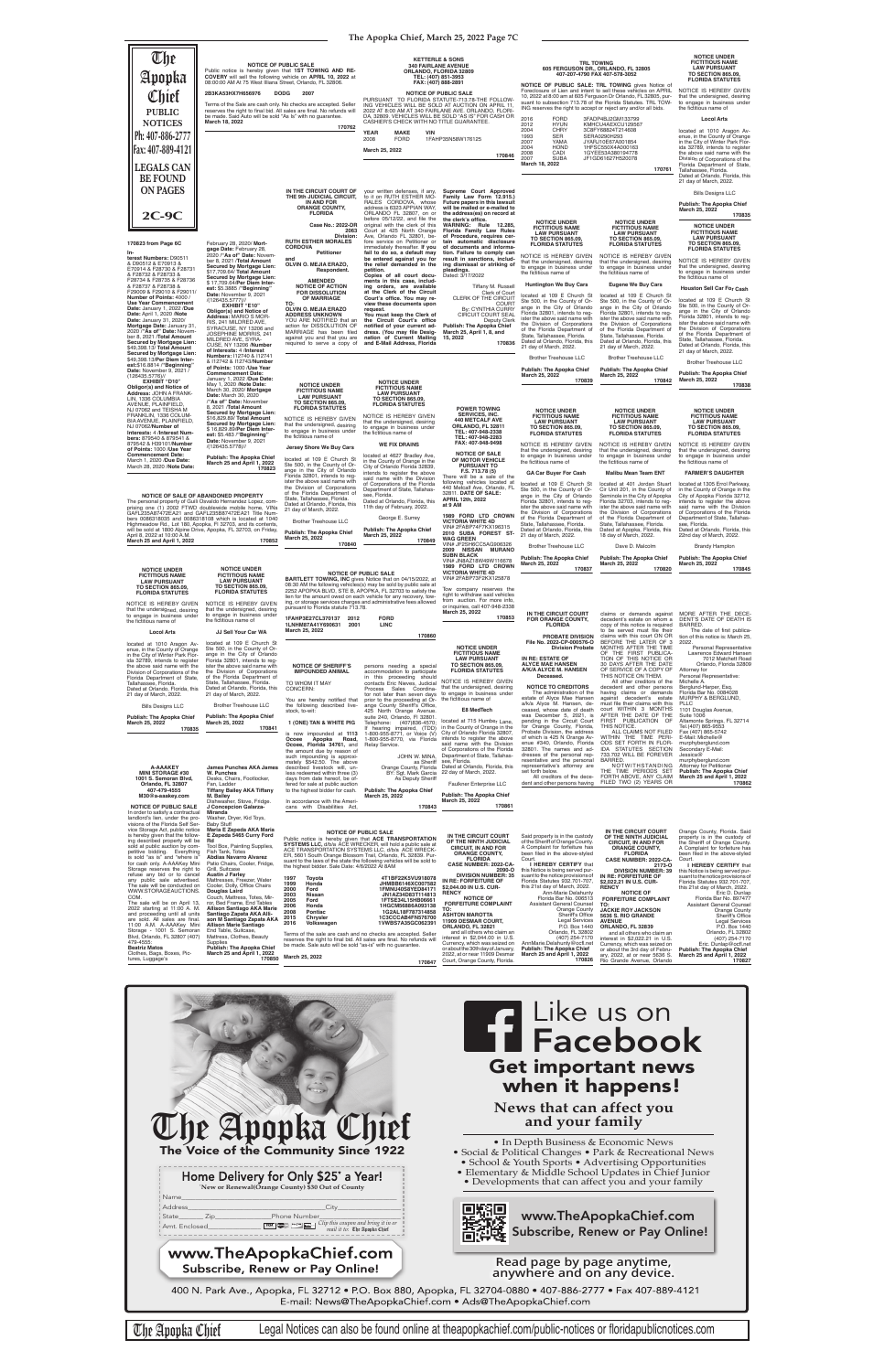The Apopka Chief LEGAL ADVERTISING *legal publication*<br>on pages 2C - 9C *on pages 2C - 9C*



## **Ph: 407-886-2777 • Fax: 407-889-4121 • www.theapopkachief.com**

ITLED.<br>The date of first publication of this notice is March 25, 2022. Signed on this 18 day of February, 2022.

ALL CLAIMS AND DE-MANDS NOT SO FILED WILL BE FOREVER BARRED. NOTWITHSTANDING

**IN RE: ESTATE OF LOGAN GOODSON, aka LOGAN REX GOOD-SON, Deceased.**

FORTH ABOVE, ANY CLAIM FILED TWO (2) YEARS OR MORE AFTER THE DECE-DENT'S DATE OF DEATH IS

BARRED.

Katherin Marie Flury 1716 Reppard Rd Orlando, Fl32803 Personal Representative Krishna L. Domenech, **Esquire** Attorney for Personal Representative Florida Bar Number: 112452 Nardella & Nardella, PLLC 135 W. Central Bld., Suite 300 Orlando, Florida 32801 Telephone: (407) 966-2674 E-Mail: kdomenech@nardellalaw.com

Secondary E-Mail: msayne@nardellalaw.com **Publish: The Apopka Chief March 25 and April 1, 2022 170813**

**IN THE CIRCUIT COURT OF THE NINTH JUDICIAL CIRCUIT FOR ORANGE COUNTY, FLORIDA**

425 North Orange Avenue, Orlando, Florida 32801; that the decedent's date of death was January 29, 2022; that the total value of the estate TION 733.702.

**NOTICE OF SALE OF MOTOR VEHICLE**

**NOTICE OF PUBLIC SALE: JL TOWING** gives Notice of Fore-<br>closure of Lien and intent to sell this vehicle on **APRIL 23, 2022,**<br>at 08:00:00 AM at 605 Ferguson Dr Orlando, FL 32805, 407-<br>802-8600 pursuant to subsection 713.78 JL TOWING reserves the right to accept or reject any and/or all bids.

# **March 25, 2022 170834**<br>
Public notice is hereby given that **ACE TRANSPORTATION**<br> **SYSTEMS LLC,** d/b/a ACE WRECKER, will hold a public sale at<br>
ACE TRANSPORTATION SYSTEMS LLC, d/b/a ACE WRECK-

NOTICE OF PUBLIC SALE<br>VICE 580 WILMER AVENUE, OHNSON'S WRECKER SER-<br>VICE 580 WILMER AVENUE, ORLANDO, FL 32808, TELE-<br>PHONE 407-293-2540, THE FOLLOWING VEHICLE (S) WILL<br>BE SOLD FOR CASH. SOME OF THE VEHICLES POSTED MAY HAVE ALREADY BEEN RELEASED AND NOT ELIGIBLE

Pursuant to Florida Statute 713.585, Mid-Florida Lien And Title Service, LLC. will sell at public sale for cash the following described vehicle(s) located at lienor's place to satisfy a<br>claim of lien. 2016 Ford VIN: 1FTEW1EFXGKF60369. Lien<br>Amt: \$695.00. Lienor/MK Motorsports LLC 5654 S Orange<br>Blossom TrI Ste B Orlando, FI 407-574-4264. 2012 B FI 407-453-8889. 2001 Intl VIN: 1HTSCABL11H342544. Lien<br>Amt: \$870.00. Lienor./JR Truck Services LLC 9703 Recycle<br>Center Rd Orlando, FI 407-250-4611. 2006 Utltr VIN: 1UYV-<br>S25326U715153. Lien Amt: \$2347.79. Lienor/Inland Tr Bryan Auto Repair Shop. 480 1/2 Fairvilla Rd Orlando, Fl 407-209-6491. 1986 BMW VIN: WBAAB5403G9673843. Lien Amt:<br>\$695.00. lienor/Best Tires 1. 429 W Orange Blossom Apopka,<br>Fl 646-387-9762. 2018 Hond VIN: 2HGFC2F55JH595376 \$695.00. Lienor/Carlos & Sons Auto Repair, LLC 9797 S Orange Blossom Trl Ste 14 Orlando, Fl 407-414-4782. 1984 W E PIPK VIN: HSP915VGB484. Lien Amt: \$695.00. Lienor/Joe's Paint<br>& Body, Inc 601 Roper Pkwy Ocoee, FI 407-877-2323. 2016<br>Ford VIN: 1FADP3L94GL319179. Lien Amt: \$700.00. Lienor/<br>Auto Diagnostic Lab, Inc 6921 Partridge Lane Orlando, 2VE31BZ142356. Lien Amt: \$4600.00. Lienor/Caswell Auto Re-<br>pairs Inc. 3730 Old Winter Garden Rd Ste C and D Orlando,<br>Fl 407-731-6495. 2007 Merz VIN: WDBRF54H77F869154. Lien<br>Amt: \$695.00. Lienor/Qualicar Service LLC. 4625 O 3001 Aloma Ave. Winter Park FL 32792. Said vehicle(s) may be redeemed by satisfying the lien prior to sale date. You have the right to a hearing at any time prior to sale date by fi ling a demand for hearing in the circuit court. Owner has the right to recover possession of vehicle by posting a bond in accordance with F.S. 559.917. Any proceeds in excess of the amount of the lien will be deposited with the Clerk of Circuit Court in the county where the vehicle is held. **March 25, 2022**

Terms of the sale are CASH. No checks will be accepted. Seller<br>reserves the right to final bid. ALL SALES ARE FINAL. No refunds will be made. Vehicle(s)/ vessel(s) are sold "as is", "where is", with no quarantees, either expressed or implied. guarantees, either expressed or implied. **March 25, 2022**

**NOTICE OF PUBLIC SALE: JL TOWING** gives Notice of Foreclosure of Lien and intent to sell this vehicle on **APRIL 21, 2022,**<br>at 08:00:00 AM at 605 Ferguson Dr Orlando, FL 32805, 407-<br>802-8600 pursuant to subsection 713.78 of the Florida Statutes.<br>JL TOWING reserves the right to

Dated at Orlando, Florida, this 15 day of March, 2022. Rick NGuyen **Publish: The Apopka Chief March 25, 2022**

**170816**

**IN THE CIRCUIT COURT FOR ORANGE COUNTY, FLORIDA PROBATE DIVISION File No. 2020-CP-3359 Division IN RE: ESTATE OF**

**DOROTHY MAE KILPATRICK Deceased.**

**NOTICE TO CREDITORS** The administration of the estate of Dorothy Mae Kilpat-

rick, deceased, whose date<br>of death was March 8, 2020,<br>is pending in the Circuit Court<br>for Orange County, Florida,<br>Probate Division, the address<br>of which is Clerk's Office / Pro-

## **NOTICE OF SALE OF ABANDONED PROPERTY** The personal property of Stephen Flewelling, Yolanda A. Maldo-nado, Arthuro Maldonado, comprising one (1) doublewide mo-bile home that is located at 1024 Willow Way, Lot 106, Apopka, FL 32703, and has no identifiable VINs or Title Nos, and its con-<br>tents, will be sold at 1800 Alpine Drive, Apopka, FL 32703, on<br>Friday, March 31, 2022, at 10:00 A.M.<br>**March 18 and 25, 2022**

bate, Orange County Court-house - #355, P. O. Box 4994, Orlando, FL 32802-4994. The names and addresses of the personal representative and the personal representative's attorney are set forth below. All creditors of the dece-dent and other persons having

claims or demands against decedent's estate on whom a copy of this notice is required<br>to be served must file their<br>daims with this court ON OR<br>BEFORE THE LATER OF 3<br>MONTHS AFTER THE TIME<br>OF THE FIRST PUBLICA-<br>TION OF THIS NOTICE OR 30 DAYS AFTER THE DATE OF SERVICE OF A COPY OF THIS NOTICE ON THEM. All other creditors of the de-cedent and other persons having claims or demands against<br>decedent's estate must file<br>their claims with this court<br>WITHIN 3 MONTHS AFTER<br>THE DATE OF THE FIRST<br>PUBLICATION OF THIS NO-TICE. ALL CLAIMS NOT FILED WITHIN THE TIME PERI-ODS SET FORTH IN FLOR-IDA STATUTES SECTION 733.702 WILL BE FOREVER BARRED.<br>NOTWITHSTANDING NOTWITHSTANDING<br>THE TIME PERIODS SET<br>FORTH ABOVE, ANY CLAIM FILED TWO (2) YEARS OR MORE AFTER THE DECE-DENT'S DATE OF DEATH IS BARRED. The date of first publica-<br>tion of this Notice is March 25, 2022. Personal Representative Joseph Kilpatrick III 1870 South Ivey Lane Orlando, Florida 32811 Attorney for Personal Representative William J. McLeod Attorney<br>Florida Bar Number: 322024 Florida Bar Number: 322024<br>MCLEOD MCLEOD &<br>MCLEOD PA<br>48 East Main Street (32703)<br>Post Office Drawer 950<br>Apopka, Florida 32704-0950 Telephone: (407) 886-3300 Fax: (407) 886-0087 E-Mail: wjm@mcleodlawfirm.com<br>Secondary E-Mail: sallen@mcleodlawfirm.com **Publish: The Apopka Chief March 25 and April 1, 2022 170811**

| <b>BARILETT TOWING, INC GIVES NOTICE THAT ON U4/U9/2022, AT</b><br>08:30 AM the following vehicles(s) may be sold by public sale at<br>2252 APOPKA BLVD, STE B, APOPKA, FL 32703 to satisfy the<br>lien for the amount owed on each vehicle for any recovery, tow-<br>ing, or storage services charges and administrative fees allowed<br>pursuant to Florida statute 713.78.<br>1G1PG5SC8C7316233 2012<br>March 25, 2022                                                                                                                                                                                                                                                                                                                                                                                                                                                                   | <b>CHEV</b><br>170829                                                                                                  | PROBATE DIVISION<br>CASE NO.: 2022-CP-<br>000927-0<br>IN RE: ESTATE OF<br><b>AKEMI PARKS,</b><br>Deceased.<br><b>NOTICE TO CREDITORS</b><br>(Summary Administration)                                                                                                                                                                                                                                                                                                                                                                                                                                                                                                                                               | the total value of the estate<br>is \$20,000.00 that the names<br>and addresses of those to<br>whom it has been assigned by<br>such order are:<br>Name<br><b>Address</b><br><b>STACEY M. PARKS</b><br>1625 South Bumby<br>Avenue, Orlando, FL 32806<br><b>JEFFREY S. PARKS</b><br>126 W. Ahwanee<br>Avenue, Sunnyvale, CA                                                                                                                                                                                                                                                                                                                                                                                                                                                                     | NOTWITHSTANDING<br>ANY OTHER APPLICABLE<br>TIME PERIOD, ANY CLAIM<br>FILED TWO (2) YEARS OR<br>MORE AFTER THE DECE-<br>DENT'S DATE OF DEATH IS<br>BARRED.<br>The date of the first publica-<br>tion of this Notice is March 25,<br>2022.                                                                                                                                                                                                                                                                                                                                                                                                                                     | oodood, milooo aalo ol aodii<br>was January 30, 2022 is pend-<br>ing in the Circuit Court for Or-<br>ange County, Florida, Probate<br>Division, the address of which<br>is Clerk of the Circuit Court,<br>Probate Division, 425 N. Or-<br>ange Avenue, #340, Orlando,<br>FL 32801. The name and<br>address of the personal rep-<br>resentative and the personal                                                                                                                                                                                                        | this court WITHIN THREE (3)<br>MONTHS AFTER THE DATE<br>OF THE FIRST PUBLICA-<br>TION OF THIS NOTICE.<br>ALL CLAIMS NOT FILED<br>WITHIN THE TIME PERIODS<br>SET FORTH IN SECTION<br>733.702, FLORIDA STAT-<br>UTES, WILL BE FOREVER<br>BARRED.                                                                                                                                                                                                                                                                                                                                                                                                                                                                                                                                                                                                                              | Juitu Lunu<br>Winter Springs, Florida 32708<br>Phone: (407) 699-1110<br>E-Mail:<br>graceanne22@msn.com<br>Attorney for Personal<br>Representative<br><b>Publish: The Apopka Chief</b><br>March 25 and April 1, 2022<br>170851                                                                                                                                                                                                                                                                                                                                                                                                                                                                                                   |
|---------------------------------------------------------------------------------------------------------------------------------------------------------------------------------------------------------------------------------------------------------------------------------------------------------------------------------------------------------------------------------------------------------------------------------------------------------------------------------------------------------------------------------------------------------------------------------------------------------------------------------------------------------------------------------------------------------------------------------------------------------------------------------------------------------------------------------------------------------------------------------------------|------------------------------------------------------------------------------------------------------------------------|--------------------------------------------------------------------------------------------------------------------------------------------------------------------------------------------------------------------------------------------------------------------------------------------------------------------------------------------------------------------------------------------------------------------------------------------------------------------------------------------------------------------------------------------------------------------------------------------------------------------------------------------------------------------------------------------------------------------|-----------------------------------------------------------------------------------------------------------------------------------------------------------------------------------------------------------------------------------------------------------------------------------------------------------------------------------------------------------------------------------------------------------------------------------------------------------------------------------------------------------------------------------------------------------------------------------------------------------------------------------------------------------------------------------------------------------------------------------------------------------------------------------------------|------------------------------------------------------------------------------------------------------------------------------------------------------------------------------------------------------------------------------------------------------------------------------------------------------------------------------------------------------------------------------------------------------------------------------------------------------------------------------------------------------------------------------------------------------------------------------------------------------------------------------------------------------------------------------|------------------------------------------------------------------------------------------------------------------------------------------------------------------------------------------------------------------------------------------------------------------------------------------------------------------------------------------------------------------------------------------------------------------------------------------------------------------------------------------------------------------------------------------------------------------------|-----------------------------------------------------------------------------------------------------------------------------------------------------------------------------------------------------------------------------------------------------------------------------------------------------------------------------------------------------------------------------------------------------------------------------------------------------------------------------------------------------------------------------------------------------------------------------------------------------------------------------------------------------------------------------------------------------------------------------------------------------------------------------------------------------------------------------------------------------------------------------|---------------------------------------------------------------------------------------------------------------------------------------------------------------------------------------------------------------------------------------------------------------------------------------------------------------------------------------------------------------------------------------------------------------------------------------------------------------------------------------------------------------------------------------------------------------------------------------------------------------------------------------------------------------------------------------------------------------------------------|
| <b>NOTICE OF PUBLIC SALE</b><br><b>BARTLETT TOWING, INC gives Notice that on 04/07/2022, at</b><br>08:30 AM the following vehicles(s) may be sold by public sale at<br>2252 APOPKA BLVD, STE B, APOPKA, FL 32703 to satisfy the<br>lien for the amount owed on each vehicle for any recovery, tow-<br>ing, or storage services charges and administrative fees allowed<br>pursuant to Florida statute 713.78.<br>5XXGV4L29GG084686 2016<br>March 25, 2022                                                                                                                                                                                                                                                                                                                                                                                                                                   | KIA<br>170828                                                                                                          | TO ALL PERSONS HAV-<br>ING CLAIMS OR DEMANDS<br><b>AGAINST THE ABOVE ES-</b><br>TATE:<br>You are hereby notified<br>that an Petition for Sum-<br>mary Administration and<br>proposed Order of Summary<br>Administration has been en-<br>tered in the estate of AKEMI<br>PARKS, deceased, File Num-<br>ber 2022-CP-000927-O, by<br>the Circuit Court for Orange<br>County, Florida, Probate Divi-<br>sion, the address of which is FLORIDA STATUTES SEC-                                                                                                                                                                                                                                                            | 94085<br>ALL INTERESTED PER-<br><b>SONS ARE NOTIFIED THAT:</b><br>All creditors of the estate<br>of the decedent and persons<br>having claims or demands<br>against the estate of the de-<br>cedent other than those for<br>whom provision for full pay-<br>ment was made in the Order<br>of Summary Administration<br>must file their claims with<br>this court WITHIN THE TIME<br>PERIODS SET FORTH IN                                                                                                                                                                                                                                                                                                                                                                                      | Attorney for Person Giving<br>Notice:<br>LEA ANNE GROOVER<br>Florida Bar No. 115474<br>Groover Law, PLLC<br>7208 W. Sand Lake<br>Road, Suite 305<br>Orlando, FL 32819<br>la.groover@groover.law<br>k.roberts@groover.law<br>Telephone: 407-325-9925<br><b>Publish: The Apopka Chief</b><br>March 25 and April 1, 2022<br>170814                                                                                                                                                                                                                                                                                                                                              | IN THE CIRCUIT COURT<br>FOR ORANGE COUNTY,<br><b>FLORIDA</b><br>PROBATE DIVISION<br>File No. 2022-CP-000872-O<br><b>Probate Division</b>                                                                                                                                                                                                                                                                                                                                                                                                                               | All creditors of the dece-<br>dent and other persons having<br>claims or demands against<br>decedent's estate on whom a<br>copy of this notice is required<br>to be served must file their<br>claims with this court ON OR<br>BEFORE THE LATER OF 3                                                                                                                                                                                                                                                                                                                                                                                                                                                                                                                                                                                                                         | THE TIME PERIODS SET<br>FORTH ABOVE, ANY CLAIM<br>FILED TWO (2) YEARS OR<br>MORE AFTER THE DECE-<br>DENT'S DATE OF DEATH IS<br>BARRED.<br>The date of first publica-<br>tion of this notice is March 17,                                                                                                                                                                                                                                                                                                                                                                                                                                                                                                                        |
| <b>NOTICE OF PUBLIC SALE</b><br><b>BARTLETT TOWING, INC gives Notice that on 04/17/2022, at</b><br>08:30 AM the following vehicles(s) may be sold by public sale at<br>2252 APOPKA BLVD, STE B, APOPKA, FL 32703 to satisfy the<br>lien for the amount owed on each vehicle for any recovery, tow-<br>ing, or storage services charges and administrative fees allowed<br>pursuant to Florida statute 713.78.<br>1YVHZ8BH4A5M23138 2010<br>March 25, 2022<br><b>NOTICE OF PUBLIC SALE</b><br>TRI COUNTY TOWING, INC gives notice that on 04/08/2022 at<br>10:00 AM the following vehicles(s) may be sold by public sale at<br>6366 ALL AMERICAN BLVD, ORLANDO, 32810 to satisfy the<br>lien for the amount owed on each vehicle for any recovery, tow-<br>ing, or storage services charges and administrative fees allowed<br>pursuant to Florida statute 713.78.<br>4T1BE30K92U117614 2002 | MAZD<br>170831<br><b>TOYT</b>                                                                                          | IN THE CIRCUIT COURT<br>FOR ORANGE COUNTY,<br><b>FLORIDA</b><br><b>PROBATE DIVISION</b><br>File No. 2021-CP-3954<br>IN RE: ESTATE OF<br><b>MARIA LIBIA ACOSTA,</b><br>AKA LIBIA ACOSTA.<br>Deceased.<br><b>NOTICE TO CREDITORS</b><br>The administration of the<br>estate of Maria Libia Acosta,<br>aka Libia Acosta, deceased,<br>whose date of death was Oc-<br>tober 19, 2021, is pending in<br>the Circuit Court for Orange<br>County, Florida, Probate Divi-<br>sion, the address of which is<br>425 N Orange Ave, Orlando,<br>FL 32801. The names and ad-<br>dresses of the personal rep-<br>resentative and the personal<br>representative's attorney are<br>set forth below.<br>All creditors of the dece- | dent and other persons having<br>claims or demands against<br>decedent's estate on whom a<br>copy of this notice is required<br>to be served must file their<br>claims with this court ON OR<br>BEFORE THE LATER OF 3<br>MONTHS AFTER THE TIME<br>OF THE FIRST PUBLICA-<br>TION OF THIS NOTICE OR<br>30 DAYS AFTER THE DATE<br>OF SERVICE OF A COPY OF<br>THIS NOTICE ON THEM.<br>All other creditors of the<br>decedent and other persons<br>having claims or demands<br>against decedent's estate<br>must file their claims with this<br>court WITHIN 3 MONTHS<br>AFTER THE DATE OF THE<br>FIRST PUBLICATION OF<br>THIS NOTICE.<br>ALL CLAIMS NOT FILED<br>WITHIN THE TIME PERI-<br>ODS SET FORTH IN FLOR-<br>IDA STATUTES SECTION<br>733.702 WILL BE FOREVER<br>BARRED.<br>NOTWITHSTANDING | THE TIME PERIODS SET<br>FORTH ABOVE, ANY CLAIM<br>FILED TWO (2) YEARS OR<br>MORE AFTER THE DECE-<br>DENT'S DATE OF DEATH IS<br>BARRED.<br>The date of first publica-<br>tion of this notice is March 25,<br>2022.<br>Ana Isabel Amaya<br>Personal Representative<br><b>FAMILY FIRST FIRM</b><br><b>Counsel for Personal</b><br>Representative<br>Beth K. Roland<br>Florida Bar Number: 103674<br>1901 W. Colonial Drive<br>Orlando, Florida 32804<br>Telephone: (407) 574-8125<br>Fax: (407) 476-1101<br>E-Mail:<br>beth@familyfirstfirm.com<br>Secondary E-Mail:<br>probate@familyfirstfirm.com<br><b>Publish: The Apopka Chief</b><br>March 25 and April 1, 2022<br>170815 | IN RE: ESTATE OF<br><b>BURTON LEWIS WEIN-</b><br>BERG,<br>Deceased.<br><b>NOTICE TO CREDITORS</b><br>The administration of the<br>estate of BURTON LEWIS<br>WEINBERG,<br>deceased,<br>whose date of death was<br>August 3, 2021; File Num-<br>ber 2022-CP-000872-O. is<br>pending in the Circuit Court<br>for Orange County, Florida,<br>Probate Division, the address<br>of which is 425 N. Orange Av-<br>enue, Orlando, FL 32801. The<br>names and addresses of the<br>personal representative and<br>the personal representative's<br>attorney are set forth below. | MONTHS AFTER THE TIME<br>OF THE FIRST PUBLICA-<br>TION OF THIS NOTICE OR<br>30 DAYS AFTER THE DATE<br>OF SERVICE OF A COPY OF<br>THIS NOTICE ON THEM.<br>All other creditors of the<br>decedent and other persons<br>having claims or demands<br>against decedent's estate<br>must file their claims with this<br>court WITHIN 3 MONTHS<br>AFTER THE DATE OF THE<br>FIRST PUBLICATION OF<br>THIS NOTICE.<br>ALL CLAIMS NOT FILED<br>WITHIN THE TIME PERI-<br>ODS SET FORTH IN FLOR-<br>IDA STATUTES SECTION<br>733.702 WILL BE FOREVER<br>BARRED.<br>NOTWITHSTANDING                                                                                                                                                                                                                                                                                                        | 2022.<br>Joshua Weinberg<br>1924B Hammerlin Avenue<br>Winter Park, FI 32789<br>Personal Representative<br>John L. Thomas, II<br>Attorney for Personal<br>Representative<br>Florida Bar Number: 80836<br>611 N. Wymore Road, Suite<br>105<br>Winter Park, Florida 32789<br>Telephone: (407) 843-1290<br>E-Mail:<br>john@jlthomaslaw.com<br><b>Publish: The Apopka Chief</b><br>March 25 and April 1, 2022<br>170812                                                                                                                                                                                                                                                                                                              |
| March 25, 2022<br><b>NOTICE OF PUBLIC SALE</b><br>ON APRIL 7. 2022 AT 0700 AT JOHNSON'S WRECKER SER-<br>VICE 7777 NARCOOSSEE ROAD ORLANDO, FL 32822,<br>TELEPHONE 407-293-2540, THE FOLLOWING VEHICLE<br>(S) WILL BE SOLD FOR CASH. SOME OF THE VEHICLES<br>POSTED MAY HAVE ALREADY BEEN RELEASED AND NOT<br>ELIGIBLE FOR SALVAGE SALE.<br><b>YEAR</b><br><b>MAKE</b><br><b>HONDA</b><br>2013<br><b>GMC</b><br>2006<br>1997<br><b>FORD</b><br>2003<br>CHEVEROLET<br><b>KAWASAKI</b><br>2014<br>Terms of the sale are CASH. No checks will be accepted. Seller<br>reserves the right to final bid. ALL SALES ARE FINAL. No re-                                                                                                                                                                                                                                                               | 170819<br>VIN<br>19XFB2F51DE071949<br>1GKES63M162114883<br>1FTCR10A7VPB16926<br>2CNBE13C736953186<br>JKAKXTFC0EA000888 | IN THE CIRCUIT COURT<br>FOR ORANGE COUNTY,<br><b>FLORIDA</b><br><b>PROBATE DIVISION</b><br>File No. 2022-CP-000409-O<br><b>Division Probate</b><br>IN RE: ESTATE OF<br><b>SHELDON SEGEL</b><br>Deceased.<br><b>NOTICE TO CREDITORS</b><br>The administration of<br>the estate of Shelddon Se-<br>gel, deceased, whose date of<br>death was January 15, 2022,<br>is pending in the Circuit Court<br>for ORANGE County, Florida,<br>Probate Division, the address<br>of which is 425 N. Orange<br>Avenue, Room 350, Orlando,<br>Florida 32801. The names and<br>addresses of the personal rep-<br>resentative and the personal                                                                                       | claims or demands against<br>decedent's estate on whom a<br>copy of this notice is required<br>to be served must file their<br>claims with this court ON OR<br>BEFORE THE LATER OF 3<br>MONTHS AFTER THE TIME<br>OF THE FIRST PUBLICA-<br>TION OF THIS NOTICE OR<br>30 DAYS AFTER THE DATE<br>OF SERVICE OF A COPY OF<br>THIS NOTICE ON THEM.<br>All other creditors of the<br>decedent and other persons<br>having claims or demands<br>against decedent's estate<br>must file their claims with this<br>court WITHIN 3 MONTHS<br>AFTER THE DATE OF THE<br>FIRST PUBLICATION OF<br>THIS NOTICE.<br>ALL CLAIMS NOT FILED<br>WITHIN THE TIME PERI-<br>ODS SET FORTH IN FLOR-                                                                                                                   | THE TIME PERIODS SET<br>FORTH ABOVE, ANY CLAIM<br>FILED TWO (2) YEARS OR<br>MORE AFTER THE DECE-<br>DENT'S DATE OF DEATH IS<br>BARRED.<br>The date of first publica-<br>tion of this notice is March 25,<br>2022.<br>Personal Representative:<br>Melissa Segel<br>4762 Vermack Ridge<br>Dunwoody, Georgia 30338<br>Attorney for Personal<br>Representative:<br>Stephen G. Knight<br>E-mail Addresses:<br>geoff@deloachplanning.com<br>Florida Bar No. 119241<br>DeLoach, P.L.<br>1206 East Ridgewood Street<br>Orlando, FL 32803                                                                                                                                             | IN THE CIRCUIT COURT OF<br>THE 9TH JUDICIAL CIRCUIT,<br>IN AND FOR ORANGE<br><b>COUNTY, FLORIDA</b><br>Case No. 2022-DR-946<br>Division: 42<br>Garline St. Hubert<br>Petitioner<br>and<br>Wilbert E. Moore<br>Respondent<br><b>NOTICE OF ACTION</b><br>FOR PETITION FOR<br><b>DISSOLUTION OF MAR-</b><br><b>RIAGE WITH NO DEPEN-</b><br><b>DENT OR PROPERTY)</b><br>TO:<br>Wilbert E. Moore<br>4634 Chateau Rd.<br>Orlando, FL 32805<br>YOU ARE NOTIFIED that an<br>action for Dissolution of Mar-<br>riage has been filed against                                     | Garline St. Hubert whose ad-<br>dress is 885 Hickory Ave, Or-<br>ange City, Florida 32763 on<br>or before May 12, 2022, and<br>file the original with the clerk<br>of this Court at 425 N. Orange<br>Avenue, Suite 320, Orlando,<br>FL 32801 before service on<br>Petitioner or immediately<br>thereafter. If you fail to do<br>so, a default may be entered<br>against you for the relief de-<br>manded in the petition.<br>{If applicable, insert the legal<br>description of real property,<br>a specific description of per-<br>sonal property, and the name<br>of the county in Florida where<br>the property is located}<br><b>NONE</b><br>Copies of all court docu-<br>ments in this case, includ-<br>ing orders, are available<br>at the Clerk of the Circuit<br>Court's office. You may re-<br>view these documents upon<br>request.<br>You must keep the Clerk of | nation of Current Mailing<br>and E-Mail Address, Florida<br>Supreme Court Approved<br>Family Law Form 12.915.)<br>Future papers in this lawsuit<br>will be mailed or e-mailed to<br>the address(es) on record at<br>the clerk's office.<br><b>WARNING: Rule 12.285,</b><br>Florida Family Law Rules<br>of Procedure, requires cer-<br>tain automatic disclosure<br>of documents and informa-<br>tion. Failure to comply can<br>result in sanctions, includ-<br>ing dismissal or striking of<br>pleadings.<br>Dated: 03/15/2022<br>Tiffany M. Russell<br>Clerk of Court<br><b>CLERK OF THE</b><br><b>CIRCUIT COURT</b><br>By: JULIETTE CELESTIN<br>CIRCUIT COURT SEAL<br><b>Deputy Clerk</b><br><b>Publish: The Apopka Chief</b> |
| funds will be made. Vehicle(s)/ vessel(s) are sold "as is", "where<br>is", with no quarantees, either expressed or implied.<br>March 25, 2022                                                                                                                                                                                                                                                                                                                                                                                                                                                                                                                                                                                                                                                                                                                                               | 170824                                                                                                                 | representative's attorney are<br>set forth below.<br>All creditors of the dece-<br>dent and other persons having                                                                                                                                                                                                                                                                                                                                                                                                                                                                                                                                                                                                   | IDA STATUTES SECTION<br>733.702 WILL BE FOREVER<br>BARRED.<br>NOTWITHSTANDING                                                                                                                                                                                                                                                                                                                                                                                                                                                                                                                                                                                                                                                                                                                 | Telephone: (407) 480-5005<br><b>Publish: The Apopka Chief</b><br>March 25 and April 1, 2022<br>170810                                                                                                                                                                                                                                                                                                                                                                                                                                                                                                                                                                        | you and that you are required<br>to serve a copy of your writ-<br>ten defenses, if any, to it on                                                                                                                                                                                                                                                                                                                                                                                                                                                                       | the Circuit Court's office<br>notified of your current ad-<br>dress. (You may file Desig-                                                                                                                                                                                                                                                                                                                                                                                                                                                                                                                                                                                                                                                                                                                                                                                   | March 18, 25, April 1 and<br>8, 2022<br>170807                                                                                                                                                                                                                                                                                                                                                                                                                                                                                                                                                                                                                                                                                  |

The Apopka Chief Legal Notices can also be found online at theapopkachief.com/public-notices or floridapublicnotices.com

**IN THE CIRCUIT COURT FOR ORANGE COUNTY, FLORIDA PROBATE DIVISION File No. 2022-CP-000610-O Division Probate** All creditors of the dece-dent and other persons having claims or demands against decedent's estate on whom a copy of this notice is required<br>to be served must file their<br>BEFORE THE LATER OF 3<br>BEFORE THE LATER OF 3<br>MONTHS AFTER THE TIME<br>OF THE FIRST PUBLICA-<br>TION OF THIS NOTICE OR UNITS: #406 - Jermain St Hilaire; #412 - Lauren Algarin; #714-<br>Greener Grounds LLC C/O James Leon Kirkland III; #1023 -<br>Nelson Edwards; #1121- Majesty Trimboli<br>Personal Mini Storage Piedmont - 777 Piedmont-Wekiwa<br>Rd., Apop Mullins; #218 - Ceasar Bell; #254 - Jorge Castillo Martinez; #346 - Luz Martinez; #354 - George Aviles; #557 - Linda Key-

> **IN THE CIRCUIT COURT OF THE NINTH JUDICIAL CIR-CUIT IN AND FOR ORANGE COUNTY, FLORIDA IN RE: ESTATE OF LOUISE F. SMITH a/k/a LOUISE FRANCES SMITH,**

## **Deceased.**

The administration of the estate of Louise F. Smith a/k/a Louise Frances Smith, de-ceased, whose date of death was January 30, 2022 is pend-

**NOTICE TO CREDITORS** The administration of the estate of LOGAN GOOD-SON, also known as LOGAN REX GOODSON, deceased, whose date of death was De-<br>cember 11, 2021, is pending<br>in the Circuit Count for Orange<br>County, Florida, Probate Divi-<br>sion, the address of which is<br>425 N Orange Ave, Orlando,<br>FL 32801. The names and ad-<br>dresses of the per resentative and the personal representative's attorney are set forth below. 30 DAYS AFTER THE DATE OF SERVICE OF A COPY OF THIS NOTICE ON THEM. All other creditors of the decedent and other persons having claims or demands<br>against decedent's estate<br>must file their claims with this<br>court WITHIN 3 MONTHS<br>AFTER THE DATE OF THE<br>FIRST PUBLICATION OF<br>ALL CLAIMS NOT FILED WITHIN THE TIME PERI-ODS SET FORTH IN FLOR-IDA STATUTES SECTION 733.702 WILL BE FOREVER BARRED. NOTWITHSTANDING THE TIME PERIODS SET **170817**

**File No. 2022-CP-000915-O Probate Division NOTICE TO CREDITORS** representative's attorney are set forth below. All creditors of the decedent and other persons having claims or demands against the<br>decedent's estate on whom a decedent's estate on whom a<br>copy of this notice is required<br>to be served must file their<br>claims with this court WITHIN<br>MONTHS AFTER THE TIME<br>MONTHS AFTER THE TIME<br>OF FIRST PUBLICATION OF THIS NOTICE OR THIRTY (30) DAYS AFTER THE DATE OF SERVICE OF A COPY OF THIS NOTICE ON THEM. All other creditors of the decedent and other persons<br>against decedent's estate<br>must file their claims with<br>this court WITHIN THREE (3)<br>MONTHS AFTER THE DATE NOTWITHSTANDING THE TIME PERIODS SET FORTH ABOVE, ANY CLAIM FILED TWO (2) YEARS OR MORE AFTER THE DECE-DENT'S DATE OF DEATH IS BARRED.<br>The date of first publica-<br>tion of this notice is March 25, 2022. Christopher Patrick Bedenbaugh 401 South 21 Avenue Hattiesburg, Mississippi 39401 Personal Representative Grace Anne Glavin, Esquire Florida Bar No.: 350605 1511 East State Road 434, Suite 2049

 **NOTICE OF PUBLIC SALE BARTLETT TOWING, INC** gives Notice that on 04/09/2022, at 08:30 AM the following vehicles(s) may be sold by public sale at **170830**

| a.       |                                     | <b>NOTICE OF PUBLIC SALE</b> | <b>BARTLETT TOWING, INC gives Notice that on 03/30/2022, at</b><br>08:30 AM the following vehicles(s) may be sold by public sale at <b>BARTLETT TOWING, INC</b> gives Notice that on 04/11/2022, at<br>2252 APOPKA BLVD, STE B, APOPKA, FL 32703 to satisfy the 08:30 AM the following vehicles(s) may be sold by public sale at<br>lien for the amount owed on each vehicle for any recovery, tow- 2252 APOPKA BLVD, STE B, APOPKA, FL 32703 to satisfy the<br>ing, or storage services charges and administrative fees allowed lien for the amount owed on each vehicle for any recovery, tow- |                                                                                                         | <b>NOTICE OF PUBLIC SALE</b> |  |
|----------|-------------------------------------|------------------------------|--------------------------------------------------------------------------------------------------------------------------------------------------------------------------------------------------------------------------------------------------------------------------------------------------------------------------------------------------------------------------------------------------------------------------------------------------------------------------------------------------------------------------------------------------------------------------------------------------|---------------------------------------------------------------------------------------------------------|------------------------------|--|
| $n -$    | pursuant to Florida statute 713.78. |                              |                                                                                                                                                                                                                                                                                                                                                                                                                                                                                                                                                                                                  | ing, or storage services charges and administrative fees allowed<br>pursuant to Florida statute 713.78. |                              |  |
| <b>Q</b> | JTDKBRFUXJ3063804<br>March 25, 2022 | 2018                         | TOYT                                                                                                                                                                                                                                                                                                                                                                                                                                                                                                                                                                                             | JY4AM01Y63C023488 2003                                                                                  | YAMAHA                       |  |

**JY4AM01Y63C023488 2003 YAMAHA March 25, 2022 170832**

| 2CNDL13F756162314 | <b>CHEV</b> | 2005 |  |
|-------------------|-------------|------|--|
| March 25, 2022    |             |      |  |

**170833**

all bids.

**2FABP7BV7BX104727 FORD 2011**

ER, 101 Bay Street , Ocoee, FL 34761. Pursuant to the laws of the state the following vehicles will be sold to the highest bidder. Sale Date: 4/6/2022 At 8AM

**2001 Toyota 1NXBR12E61Z517600 2019 Chevrolet 1G1ZD5ST0KF168892** Terms of the sale are cash and no checks are accepted. Seller<br>reserves the right to final bid. All sales are final. No refunds will be made. Sale auto will be sold "as-is" with no guarantee.

**March 25, 2022**

**170848**

FOR SALVAGE SALE.

| <b>MAKE</b>    | VIN                |
|----------------|--------------------|
| <b>TOYOTA</b>  | 1NXBR32E35Z395148  |
| KIA            | KNAGM4AD1C5022010  |
| <b>HONDA</b>   | 2HKRL18092H505243  |
| <b>FORD</b>    | 1FMRU1666YLC03350  |
| <b>ACURA</b>   | JH4CU2F47CC016544  |
| <b>NISSAN</b>  | JN8AZ2KR2CT255077  |
| ATM            | NOVINXXXXXXXXXXX   |
| CHEVROLET      | 3GNEC16Z44G320813  |
| <b>NISSAN</b>  | 1N4AL3AP6DC259479  |
| <b>HYUNDAI</b> | 5NPE24AF4FH245406  |
| <b>FORD</b>    | 1FAFP34N45W129978  |
| ALINI          | WALIDH78FX8A013988 |

| YEAR | <b>MAKE</b>      | <b>VIN</b>              |
|------|------------------|-------------------------|
| 2005 | <b>TOYOTA</b>    | 1NXBR32E35Z395148       |
| 2012 | KIA              | KNAGM4AD1C5022010       |
| 2002 | <b>HONDA</b>     | 2HKRL18092H505243       |
| 2000 | <b>FORD</b>      | 1FMRU1666YLC03350       |
| 2012 | <b>ACURA</b>     | JH4CU2F47CC016544       |
| 2012 | <b>NISSAN</b>    | JN8AZ2KR2CT255077       |
|      | ATM              | <b>NOVINXXXXXXXXXXX</b> |
| 2004 | <b>CHEVROLET</b> | 3GNEC16Z44G320813       |
| 2013 | <b>NISSAN</b>    | 1N4AL3AP6DC259479       |
| 2015 | <b>HYUNDAI</b>   | 5NPE24AF4FH245406       |
| 2005 | <b>FORD</b>      | 1FAFP34N45W129978       |
| 2008 | AUDI             | WAUDH78EX8A013988       |
| 2003 | <b>HONDA</b>     | 2HKYF18173H607038       |
| 2010 | <b>BMW</b>       | WBANU5C52AC128851       |
| 2004 | NISSAN           | 1N6AA07AX4N502620       |
| 2013 | NISSAN           | 1N4AA5AP7DC832133       |
|      |                  |                         |

 **170825**

**NOTICE UNDER FICTITIOUS NAME LAW PURSUANT TO SECTION 865.09, FLORIDA STATUTES** NOTICE IS HEREBY GIVEN that the undersigned, desiring<br>to engage in business under<br>the fictitious name of **VN Safety 1st Driving School** located at 1800 33rd st. Suite

100, in the County of Orangein the City of Orlando Florida 32839, intends to register the above said name with the Di-vision of Corporations of the Florida Department of State, Tallahassee, Florida.

**170822**

**NOTICE OF PUBLIC SALE** Personal property of the following tenants will be sold for cash to satisfy rental liens in accordance with Florida Statutes, Self

Contents may include kitchen, household items, bedding, toys, games, boxes, barrels, packed cartons, furniture, trucks, cars, etc. There is no title for vehicles sold at lien sale. Vehicles sold "as is" and for parts only.

2022 at times indicated below. Viewing and bidding will only be<br>available online at www.storagetreasures.com beginning 5 days<br>prior to the scheduled sale date and time.<br>Also visit www.personalministorage.com/orlando-fl-sto

Storage Facility Act, Sections 83.806 and 83.807.

units/ For more info. **Personal Mini Storage Apopka - 1365 E Semoran Blvd., Apopka, FL 32703-at 10:30 am:**

**March 25 and April 1, 2022 170809 NOTICE OF PUBLIC SALE: JL TOWING** gives Notice of Foreclosure of Lien and intent to sell this vehicle on **APRIL 19, 2022,**<br>at 08:00:00 AM at 605 Ferguson Dr Orlando, FL 32805, 407-<br>802-8600 pursuant to subsection 713.78 of the Florida Statutes.<br>JL TOWING reserves the right to **1HGCG1652XA058344 HOND 1999 March 25, 2022**

all bids.

| $\sigma = 1$ . The state is not the state of the control of the state of the state of the state of the state of the state of the state of the state of the state of the state of the state of the state of the state of the state<br>all bids. | On April 6th, 2022 at 9AM at Superior Towing of Orlando Inc.,<br>at 2452 Silver Star Rd Orlando, FI 32804, telephone 407-298-                                      |
|------------------------------------------------------------------------------------------------------------------------------------------------------------------------------------------------------------------------------------------------|--------------------------------------------------------------------------------------------------------------------------------------------------------------------|
| 2013<br>JS3TE0D72D4100011<br>suzi<br>March 25, 2022                                                                                                                                                                                            | 8484, the following vehicle(s) will be sold for cash. Some of<br>the vehicle(s) posted may have already been released and not<br>170818 eligible for salvage sale. |
|                                                                                                                                                                                                                                                | 1HGCG1652YA030772<br>Honda<br>2000                                                                                                                                 |

**NOTICE OF PUBLIC SALE: JL TOWING** gives Notice of Fore-<br>closure of Lien and intent to sell this vehicle on **APRIL 22, 2022**,<br>at 08:00:00 AM at 605 Ferguson Dr Orlando, FL 32805, 407-<br>802-8600 pursuant to subsection 713.78 Terms of the sale are cash. No checks will be accepted. Seller<br>reserves the right to final bid. All sales are final. No refunds will<br>be made. Vehicle(s) and/or vessel(s) are sold "as is", "where is",<br>with no guarantees, ei

**170759**

**NOTICE UNDER FICTITIOUS NAME LAW PURSUANT TO SECTION 865.09, FLORIDA STATUTES** NOTICE IS HEREBY GIVEN that the undersigned, desiring to engage in business under the fictitious name of **Shield Robe & Sword Academy of Faith University** located at 3024 Kelvington Dr., in the County of Orange in the City of Orlando Florida 32810, intends to register the above said name with the Division of Corporations of the Florida Department of State, Tallahassee, Florida. Dated at Orlando, Florida, this 17 day of March, 2022. Milagro Lugo 23rd Psalm Church Ministries **Publish: The Apopka Chief March 25, 2022**

**170821**

worth: #1223 Shalonda Woods

**NOTICE OF PUBLIC SALE**

**170844**